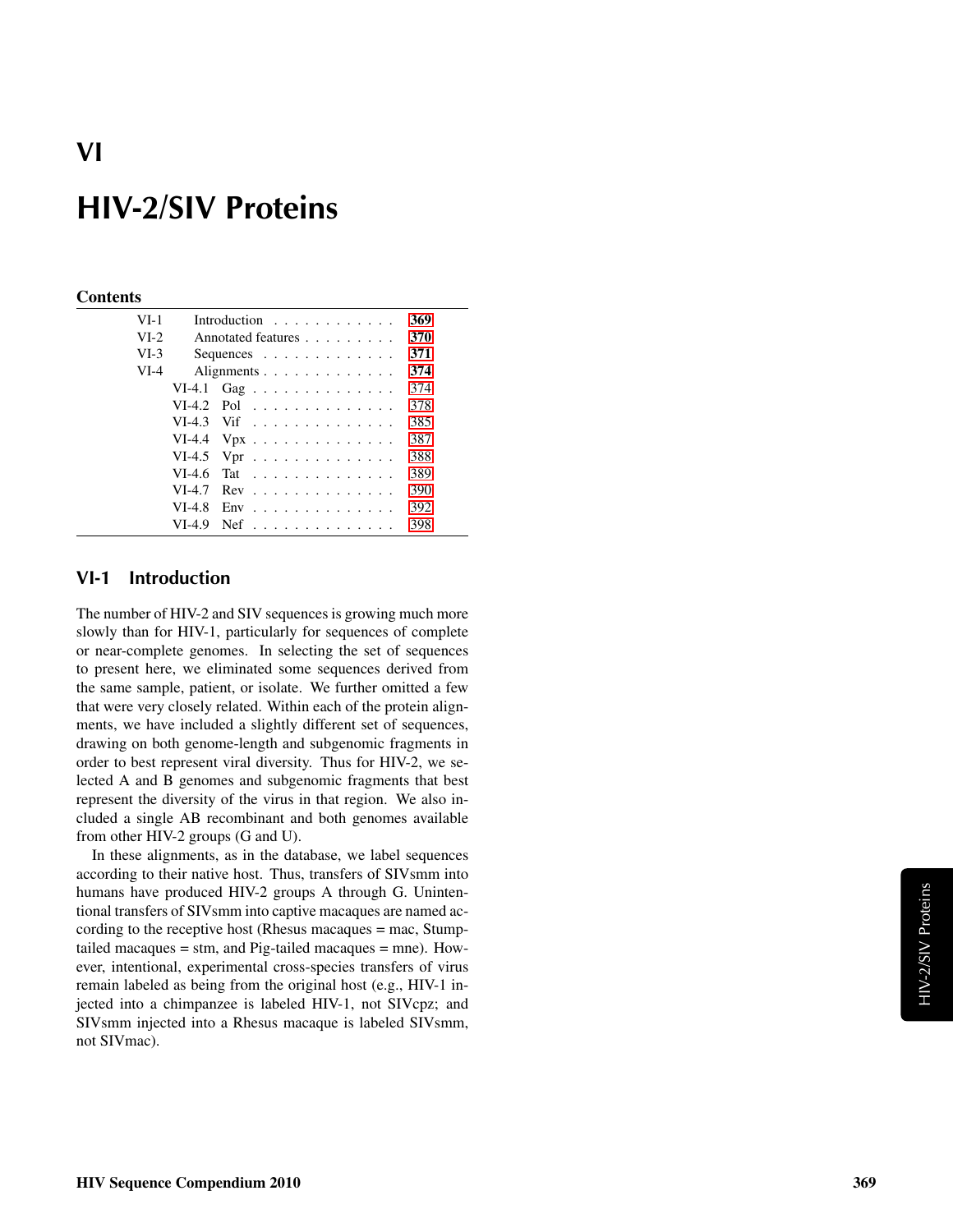## <span id="page-1-0"></span>VI-2 Annotated features

Features of HIV-2 annotated in the alignment that follows.

| <b>Feature</b>                | Protein | Location     | Page       |
|-------------------------------|---------|--------------|------------|
| Gag p15 start                 | Gag     | $\mathbf{1}$ | 374        |
| p15                           | Gag     | 135          | 374        |
| p27                           | Gag     | 136          | 374        |
| p27                           | Gag     | 364          | 376        |
| p2                            | Gag     | 365          | 376        |
| p2                            | Gag     | 381          | 376        |
| p8                            | Gag     | 382          | 376        |
| p8                            | Gag     | 433          | 376        |
| p1                            | Gag     | 434          | 376        |
| p1                            | Gag     | 447          | 376        |
| p6                            | Gag     | 448          | 376        |
| <b>PTAP</b> motif             | Gag     | 458-461      | 376        |
| PSAP in HIV-2 B, U            | Gag     | 476-479      | 376        |
| p6 end                        | Gag     | 510          | 377        |
| Gag end                       | Gag     | 510          | 377        |
| Pol p15 start (-1 from Gag)   | Pol     | 1            | 378        |
| p15                           | Pol     | 67           | 378        |
| protease                      | Pol     | 68           | 378        |
| protease                      | Pol     | 166          | 379        |
| p51 RT start                  | Pol     | 167          | 379        |
| D catalytic site              | Pol     | 276          | 379        |
| DD catalytic site             | Pol     | 351          | 380        |
| p51 RT end                    | Pol     | 605          | 381        |
| p15 RNase H start             | Pol     | 606          | 381        |
| p15 RNase H end               | Pol     | 725          | 382        |
| p31 Integrase start           | Pol     | 726          | 382        |
| p31 Integrase end             | Pol     | 1018         | 384        |
| Pol end                       | Pol     | 1018         | 384        |
| Vif start                     | Vif     | $\mathbf{1}$ | 385        |
| Vif end                       | Vif     | 214          | 386        |
| Vpx start                     | Vpx     | 1            | 387        |
| Vpx end                       | Vpx     | 112          | 387        |
| Vpr start                     | Vpr     | 1            | 388        |
| Vpr end                       | Vpr     | 101          | 388        |
| Tat start                     | Tat     | $\mathbf{1}$ | 389        |
| exon 1 end                    | Tat     | 99           | 389        |
| exon 2 start                  | Tat     | 100          | 389        |
| Tat end                       | Tat     | 130          | 389        |
| Rev start                     | Rev     | 1            | 390        |
| exon 1 end                    | Rev     | 24           | 390        |
| exon 2 start                  | Rev     | 25           | 390        |
| Rev end                       | Rev     | 107          | 390        |
| Env start                     | Env     | 1            | 392        |
| signal peptide end            | Env     | 22           | 392        |
|                               | Env     | 23           |            |
| gp120 start<br>V <sub>3</sub> | Env     | 311-344      | 392<br>393 |
|                               |         |              |            |
| gp120 end                     | Env     | 525          | 395        |
| gp41 start                    | Env     | 526          | 395        |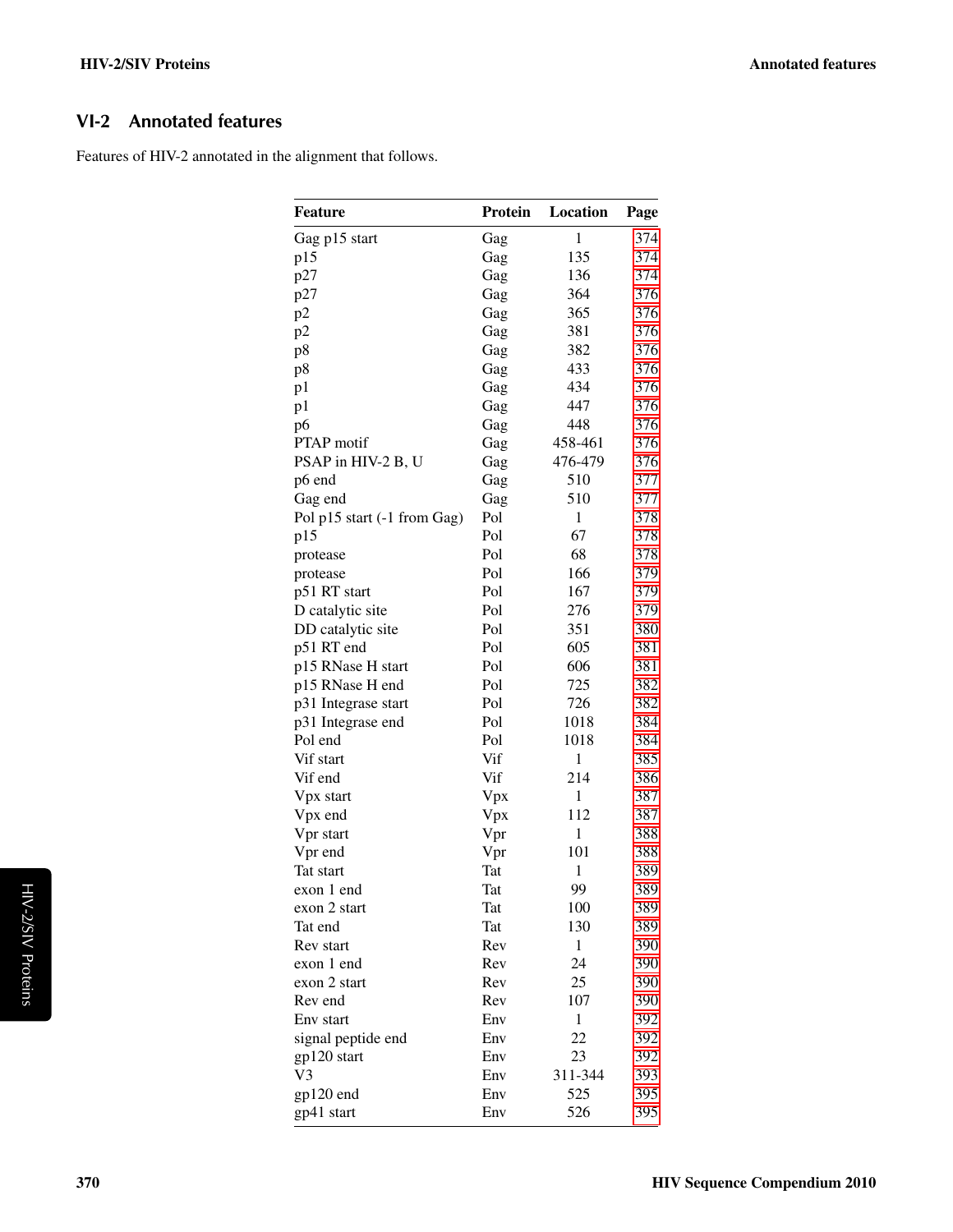| Feature                    | Protein    | Location | Page |
|----------------------------|------------|----------|------|
| Env end                    | Env        | 879      | 397  |
| Nef start                  | Nef        |          | 398  |
| R <sub>17</sub> Y mutation | Nef        | 17       | 398  |
| max HIV-1 similarity       | <b>Nef</b> | 153-182  | 398  |
| premature stop in Mac239   | <b>Nef</b> | 93       | 398  |
| normal Nef end             | <b>Nef</b> | 262      | 399  |

## <span id="page-2-0"></span>VI-3 Sequences

Sequences included in the HIV-2/SIV protein alignments.

| <b>Name</b>               | <b>Accession</b> | <b>Proteins</b>                                 | <b>Author</b>    | Reference                                        |
|---------------------------|------------------|-------------------------------------------------|------------------|--------------------------------------------------|
| <b>MAC.US.x.239</b>       | M33262           | All                                             | Kestler, H.      | Science 248(4959):1109-1112<br>(1990)            |
| A.CI.88.UC2               | U38293           | All                                             | Barnett, S.W.    | Virology 222(1); 257-61 (1996)                   |
| A.DE.x.BEN                | M30502           | All                                             | Kirchhoff, F.    | Virology 177(1):305-311 (1990)                   |
| A.DE.x.PEI2               | U22047           | All                                             | Kraus, G.        | ARHR 14(1); 65-77 (1998)                         |
| A.GH.x.GH1                | M30895           | All                                             | Hasegawa, A.     | ARHR 5(6):593-604 (1989)                         |
| A.GM.87.D194              | J04542           | All                                             | Kuehnel, H.      | Proc Natl Acad Sci USA<br>86(7):2383-2387 (1989) |
| A.GM.x.ISY                | J04498           | All                                             | Franchini, G.    | Proc Natl Acad Sci USA<br>86(7):2433-2437 (1989) |
| A.GM.x.MCN13              | AY509259         | All                                             | Schmitz, C.      | J Virol 78(4):2006-2016 (2004)                   |
| A.GM.x.MCR35              | AY509260         | All                                             | Schmitz, C.      | J Virol 78(4):2006-2016 (2004)                   |
| A.GW.86.FG                | J03654           | Gag, Vif,                                       | Zagury, J.F.     | Proc Natl Acad Sci USA                           |
|                           |                  | Vpx, Vpr,<br>Tat, Rev,<br>Env, Nef              |                  | 85(16):5941-5945 (1988)                          |
| A.GW.x.ALI                | AF082339         | Gag, Pol,<br>Vif, Vpx,<br>Tat, Rev,<br>Env, Nef | Azevedo-Pereira  | Unpublished                                      |
| A.GW.x.MDS                | Z48731           | All                                             | Becker           | Unpublished                                      |
| A.IN.95.CRIK_147          | DQ307022         | All                                             | Santhosh, C.V.   | ARHR 24(10):1315-1317 (2008)                     |
| A.IN.x.NNVA               | EU980602         | Gag, Pol,<br>Vif, Vpx,<br>Vpr, Tat,<br>Rev, Env | Desai            | Unpublished                                      |
| A.SN.85.ROD               | M15390           | All                                             | Clavel, F.       | Nature 324(6098):691-695 (1986)                  |
| <b>B.CI.88.UC1</b>        | L07625           | All                                             | Barnett, S.W.    | J Virol 67(2):1006-1014 (1993)                   |
| B.CI.09.pPRD320-20HIV2_56 | AB485670         | Gag, Pol,<br>Vif, Vpx,<br>Vpr, Tat,<br>Rev, Env | Takekawa         | Unpublished                                      |
| <b>B.CI.x.EHO</b>         | U27200           | All                                             | Rey-Cuille, M.A. | Virology 202(1):471-476 (1994)                   |
| B.GH.86.D205              | X61240           | All                                             | Dietrich, U.     | Nature 342(6252):948-950 (1989)                  |
| <b>B.JP.01.KR020</b>      | AB100245         | All                                             | Kusagawa, S.     | ARHR 19(11):1045-1049 (2003)                     |
| G.CI.92.ABT96             | AF208027         | All                                             | Brennan, C.A.    | ARHR 13(5):401-404 (1997)                        |
| AB.CI.90.7312A            | L36874           | All                                             | Gao              | Unpublished                                      |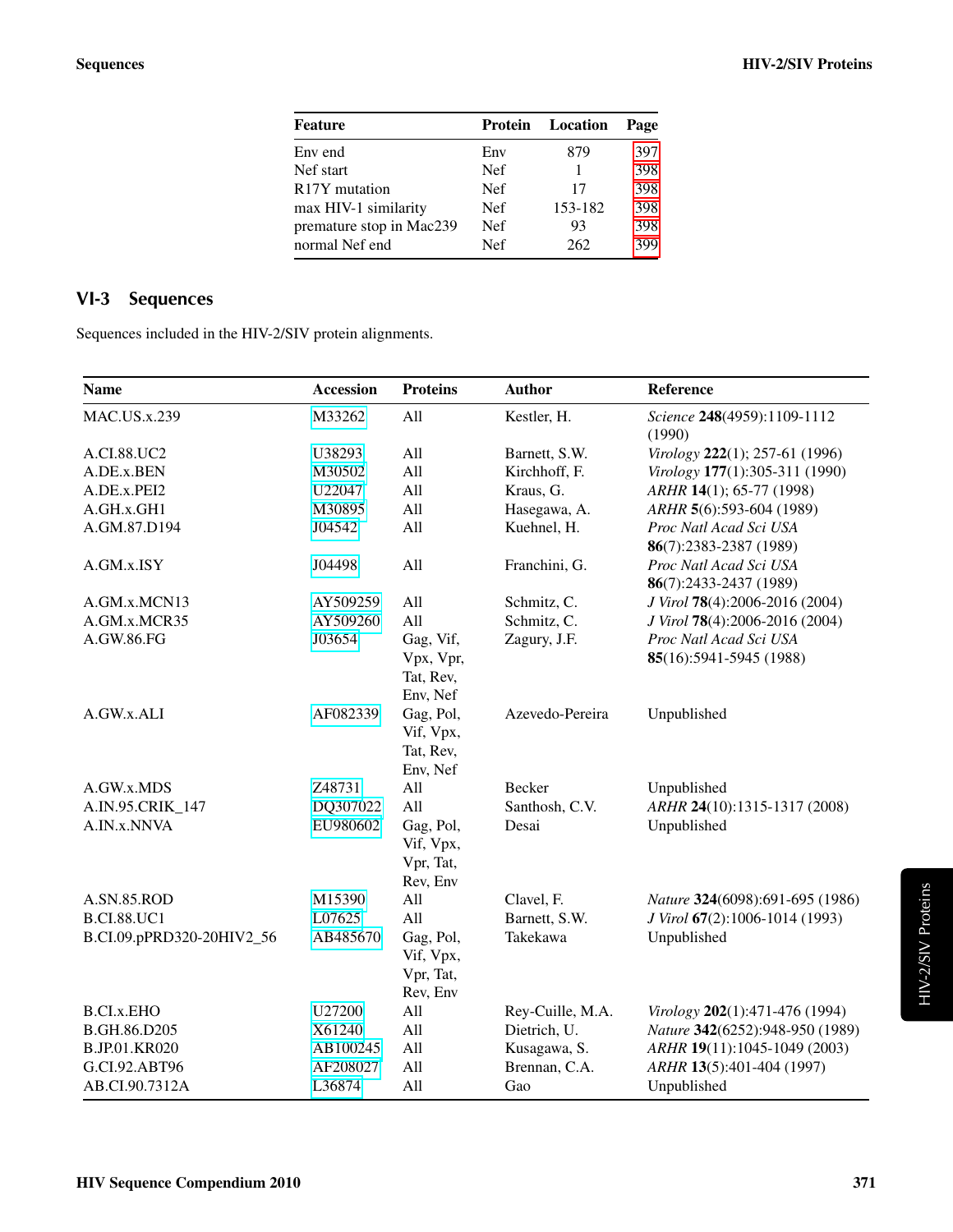| <b>Name</b>           | <b>Accession</b> | <b>Proteins</b>                                 | <b>Author</b>   | Reference                                                                                                                                                                                                      |
|-----------------------|------------------|-------------------------------------------------|-----------------|----------------------------------------------------------------------------------------------------------------------------------------------------------------------------------------------------------------|
| AB.CM.03.03CM_510_03  | EU028345         | Gag, Vif,<br>Vpx, Tat,<br>Rev, Env,<br>Nef      | Yamaguchi, J.   | ARHR 24(1):86-91 (2008)                                                                                                                                                                                        |
| U.FR.96.12034         | AY530889         | All                                             | Damond, F.      | ARHR 20(6):666-672 (2004)                                                                                                                                                                                      |
| MAC.US.x.251_1A11     | M76764           | All                                             | Marthas, M.L.   | J Med Primatol 18(3-4):311-9<br>(1989)                                                                                                                                                                         |
| MAC.US.x.251_32H_PJ5  | D01065           | All                                             | Rud, E.W.       | (in) Brown, F, Chanock, RM and<br>Ginsberg, HS(Eds); VACCINES 92:<br>MODERN APPROACHES TO<br>NEW VACCINES INCLUDING<br>PREVENTION OF AIDS:<br>229-235; Cold Spring Harbor<br>Laboratory Press, New York (1992) |
| MAC.US.x.251_BK28     | M19499           | Gag, Pol,<br>Vif, Vpx,<br>Vpr, Rev,<br>Env, Nef | Hirsch, V.      | Cell 49(3):307-319 (1987)                                                                                                                                                                                      |
| MAC.US.x.MM142        | Y00277           | All                                             | Chakrabarti, L. | Nature 328(6130):543-547 (1987)                                                                                                                                                                                |
| MAC.US.x.17EC1        | AY033233         | All                                             | Anderson, M.G.  | Virology 195(2):616-626 (1993)                                                                                                                                                                                 |
| MAC.US.x.17EFR        | AY033146         | All                                             | Flaherty, M.T.  | J Virol 71(8):5790-5798 (1997)                                                                                                                                                                                 |
| MAC.US.x.SMM142B      | BD131285         | Gag, Pol,<br>Vif, Vpx,<br>Vpr, Tat, Rev         | Alizon, M.      | Patent: JP 2002030099-A 2<br>29-JAN-2002; INSTITUT<br><b>PASTEUR</b>                                                                                                                                           |
| MAC.US.x.r80025       | AY576480         | Gag, Pol,<br>Vif, Vpx,<br>Vpr, Tat,<br>Rev, Nef | O"Connor, D.H.  | J Virol 78(24):14012-14022 (2004)                                                                                                                                                                              |
| MAC.US.x.r90131       | AY576481         | Gag, Pol,<br>Vif, Vpx,<br>Vpr, Tat,<br>Rev, Nef | O"Connor, D.H.  | J Virol 78(24):14012-14022 (2004)                                                                                                                                                                              |
| MNE.US.82.MNE_8       | M32741           | All                                             | Kimata, J.T.    | J Virol 72(1):245-256 (1998)                                                                                                                                                                                   |
| MNE.US.x.MNE027       | U79412           | All                                             | Kimata, J.T.    | J Virol 72(1):245-256 (1998)                                                                                                                                                                                   |
| SMM.SL.92.SL92B       | AF334679         | All                                             | Chen, Z.        | J Virol 70(6):3617-3627 (1996)                                                                                                                                                                                 |
| SMM.US.x.F236_H4      | X14307           | All                                             | Hirsch, V.M.    | Nature 339(6223); 389-92 (1989)                                                                                                                                                                                |
| SMM.US.x.PBJ14_15     | L03295           | All                                             | Dewhurst, S.    | Nature 345(6276):636-640 (1990)                                                                                                                                                                                |
| SMM.US.x.PBJA         | M31325           | All                                             | Dewhurst, S.    | Nature 345(6276):636-640 (1990)                                                                                                                                                                                |
| SMM.US.x.PBJ 6P6      | L09212           | All                                             | Novembre, F.J.  | J Virol 67(5):2466-2474 (1993)                                                                                                                                                                                 |
| SMM.US.x.PGM53        | AF077017         | All                                             | Novembre, F.J.  | J Virol 72(11):8841-8851 (1998)                                                                                                                                                                                |
| SMM.US.x.SME543       | U72748           | All                                             | Hirsch, V.      | J Virol 71(2):1608-1620 (1997)                                                                                                                                                                                 |
| STM.US.x.STM          | M83293           | All                                             | Novembre, F.J.  | Virology 186(2):783-787 (1992)                                                                                                                                                                                 |
| MAC.US.x.97074        | AY599198         | Pol, Vpr,<br>Rev                                | O"Connor, D.H.  | J Virol 78(24):14012-14022 (2004)                                                                                                                                                                              |
| MAC.US.x.MAC239_87082 | AY600249         | Pol, Vpr,<br>Rev                                | O"Connor, D.H.  | J Virol 78(24):14012-14022 (2004)                                                                                                                                                                              |
| SMM.US.x.H9           | M80194           | Pol                                             | Courgnaud, V.   | J Virol 66(1):414-419 (1992)                                                                                                                                                                                   |
| SMM.US.x.PBJ_143      | M80193           | Pol                                             | Courgnaud, V.   | J Virol 66(1):414-419 (1992)                                                                                                                                                                                   |
| A.GW.87.CAM2CG        | D00835           | Pol, Vif,<br>Vpx, Vpr,<br>Tat, Rev,<br>Env, Nef | Tristem, M.     | J Gen Virol 72(PT 3):721-724<br>(1991)                                                                                                                                                                         |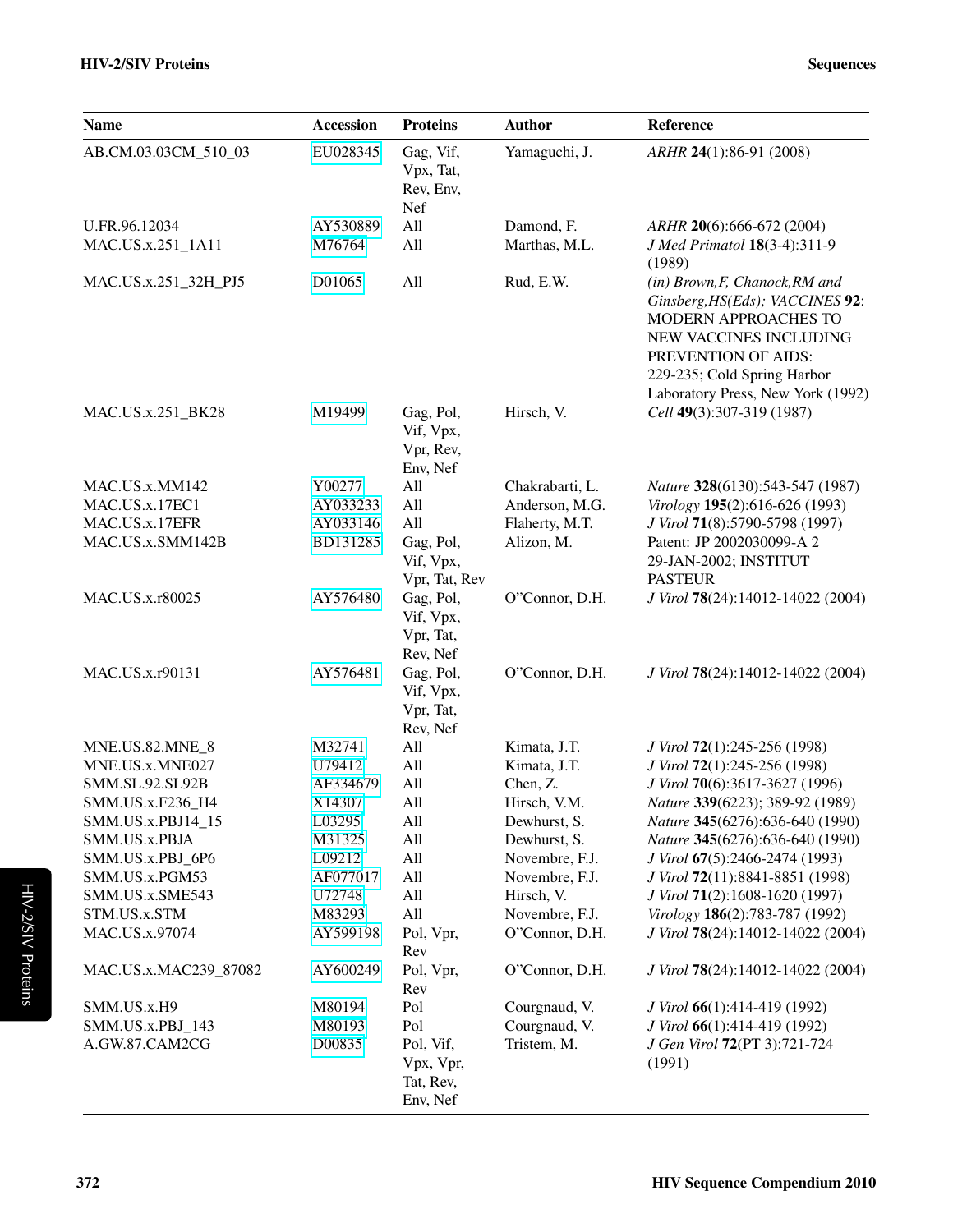| <b>Name</b>          | Accession | <b>Proteins</b>                      | <b>Author</b>  | <b>Reference</b>                  |
|----------------------|-----------|--------------------------------------|----------------|-----------------------------------|
| <b>MAC.US.x.1937</b> | AY611495  | Pol, Vpx,<br>Vpr, Nef                | O"Connor, D.H. | J Virol 78(24):14012-14022 (2004) |
| MAC.US.x.2065        | AY611493  | Pol, Vpx,<br>Vpr, Rev,<br><b>Nef</b> | O"Connor, D.H. | J Virol 78(24):14012-14022 (2004) |
| MAC.US.x.80035       | AY611486  | Pol, Vpr,<br>Rev                     | O"Connor, D.H. | J Virol 78(24):14012-14022 (2004) |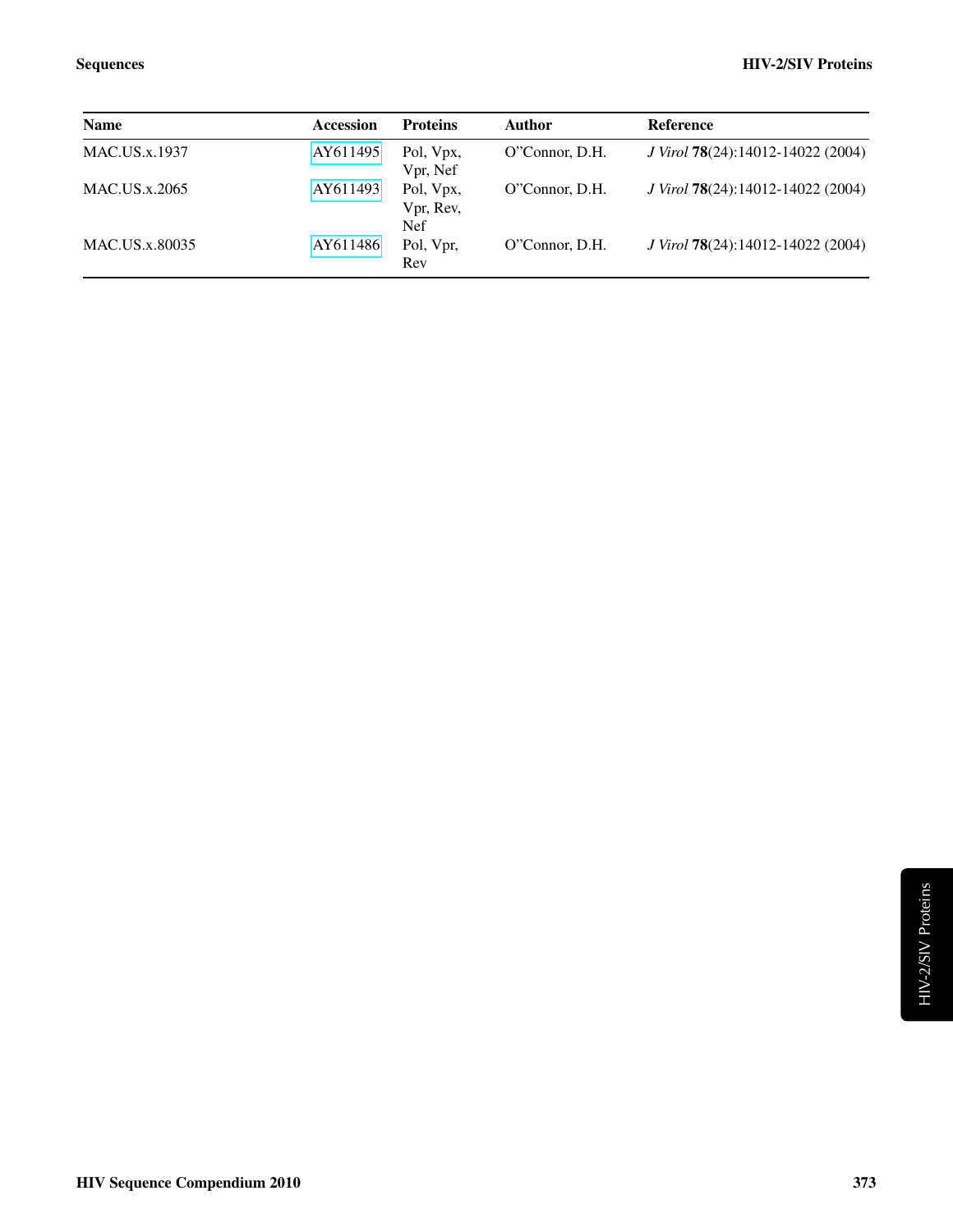<span id="page-5-2"></span><span id="page-5-1"></span><span id="page-5-0"></span>

|                                                     | Gag p15 start                                                                                                                                                                  | p15 p27 |     |
|-----------------------------------------------------|--------------------------------------------------------------------------------------------------------------------------------------------------------------------------------|---------|-----|
| MAC.US.x.239                                        | MGVRNSVLSGKKADELEKIRLRPNGKKKYMLKHVVWAANELDRFGLAESLLENKEGCOKILSVLAPLVPTGSENLKSLYNTVCVIWCIHAEEKVKHTEEAKOIVORHLVVETGTTETMPKTSRPTAPSSGRGGNYPV00.IGGNYVHLPLSPRTLNAWVKLIEEKKFGAE 169 |         |     |
| A.CT.88.UC2                                         |                                                                                                                                                                                |         |     |
| A.DE.x.BEN                                          |                                                                                                                                                                                |         |     |
| A.DE.X.PEI2<br>A.GH.x.GH1                           |                                                                                                                                                                                |         |     |
| A. GM. 87. D194                                     |                                                                                                                                                                                |         |     |
| A.GM.X.ISY                                          |                                                                                                                                                                                |         |     |
| A.GM.X.MCN13<br>A.GM.x.MCR35                        |                                                                                                                                                                                |         | 169 |
| A.GW.86.FG                                          |                                                                                                                                                                                |         |     |
| A.GW.x.ALI                                          |                                                                                                                                                                                |         |     |
| A.GW.x.MDS                                          |                                                                                                                                                                                |         |     |
| A. IN. 95. CRIK 147<br>A.IN.x.NNVA                  |                                                                                                                                                                                |         |     |
| A.SN.85.ROD                                         |                                                                                                                                                                                |         |     |
| B.CT.88.UC1                                         |                                                                                                                                                                                |         |     |
| B.CI.09.pPRD320-20HIV2 56                           |                                                                                                                                                                                |         |     |
| B.CI.x.EHO<br>B. GH. 86. D205                       |                                                                                                                                                                                |         |     |
| B.JP.01.KR020                                       |                                                                                                                                                                                |         |     |
| G.CI.92.ABT96                                       |                                                                                                                                                                                |         |     |
| AB.CI.90.7312A                                      |                                                                                                                                                                                |         |     |
| AB.CM.03.03CM 510 03                                |                                                                                                                                                                                |         |     |
| U.FR.96.12034                                       |                                                                                                                                                                                |         |     |
| MAC.US.x.251 1A11                                   |                                                                                                                                                                                |         |     |
| MAC.US.x.251 32H PJ5                                |                                                                                                                                                                                |         |     |
| MAC.US.x.251 <sup>-</sup> BK28<br>MAC. US. x. MM142 |                                                                                                                                                                                |         |     |
| MAC. U.S. x. 17EC1                                  |                                                                                                                                                                                |         |     |
| MAC.US.x.17EFR                                      |                                                                                                                                                                                |         |     |
| MAC.US.x.SMM142B                                    |                                                                                                                                                                                |         |     |
| MAC.US.x.r80025<br>MAC. U.S. x. r90131              |                                                                                                                                                                                |         |     |
| MNE.US.82.MNE 8                                     |                                                                                                                                                                                |         |     |
| MNE.US.x.MNE027                                     |                                                                                                                                                                                |         |     |
| SMM. SL. 92. SL92B                                  |                                                                                                                                                                                |         |     |
| SMM. US. x. F236 H4                                 |                                                                                                                                                                                |         |     |
| SMM.US.x.PBJ14 15<br>SMM.US.x.PBJA                  |                                                                                                                                                                                |         |     |
| SMM.US.x.PBJ 6P6                                    |                                                                                                                                                                                |         |     |
| SMM. U.S. x. PGM53                                  |                                                                                                                                                                                |         |     |
| SMM. U.S. x. SME543                                 |                                                                                                                                                                                |         |     |
| STM.US.x.STM                                        |                                                                                                                                                                                |         |     |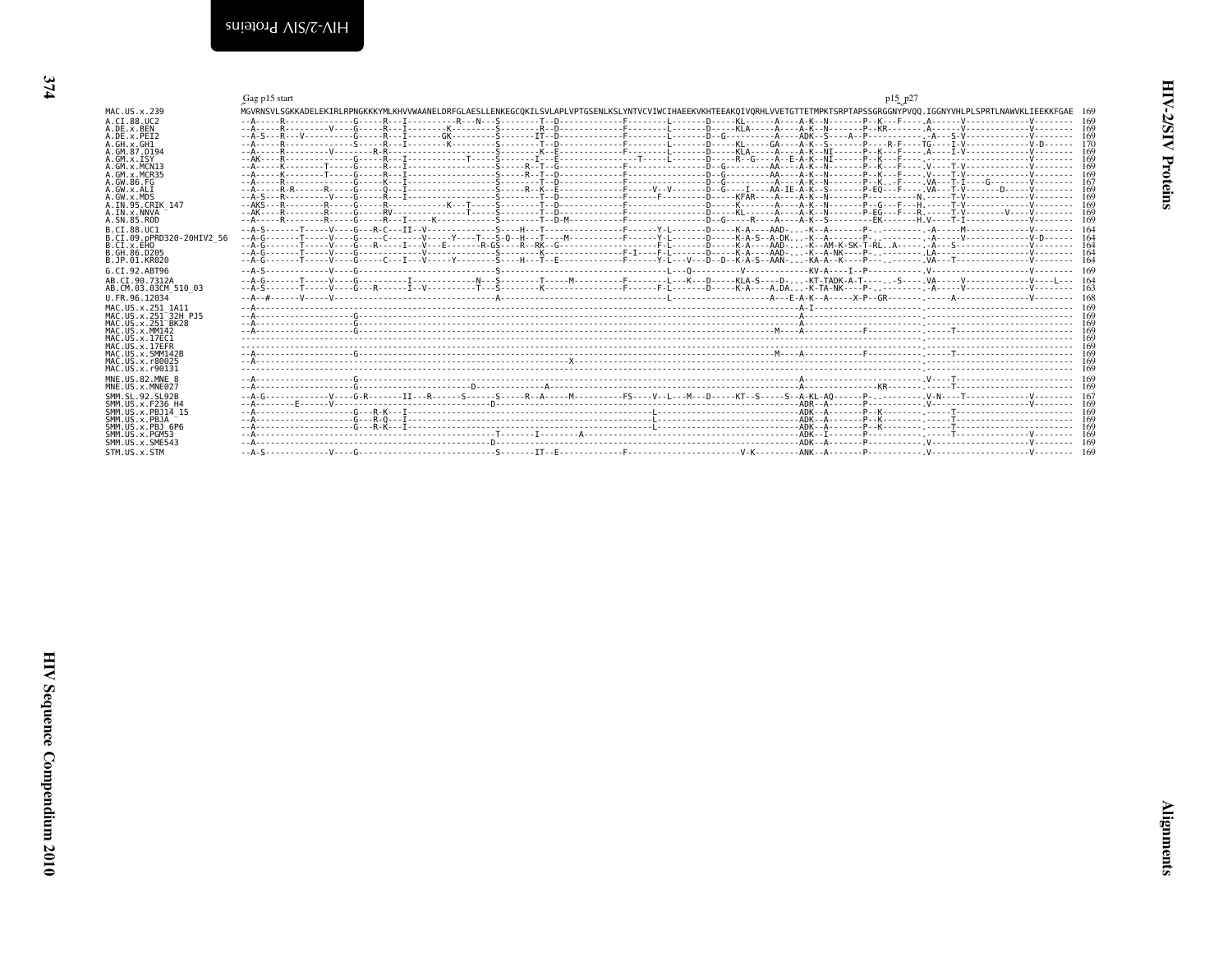| MAC.US.x.239                                                       | VVPGFOALSEGCTPYDINOMLNCVGDHOAAMOIIRDIINEEAADWDLOHPOP.APOOGOLREPSGSDIAGTTSSVDEOIOWMYROONPIPVGNIYRRWIOLGLOKCVRMYNPTNILDVKOGPKEPFOSYVDRFYKSLRAEOTDAAVKNWMTOTLLIONANPDCKLVL 335 |  |  |     |
|--------------------------------------------------------------------|-----------------------------------------------------------------------------------------------------------------------------------------------------------------------------|--|--|-----|
| A.CI.88.UC2                                                        |                                                                                                                                                                             |  |  |     |
| A.DE.x.BEN                                                         |                                                                                                                                                                             |  |  |     |
| A.DE.x.PEI2<br>A.GH.x.GH1                                          |                                                                                                                                                                             |  |  |     |
| A.GM.87.D194                                                       |                                                                                                                                                                             |  |  |     |
| $A.GM.x.$ ISY                                                      |                                                                                                                                                                             |  |  |     |
| A.GM. x.MCN13                                                      |                                                                                                                                                                             |  |  |     |
| A. GM. x. MCR35                                                    |                                                                                                                                                                             |  |  |     |
| A.GW.86.FG                                                         |                                                                                                                                                                             |  |  |     |
| A.GW.x.ALI<br>A.GW.x.MDS                                           |                                                                                                                                                                             |  |  | 336 |
| A.IN.95.CRIK 147                                                   |                                                                                                                                                                             |  |  |     |
| A.IN.x.NNVA                                                        |                                                                                                                                                                             |  |  |     |
| A.SN.85.ROD                                                        |                                                                                                                                                                             |  |  |     |
| B.CT.88.UC1                                                        |                                                                                                                                                                             |  |  |     |
| B.CI.09.pPRD320-20HIV2 56                                          |                                                                                                                                                                             |  |  |     |
| B.C.I.x.EHO                                                        |                                                                                                                                                                             |  |  |     |
| B. GH. 86. D205<br>B.JP.01.KR020                                   |                                                                                                                                                                             |  |  |     |
|                                                                    |                                                                                                                                                                             |  |  |     |
| G.CI.92.ABT96                                                      |                                                                                                                                                                             |  |  |     |
| AB.CI.90.7312A                                                     |                                                                                                                                                                             |  |  |     |
| AB.CM.03.03CM 510 03                                               |                                                                                                                                                                             |  |  |     |
| U.FR.96.12034                                                      |                                                                                                                                                                             |  |  |     |
| MAC.US.x.251 1A11                                                  |                                                                                                                                                                             |  |  |     |
| MAC.US.x.251 <sup>-32H</sup> PJ5<br>MAC.US.x.251 <sup>-</sup> BK28 |                                                                                                                                                                             |  |  |     |
| MAC.US.x.MM142                                                     |                                                                                                                                                                             |  |  |     |
| MAC.US.x.17EC1                                                     |                                                                                                                                                                             |  |  |     |
| MAC.US.x.17EFR                                                     |                                                                                                                                                                             |  |  |     |
| MAC.US.x.SMM142B                                                   |                                                                                                                                                                             |  |  |     |
| MAC.US.x.r80025                                                    |                                                                                                                                                                             |  |  |     |
| MAC.US.x.r90131                                                    |                                                                                                                                                                             |  |  |     |
| MNE.US.82.MNE 8<br>MNE.US.x.MNE027                                 |                                                                                                                                                                             |  |  |     |
|                                                                    |                                                                                                                                                                             |  |  |     |
| SMM. SL. 92. SL92B<br>SMM. US. x. F236 H4                          |                                                                                                                                                                             |  |  |     |
| SMM. US. x. PB.114 15                                              |                                                                                                                                                                             |  |  |     |
| SMM.US.x.PBJA                                                      |                                                                                                                                                                             |  |  |     |
| SMM.US.x.PBJ 6P6                                                   |                                                                                                                                                                             |  |  |     |
| SMM.US.x.PGM53                                                     |                                                                                                                                                                             |  |  |     |
| SMM. U.S. x. SME543                                                |                                                                                                                                                                             |  |  |     |
| STM.US.x.STM                                                       |                                                                                                                                                                             |  |  |     |

 $Gag$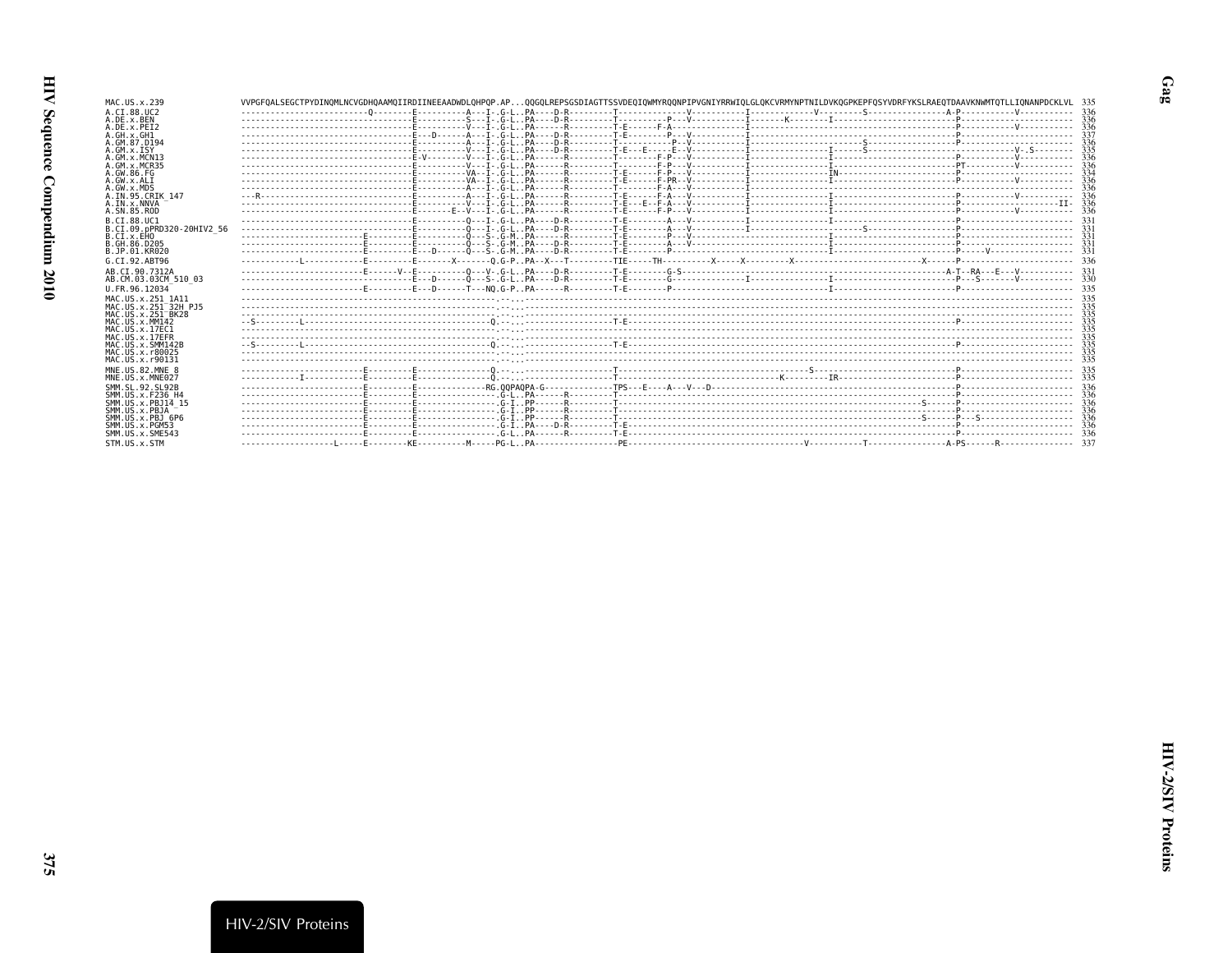<span id="page-7-0"></span>

|                                                  | p27 p2<br>$p_2$ $p_8$                                                                                                                                     | PSAP in HIV-2 B, U<br><b>PTAP</b> motif<br>$p8$ $p1$<br>pl p6 |
|--------------------------------------------------|-----------------------------------------------------------------------------------------------------------------------------------------------------------|---------------------------------------------------------------|
| MAC. US. x. 239                                  | KGLGVNPTLEEMLTACQGVGGPGQKARLMAEALKEALAPVPIPFAAAQQRGPRK.PIKCWNCGKEGHSARQCRAPRRQGCWKCGKMDHVMAKCPDRQAGFLGLGPWGKKPRNFPMAOVHOGLMPTAPPEDPAVDLLKNYMOLGKOOREKORE. | . 5 487                                                       |
| A.CT.88.UC2                                      |                                                                                                                                                           |                                                               |
| A.DE.X.BEN                                       | . M                                                                                                                                                       | 498<br>498                                                    |
| A.DE.x.PEI2<br>A.GH.x.GH1                        |                                                                                                                                                           | 499                                                           |
| A.GM.87.D194                                     |                                                                                                                                                           | 498                                                           |
| A.GM.X.ISY                                       |                                                                                                                                                           | 497                                                           |
| A.GM.X.MCN13<br>A.GM.X.MCR35                     |                                                                                                                                                           | 498<br>498                                                    |
| A. GW. 86. FG                                    |                                                                                                                                                           | 496                                                           |
| A.GW.x.ALT                                       |                                                                                                                                                           | 498                                                           |
| A.GW.x.MDS<br>A.IN.95.CRIK 147                   |                                                                                                                                                           | 498<br>498                                                    |
| A.IN.x.NNVA                                      |                                                                                                                                                           | 498                                                           |
| A.SN.85.ROD                                      |                                                                                                                                                           | 498                                                           |
| B.CI.88.UC1                                      |                                                                                                                                                           | 498                                                           |
| B.CI.09.pPRD320-20HIV2 56<br>B.CI.x.EHO          |                                                                                                                                                           | 497                                                           |
| B.GH.86.D205                                     |                                                                                                                                                           | 498                                                           |
| B.JP.01.KR020                                    |                                                                                                                                                           |                                                               |
| G.CT.92.ABT96                                    |                                                                                                                                                           | .0486                                                         |
| AB.CI.90.7312A<br>AB.CM.03.03CM 510 03           |                                                                                                                                                           |                                                               |
| U.FR.96.12034                                    |                                                                                                                                                           |                                                               |
| MAC.US.x.251 1A11                                |                                                                                                                                                           | 487                                                           |
| MAC. U.S. x . 251 <sup>-32H</sup> P.15           |                                                                                                                                                           |                                                               |
| MAC.US.x.251 <sup>-</sup> BK28<br>MAC.US.x.MM142 |                                                                                                                                                           | -483<br>-483                                                  |
| MAC. US. x. 17EC1                                |                                                                                                                                                           | -487                                                          |
| MAC.US.x.17EFR                                   |                                                                                                                                                           | 487                                                           |
| MAC.US.x.SMM142B<br>MAC.US.x.r80025              |                                                                                                                                                           | 483<br>487                                                    |
| MAC.US.x.r90131                                  |                                                                                                                                                           | 487                                                           |
| MNE.US.82.MNE 8                                  |                                                                                                                                                           |                                                               |
| MNE.US.x.MNE027                                  |                                                                                                                                                           |                                                               |
| SMM. SL. 92. SL92B<br>SMM. U.S. x. F236 H4       |                                                                                                                                                           |                                                               |
| SMM.US.x.PBJ14 15                                |                                                                                                                                                           |                                                               |
| SMM.US.x.PBJA                                    |                                                                                                                                                           |                                                               |
| SMM.US.x.PBJ 6P6<br>SMM.US.x.PGM53               |                                                                                                                                                           |                                                               |
| SMM.US.x.SME543                                  |                                                                                                                                                           |                                                               |
| STM.US.x.STM                                     |                                                                                                                                                           |                                                               |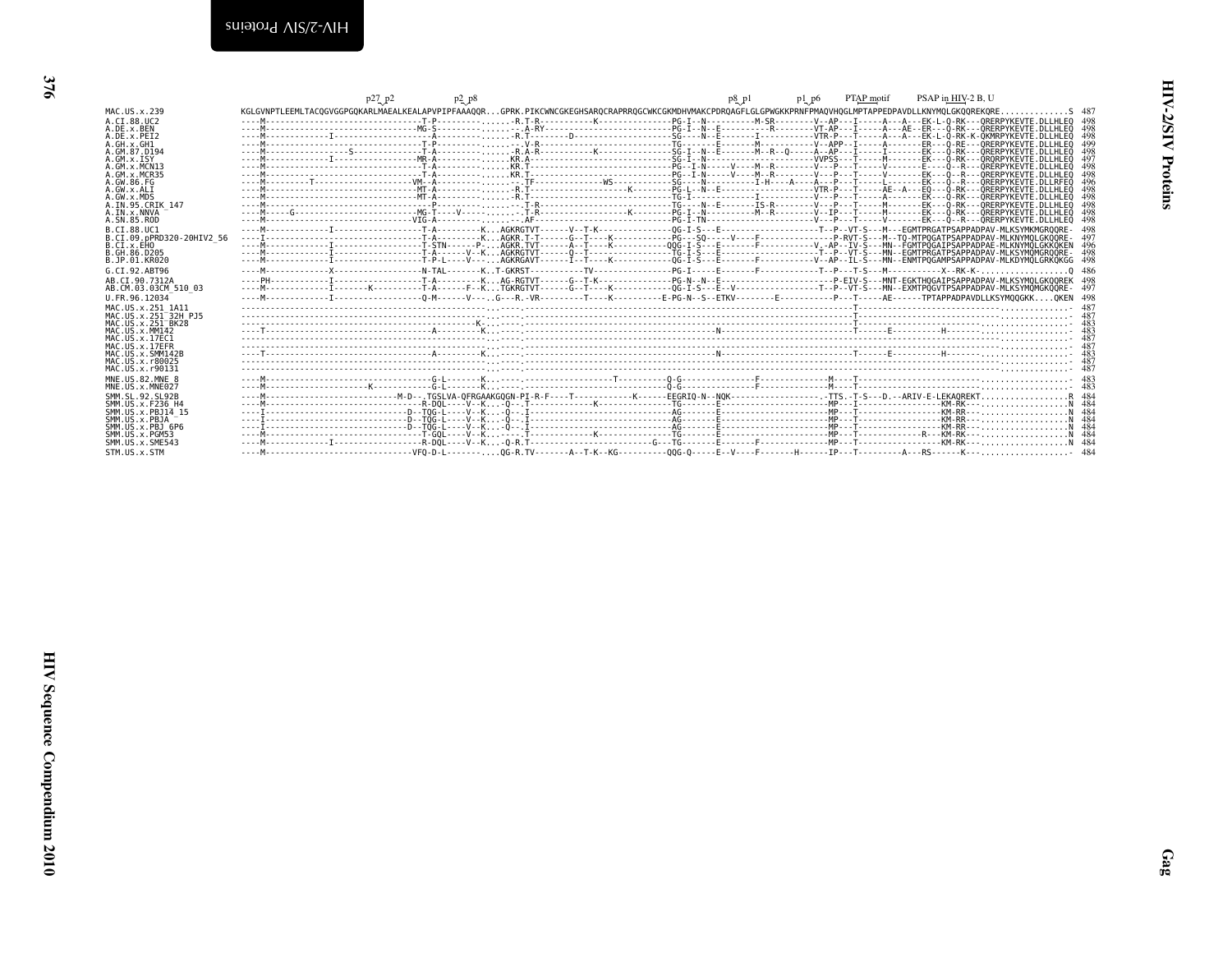<span id="page-8-0"></span>

|                                                                                                                                                                                                   | p6 end<br>Gag end                                                                                                                                                                                                                                                                                                                                                                                                                                                                                                                                                      |                                                      |
|---------------------------------------------------------------------------------------------------------------------------------------------------------------------------------------------------|------------------------------------------------------------------------------------------------------------------------------------------------------------------------------------------------------------------------------------------------------------------------------------------------------------------------------------------------------------------------------------------------------------------------------------------------------------------------------------------------------------------------------------------------------------------------|------------------------------------------------------|
| MAC.US.x.239                                                                                                                                                                                      | REKPYK.EVTEDLLHLNSLFGGD0*                                                                                                                                                                                                                                                                                                                                                                                                                                                                                                                                              | 510                                                  |
| A.CI.88.UC2<br>A.DE.x.BEN<br>A.DE.x.PEI2<br>A.GH.x.GH1<br>A.GM.87.D194<br>A.GM.x.ISY<br>A.GM.x.MCN13<br>A.GM.x.MCR35<br>A.GW.86.FG<br>A.GW.x.ALI<br>A.GW.x.MDS<br>A.IN.95.CRIK 147<br>A.IN.x.NNVA | $G-T-RR. -A - - - - - - - - - - - - K - - -$<br>--T-HR. - E-------------K---<br>$G-T-H-. -A- - - - - - - - - - - - - K- - -$<br>$GKA-HR - A - - - - - - - - - - - - K - - -$<br>G-T-HR.GA------------K---<br>$G - A - CR - T - - - - - - - - - - *K - - -$<br>$G-A-A$ . - R. - T - - - - - - - - - - - * K - - -<br>A-T-CR.-T------------K---<br>G-T-H-, K---<br>$GKT - C - . - T - - - - - - - - - - - - T - - -$<br>$GGA - CG - M - - - - - - - - - - - K - - -$<br>$G - A - CG - T - - - - - - - - - - - - K - L -$<br>$G-T - REPP - - - - - - - - - - - - K - - -$ |                                                      |
| A.SN.85.ROD<br>B.CI.88.UC1<br>B.CI.09.pPRD320-20HIV2 56<br>B.CI.x.EHO<br>B.GH.86.D205<br>B.JP.01.KR020                                                                                            | --R---------------------E---<br>--R--- . - - - - - - - - - - - - - - F - - -<br>- -R- - - <sub>-</sub> - - - - - - - - - - - - - - F- - -<br>- -R- - - <sub>-</sub> - - - - - - - - - - - - - - F- - -                                                                                                                                                                                                                                                                                                                                                                 |                                                      |
| G.CI.92.ABT96                                                                                                                                                                                     | $-N---.--XX---S---D---$                                                                                                                                                                                                                                                                                                                                                                                                                                                                                                                                                | 510                                                  |
| AB.CI.90.7312A<br>AB.CM.03.03CM 510 03                                                                                                                                                            | 0GR--------------------E---<br>--R--- , F                                                                                                                                                                                                                                                                                                                                                                                                                                                                                                                              | 522                                                  |
| U.FR.96.12034                                                                                                                                                                                     | --R--- . - - - - - - - - - - - - - - N- - -                                                                                                                                                                                                                                                                                                                                                                                                                                                                                                                            | 522                                                  |
| MAC.US.x.251 1A11<br>MAC.US.x.251 32H PJ5<br>MAC.US.x.251 <sup>-</sup> BK28<br>MAC.US.x.MM142<br>MAC.US.x.17EC1<br>MAC.US.x.17EFR<br>MAC.US.x.SMM142B<br>MAC. US. x. r80025<br>MAC. US. x. r90131 | . <sub>.</sub> .M.<br>-G---- , --------------------<br>-6--------------------------                                                                                                                                                                                                                                                                                                                                                                                                                                                                                    | 511<br>507<br>507<br>507<br>511<br>511<br>511<br>511 |
| MNE.US.82.MNE 8<br>MNE.US.x.MNE027                                                                                                                                                                | KR---- - - - - - - - - - - - - - F - - -<br>KR----.---A------------F---                                                                                                                                                                                                                                                                                                                                                                                                                                                                                                | 507                                                  |
| SMM. SL. 92. SL92B<br>SMM. US. x. F236 H4<br>SMM. US. x. PBJ14 15<br>SMM.US.x.PBJA<br>SMM.US.x.PBJ 6P6<br>SMM.US.x.PGM53<br>SMM.US.x.SME543<br>STM.US.x.STM                                       | - -R- - - <sub>-</sub> - - - - - - - - - - - - - - F- - -<br>- -R- - - <sub>-</sub> - - - - - - - - - - - - - - F- - -<br>- -R- - - <sub>-</sub> - - - - - - - - - - - - - - F- - -<br>- -R- - - <sub>-</sub> - - - - - - - - - - - - - - F- - -<br>--R--- . ---------------------<br>- - R - - - <sub>-</sub> - - - - - - - - - - - - - - F - - -                                                                                                                                                                                                                     | 508<br>508<br>508<br>508<br>508<br>508<br>508<br>508 |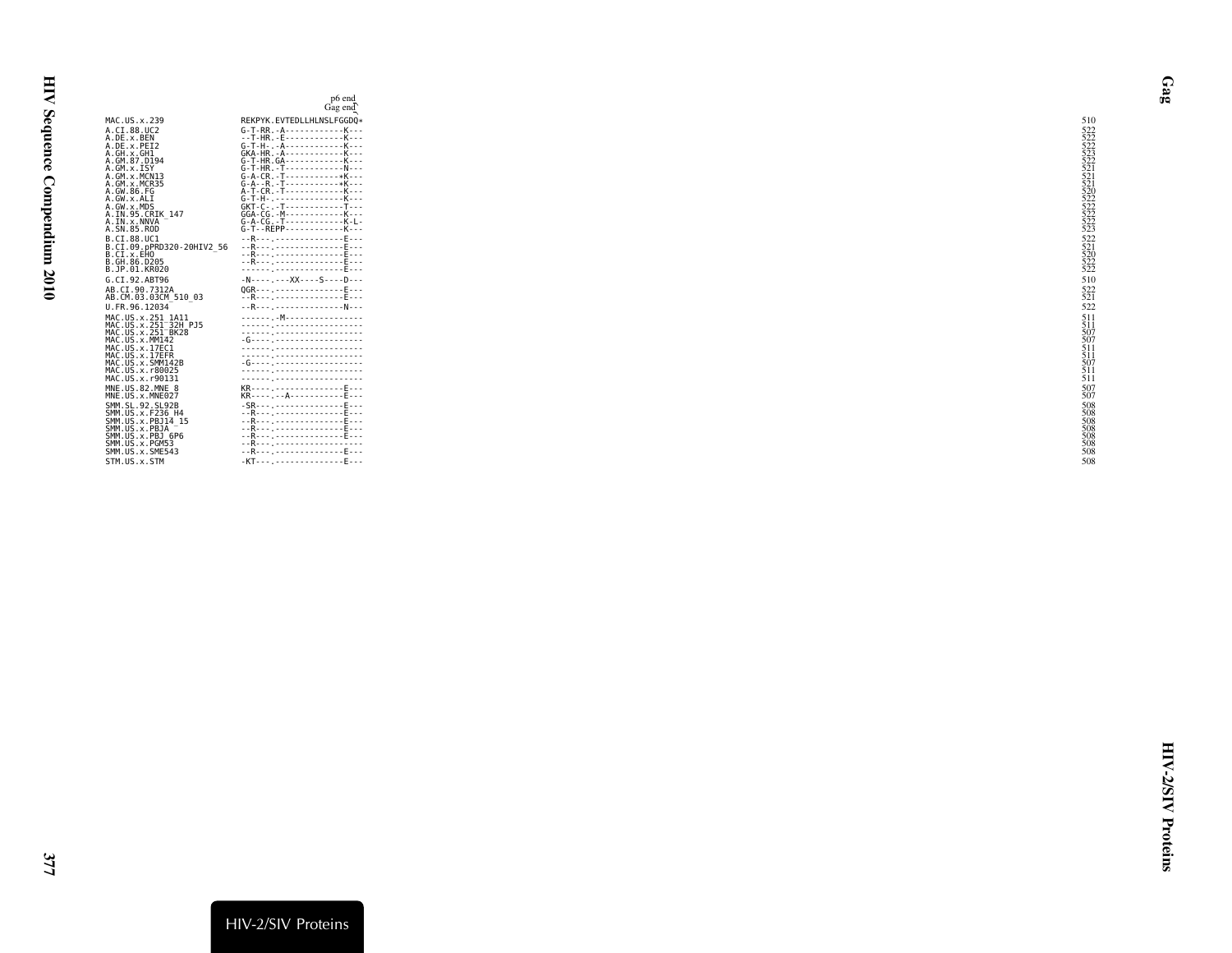<span id="page-9-1"></span><span id="page-9-0"></span>

|                                           | Pol p15 start (-1 from Gag) | p15 protease                                                                                                                                                                |
|-------------------------------------------|-----------------------------|-----------------------------------------------------------------------------------------------------------------------------------------------------------------------------|
| MAC.US.x.239                              |                             | FFRPWSMGKEAPOFPHGSSASGADANCSPRGPSCGSAKELHAVGOAAERKAERKOREALO.GGDRGFAAPOFSLWRRPVVTAHIEGOPVEVLLDTGADDSIVTGIELGPHYTPKIVGGIGGFINTKEYKNVEIEVLGKRIKGTIMTGDTPINIFGR 155            |
| A.CI.88.UC2                               |                             |                                                                                                                                                                             |
| A.DE.x.BEN                                |                             |                                                                                                                                                                             |
| A.DE.x.PET2<br>A.GH.x.GH1                 |                             |                                                                                                                                                                             |
| A.GM.87.D194                              |                             |                                                                                                                                                                             |
| MAC.US.x.97074                            |                             |                                                                                                                                                                             |
| MAC. U.S. x. MAC239 87082                 |                             |                                                                                                                                                                             |
| MAC.US.x.MM142<br>MAC.US.x.SMM142B        |                             |                                                                                                                                                                             |
| MAC.US.x.r80025                           |                             |                                                                                                                                                                             |
| MAC.US.x.r90131                           |                             |                                                                                                                                                                             |
| MNE.US.82.MNE 8                           |                             |                                                                                                                                                                             |
| MNE.US.x.MNE027<br>SMM. SL. 92. SL92B     |                             |                                                                                                                                                                             |
| SMM.US.x.F236 H4                          |                             |                                                                                                                                                                             |
| SMM.US.x.H9                               |                             |                                                                                                                                                                             |
| SMM.US.x.PB.114 15<br>SMM.US.x.PBJA       |                             |                                                                                                                                                                             |
| SMM. US. x. PBJ 143                       |                             |                                                                                                                                                                             |
| $SMM. US. x. PBJ-6P6$                     |                             |                                                                                                                                                                             |
| SMM.US.x.PGM53<br>SMM.US.x.SME543         |                             |                                                                                                                                                                             |
| STM.US.x.STM                              |                             |                                                                                                                                                                             |
| $A.GM.x.$ ISY                             |                             |                                                                                                                                                                             |
| A.GM.x.MCN13                              |                             |                                                                                                                                                                             |
| A. GM. x. MCR35<br>A.GW.87.CAM2CG         |                             |                                                                                                                                                                             |
| A.GW.x.ALI                                |                             |                                                                                                                                                                             |
| A.GW.x.MDS                                |                             |                                                                                                                                                                             |
| A.IN.95.CRIK 147<br>A.IN.x.NNVA           |                             |                                                                                                                                                                             |
| A.SN.85.ROD                               |                             |                                                                                                                                                                             |
| B.CT.88.UC1                               |                             |                                                                                                                                                                             |
| B.CI.09.pPRD320-20HIV2 56<br>B.CI.X.EHO   |                             |                                                                                                                                                                             |
| B. GH. 86. D205                           |                             |                                                                                                                                                                             |
| B.JP.01.KR020                             |                             |                                                                                                                                                                             |
| G.CI.92.ABT96                             |                             |                                                                                                                                                                             |
| AB.CI.90.7312A                            |                             |                                                                                                                                                                             |
| U.FR.96.12034                             |                             | ---A-PL--K-S-L---P-PA-T-P-SPSSRT-S---DPDSPSSGPSSGS-KELHATGOETKGE---TI-.--G---------K--T--Y-----K--N--------A--K-E-Y----T-E-E-------KFH--N-K---T-R---------------------- 165 |
| MAC. US. x. 17EC1<br>MAC.US.x.17EFR       |                             |                                                                                                                                                                             |
| MAC.US.x.1937                             |                             |                                                                                                                                                                             |
| MAC.US.x.2065                             |                             |                                                                                                                                                                             |
| MAC.US.x.251 1A11<br>MAC.US.x.251 32H PJ5 |                             |                                                                                                                                                                             |
| MAC.US.x.251 BK28                         |                             |                                                                                                                                                                             |
| MAC. U.S. x. 80035                        |                             |                                                                                                                                                                             |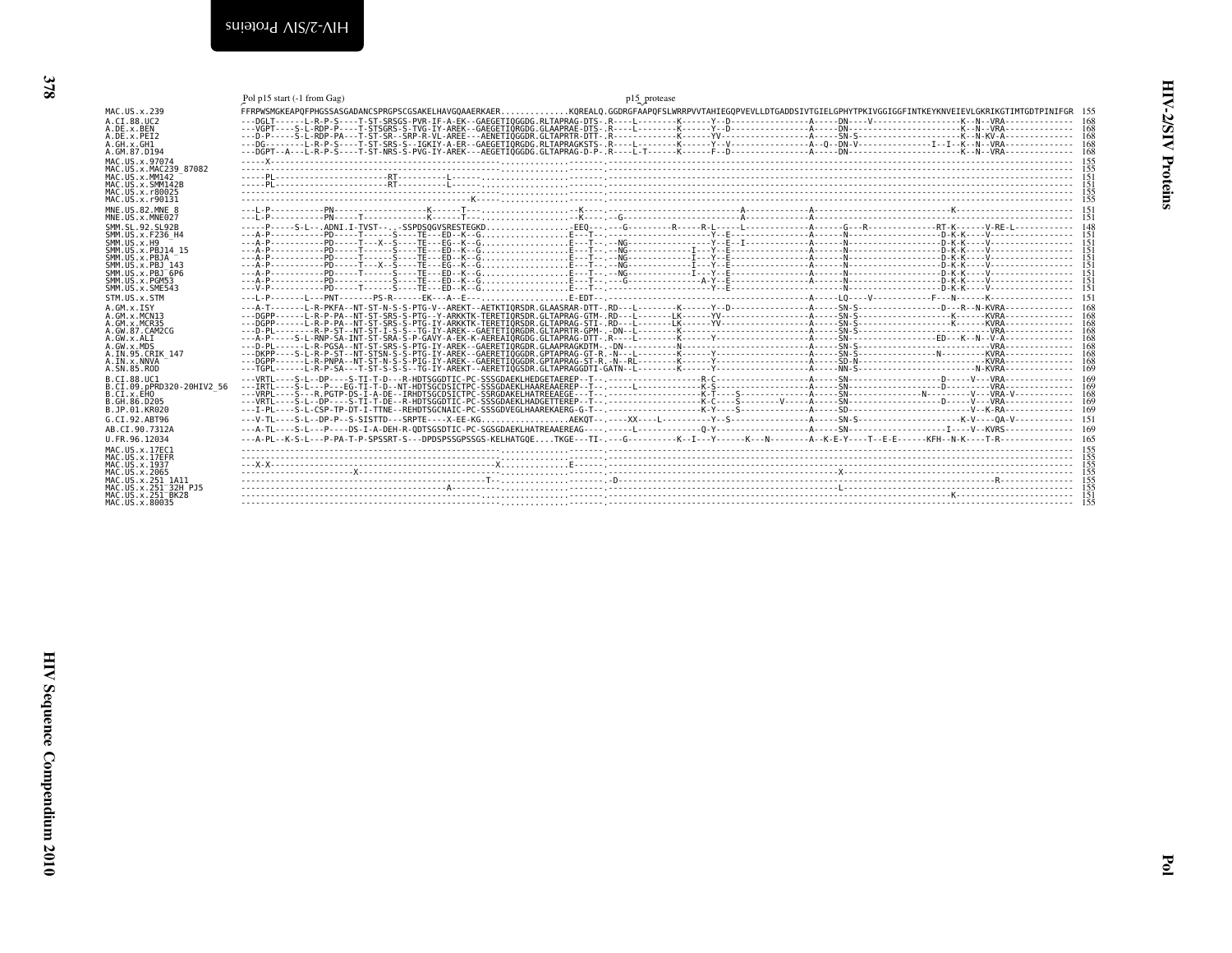<span id="page-10-0"></span>

|                                                       | protease_p51 RT start                                                                                                                                                          | D catalytic site |  |
|-------------------------------------------------------|--------------------------------------------------------------------------------------------------------------------------------------------------------------------------------|------------------|--|
| MAC.US.x.239                                          | NLLTALGMSLNFPIAKVEPVKVALKPGKDGPKLKOWPLSKEKIVALREICEK.MEKDGOLEEAPPTNPYNTPTFAIKKKDKNKWRMLIDFRELNRVTODFTEVOLGIPHPAGLAKRKRITVLDIGDAYFSIPLDEEFROYTAFTLPSVNNAEPGKRYIYKVLPOGWKGSP 324 |                  |  |
| A.CI.88.UC2                                           |                                                                                                                                                                                |                  |  |
| A.DE.x.BEN                                            |                                                                                                                                                                                |                  |  |
| A.DE.x.PEI2<br>A.GH.x.GH1                             |                                                                                                                                                                                |                  |  |
| A.GM.87.D194                                          |                                                                                                                                                                                |                  |  |
| MAC.US.x.97074                                        |                                                                                                                                                                                |                  |  |
| MAC. U.S. x. MAC239 87082                             |                                                                                                                                                                                |                  |  |
| MAC.US.x.MM142<br>MAC.US.x.SMM142B                    |                                                                                                                                                                                |                  |  |
| MAC.US.x.r80025                                       |                                                                                                                                                                                |                  |  |
| MAC.US.x.r90131                                       |                                                                                                                                                                                |                  |  |
| MNE.US.82.MNE 8<br>MNE.US.x.MNE027                    |                                                                                                                                                                                |                  |  |
| SMM. SL. 92. SL92B                                    |                                                                                                                                                                                |                  |  |
| SMM.US.x.F236 H4                                      |                                                                                                                                                                                |                  |  |
| SMM. US. x.H9<br>SMM. US. x. PBJ14 15                 |                                                                                                                                                                                |                  |  |
| SMM.US.x.PBJA                                         |                                                                                                                                                                                |                  |  |
| SMM.US.x.PBJ 143                                      |                                                                                                                                                                                |                  |  |
| $SMM$ . U.S. $\times$ . PB. $T$ 6P6<br>SMM.US.x.PGM53 |                                                                                                                                                                                |                  |  |
| SMM.US.x.SME543                                       |                                                                                                                                                                                |                  |  |
| STM.US.x.STM                                          |                                                                                                                                                                                |                  |  |
| A.GM.X.ISY                                            |                                                                                                                                                                                |                  |  |
| A.GM.x.MCN13                                          |                                                                                                                                                                                |                  |  |
| A. GM. x. MCR35<br>A.GW.87.CAM2CG                     |                                                                                                                                                                                |                  |  |
| A.GW.x.ALI                                            |                                                                                                                                                                                |                  |  |
| A.GW.x.MDS                                            |                                                                                                                                                                                |                  |  |
| A.IN.95.CRIK 147<br>A. IN. x. NNVA                    |                                                                                                                                                                                |                  |  |
| A.SN.85.ROD                                           |                                                                                                                                                                                |                  |  |
| B.CI.88.UC1                                           |                                                                                                                                                                                |                  |  |
| B.CI.09.pPRD320-20HIV2 56<br>B.CI.X.EHO               | $-T - NT - - - T - - -$                                                                                                                                                        |                  |  |
| B.GH.86.D205                                          |                                                                                                                                                                                |                  |  |
| B.JP.01.KR020                                         |                                                                                                                                                                                |                  |  |
| G.CT.92.ABT96                                         |                                                                                                                                                                                |                  |  |
| AB.CI.90.7312A                                        |                                                                                                                                                                                |                  |  |
| U.FR.96.12034                                         |                                                                                                                                                                                |                  |  |
| MAC.US.x.17EC1                                        |                                                                                                                                                                                |                  |  |
| MAC.US.x.17EFR                                        |                                                                                                                                                                                |                  |  |
| MAC.US.x.1937<br>MAC.US.x.2065                        |                                                                                                                                                                                |                  |  |
| MAC.US.x.251 1A11                                     |                                                                                                                                                                                |                  |  |
| MAC.US.x.251 32H PJ5                                  |                                                                                                                                                                                |                  |  |
| MAC.US.x.251 BK28<br>MAC.US.x.80035                   |                                                                                                                                                                                |                  |  |
|                                                       |                                                                                                                                                                                |                  |  |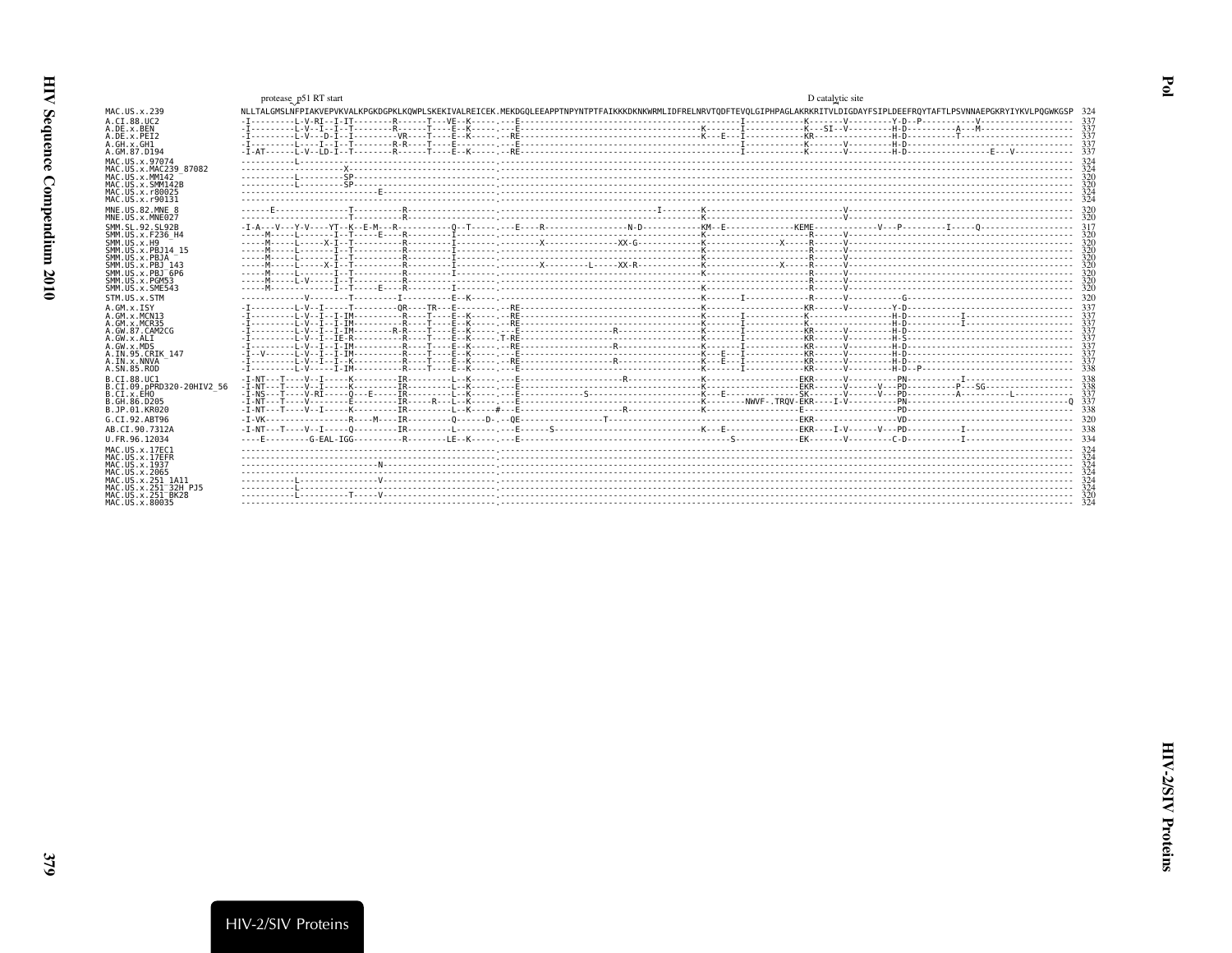<span id="page-11-0"></span>

|                                            | DD catalytic site                                                                                                                                                                                           |  |  |
|--------------------------------------------|-------------------------------------------------------------------------------------------------------------------------------------------------------------------------------------------------------------|--|--|
| MAC.US.x.239                               | AIFOYTMRHVLEPFRKANPDVTLVOYMDDILIASDRTDLEHDRVVLOSKELLNSIGFSTPEEKFOKDPPFOWMGYELWPTKWKLOKIELPORETWTVNDIOKLVGVLNWAAOIYPGIKTKHLCRLIRGKMTLTEEVOWTEMAEAEYEENKIILSOEOEGCYYOEGKPLEA 494                              |  |  |
| A.CT.88.UC2                                |                                                                                                                                                                                                             |  |  |
| A.DE.X.BEN<br>A.DE.x.PEI2                  |                                                                                                                                                                                                             |  |  |
| A.GH.x.GH1                                 |                                                                                                                                                                                                             |  |  |
| A.GM.87.D194                               |                                                                                                                                                                                                             |  |  |
| MAC.US.x.97074                             |                                                                                                                                                                                                             |  |  |
| MAC.US.x.MAC239 87082                      |                                                                                                                                                                                                             |  |  |
| MAC. US. x. MM142<br>MAC.US.x.SMM142B      |                                                                                                                                                                                                             |  |  |
| MAC.US.x.r80025                            |                                                                                                                                                                                                             |  |  |
| MAC.US.x.r90131                            |                                                                                                                                                                                                             |  |  |
| MNE.US.82.MNE 8                            |                                                                                                                                                                                                             |  |  |
| MNE.US.x.MNE027<br>SMM. SL. 92. SL92B      |                                                                                                                                                                                                             |  |  |
| SMM. US. x. F236 H4                        |                                                                                                                                                                                                             |  |  |
| $SMM. US. x. H9$                           |                                                                                                                                                                                                             |  |  |
| SMM.US.x.PBJ14 15                          |                                                                                                                                                                                                             |  |  |
| SMM.US.x.PBJA<br>SMM.US.x.PBJ 143          |                                                                                                                                                                                                             |  |  |
| SMM.US.x.PBJ 6P6                           |                                                                                                                                                                                                             |  |  |
| SMM.US.x.PGM53                             |                                                                                                                                                                                                             |  |  |
| SMM.US.x.SME543<br>STM.US.x.STM            |                                                                                                                                                                                                             |  |  |
|                                            |                                                                                                                                                                                                             |  |  |
| A.GM.x.ISY<br>A.GM.X.MCN13                 |                                                                                                                                                                                                             |  |  |
| A.GM.x.MCR35                               |                                                                                                                                                                                                             |  |  |
| A.GW.87.CAM2CG                             | Hdtattp://www.com/marchivesco.com/index.com/index.com/index.com/index.com/index.com/index.com/index.com/index.com/index.com/index.com/index.com/index.com/index.com/index.com/index.com/index.com/index.com |  |  |
| A.GW.x.ALT<br>A.GW.x.MDS                   |                                                                                                                                                                                                             |  |  |
| A. IN. 95. CRIK 147                        |                                                                                                                                                                                                             |  |  |
| A.IN.x.NNVA                                |                                                                                                                                                                                                             |  |  |
| A.SN.85.ROD                                |                                                                                                                                                                                                             |  |  |
| B.CT.88.UC1<br>B.CI.09.pPRD320-20HIV2 56   |                                                                                                                                                                                                             |  |  |
| B.CI.x.EHO                                 |                                                                                                                                                                                                             |  |  |
| B. GH. 86. D205                            |                                                                                                                                                                                                             |  |  |
| B.JP.01.KR020                              |                                                                                                                                                                                                             |  |  |
| G.CI.92.ABT96                              |                                                                                                                                                                                                             |  |  |
| AB.CI.90.7312A                             |                                                                                                                                                                                                             |  |  |
| U.FR.96.12034                              |                                                                                                                                                                                                             |  |  |
| MAC.US.x.17EC1<br>MAC.US.x.17EFR           |                                                                                                                                                                                                             |  |  |
| MAC.US.x.1937                              |                                                                                                                                                                                                             |  |  |
| MAC.US.x.2065                              |                                                                                                                                                                                                             |  |  |
| MAC.US.x.251 1A11<br>MAC.US.x.251 32H P.15 |                                                                                                                                                                                                             |  |  |
| MAC.US.x.251 <sup>-</sup> BK28             |                                                                                                                                                                                                             |  |  |
| MAC US x 80035                             |                                                                                                                                                                                                             |  |  |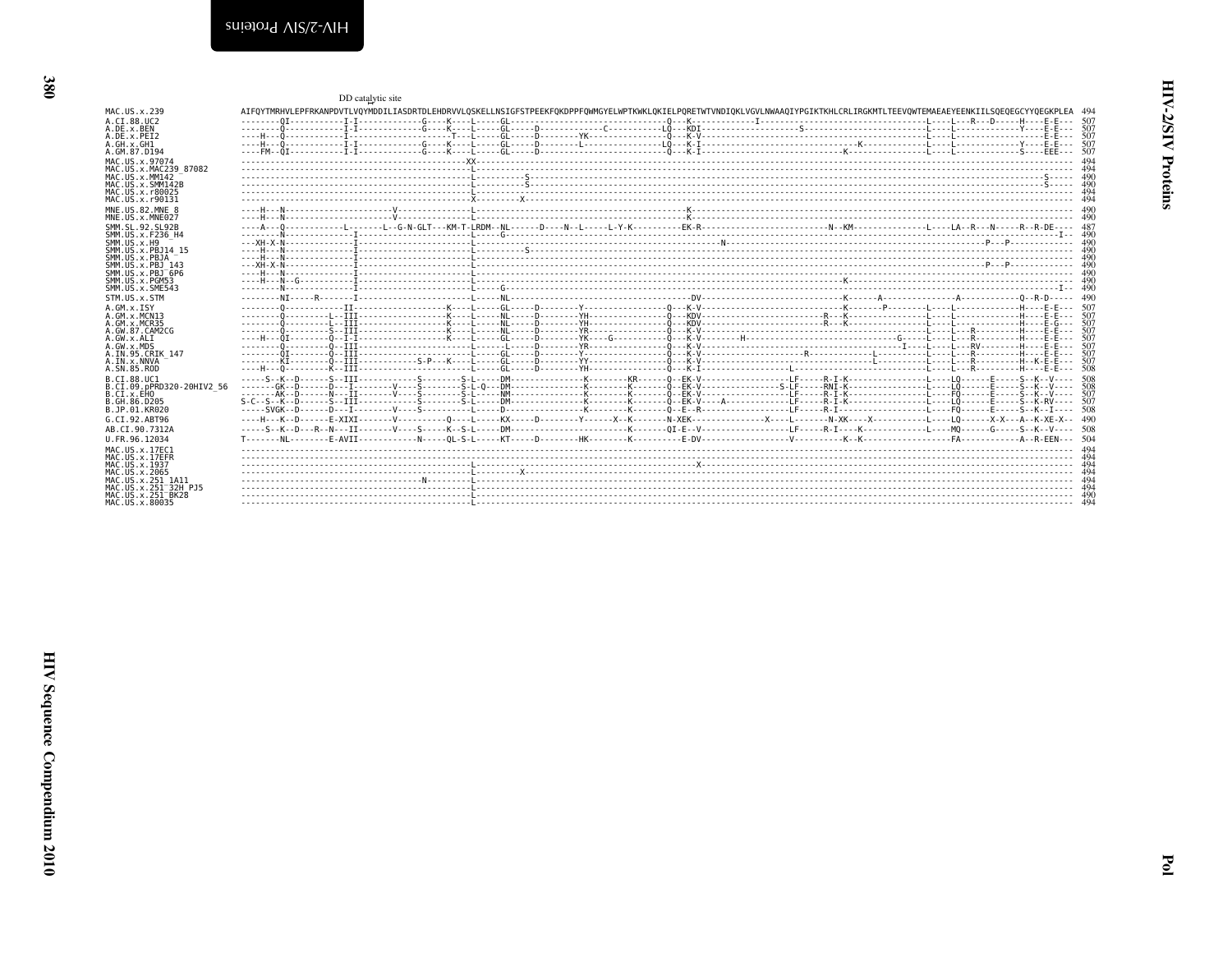| İ<br>į<br>ì<br>ï<br>i |
|-----------------------|
|                       |
| ľ<br>ļ                |
| しくりく                  |

|                                            | p51 RT end_p15 RNase H start                                                                                                                                                   |  |
|--------------------------------------------|--------------------------------------------------------------------------------------------------------------------------------------------------------------------------------|--|
| MAC.US.x.239                               | TVIKSODNOWSYKIHOEDKILKVGKFAKIKNTHTNGVRLLAHVIOKIGKEAIVIWGOVPKFHLPVEKDVWEOWWTDYWOVTWIPEWDFISTPPLVRLVFNLVKDPIEGEETYYTDGSCNKOSKEGKAGYITDRGKDKVKVLEOTTNOOAELEAFLMALTDSGPKANIIVD 664 |  |
| A.CI.88.UC2<br>A.DE.X.BEN                  |                                                                                                                                                                                |  |
| A.DE.x.PEI2                                |                                                                                                                                                                                |  |
| A.GH.x.GH1                                 |                                                                                                                                                                                |  |
| A.GM.87.D194                               |                                                                                                                                                                                |  |
| MAC.US.x.97074<br>MAC. US. x. MAC239 87082 |                                                                                                                                                                                |  |
| MAC.US.x.MM142                             |                                                                                                                                                                                |  |
| MAC.US.x.SMM142B<br>MAC. US. x. r80025     |                                                                                                                                                                                |  |
| MAC.US.x.r90131                            |                                                                                                                                                                                |  |
| MNE.US.82.MNE 8                            |                                                                                                                                                                                |  |
| MNE.US.x.MNE027                            |                                                                                                                                                                                |  |
| SMM. SL. 92. SL92B<br>SMM. US. x. F236 H4  |                                                                                                                                                                                |  |
| SMM. US. x.H9                              |                                                                                                                                                                                |  |
| SMM. US. x. PBJ14 15<br>SMM.US.x.PBJA      |                                                                                                                                                                                |  |
| SMM. U.S. x. PB.1 143                      |                                                                                                                                                                                |  |
| SMM.US.x.PBJ 6P6                           |                                                                                                                                                                                |  |
| SMM.US.x.PGM53<br>SMM.US.x.SME543          |                                                                                                                                                                                |  |
| STM.US.x.STM                               |                                                                                                                                                                                |  |
| A.GM.X.ISY                                 | $-0.0 - 0.1 - 0.0 - 0.0$                                                                                                                                                       |  |
| A.GM.X.MCN13                               |                                                                                                                                                                                |  |
| A. GM. x. MCR35<br>A.GW.87.CAM2CG          |                                                                                                                                                                                |  |
| A.GW.x.ALT                                 |                                                                                                                                                                                |  |
| A.GW.x.MDS<br>A.IN.95.CRIK 147             |                                                                                                                                                                                |  |
| A.IN.x.NNVA                                |                                                                                                                                                                                |  |
| A.SN.85.ROD                                |                                                                                                                                                                                |  |
| B.CI.88.UC1<br>B.CI.09.pPRD320-20HIV2 56   |                                                                                                                                                                                |  |
| B.CI.x.EHO                                 |                                                                                                                                                                                |  |
| B. GH. 86. D205                            |                                                                                                                                                                                |  |
| B.JP.01.KR020<br>G.CI.92.ABT96             |                                                                                                                                                                                |  |
| AB.CI.90.7312A                             |                                                                                                                                                                                |  |
| U.FR.96.12034                              |                                                                                                                                                                                |  |
| MAC. U.S. x. 17EC1                         |                                                                                                                                                                                |  |
| MAC.US.x.17EFR                             |                                                                                                                                                                                |  |
| MAC.US.x.1937<br>MAC.US.x.2065             |                                                                                                                                                                                |  |
| MAC.US.x.251 1A11                          |                                                                                                                                                                                |  |
| MAC.US.x.251 32H PJ5<br>MAC.US.x.251 BK28  |                                                                                                                                                                                |  |
| MAC.US.x.80035                             |                                                                                                                                                                                |  |
|                                            |                                                                                                                                                                                |  |

<span id="page-12-0"></span> $Pol$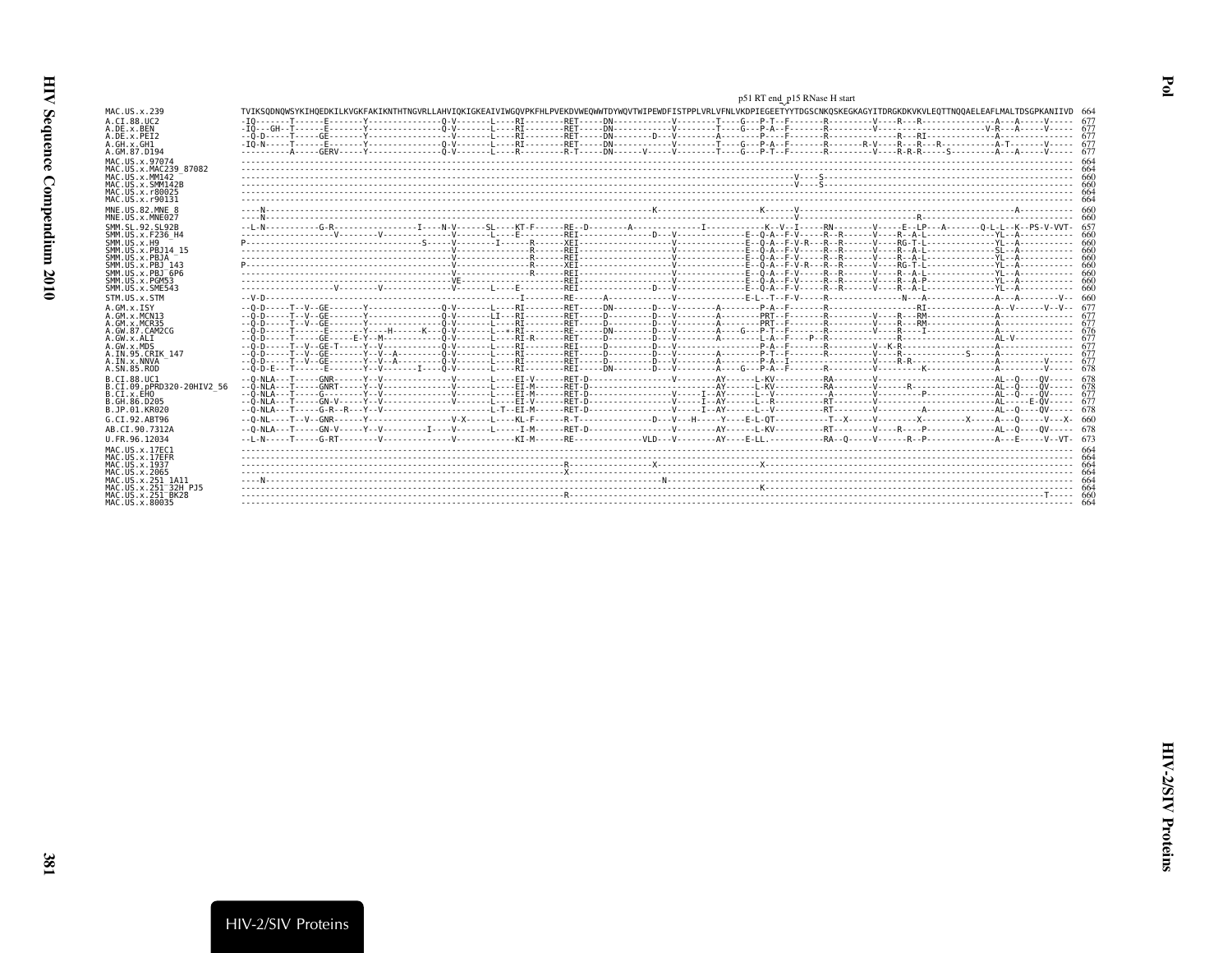<span id="page-13-0"></span>

|                                           | p15 RNase H end_p31 Integrase start                                                                                                                                            |      |
|-------------------------------------------|--------------------------------------------------------------------------------------------------------------------------------------------------------------------------------|------|
| MAC.US.x.239                              | SOYVMGIITGCPTESESRLVNOIIEEMIKKSEIYVAWVPAHKGIGGNOEIDHLVSOGIROVLFL.EKIEPAOEEHDKYHSNVKELVFKFGLPRIVAROIVDTCDKCHOKGEAIHGOANSDLGTWOMDCTHLEGKIIIVAVHVASGFIEAEVIPOETGROTALFLLKLAGR 833 |      |
| A.CT.88.UC2                               |                                                                                                                                                                                |      |
| A.DE.x.BEN                                |                                                                                                                                                                                |      |
| A.DE.x.PEI2<br>A.GH.x.GH1                 |                                                                                                                                                                                |      |
| A.GM.87.D194                              |                                                                                                                                                                                |      |
| MAC.US.x.97074                            |                                                                                                                                                                                |      |
| MAC. U.S. x. MAC239 87082                 |                                                                                                                                                                                |      |
| MAC. US. x. MM142                         |                                                                                                                                                                                |      |
| MAC.US.x.SMM142B<br>MAC.US.x.r80025       |                                                                                                                                                                                | -833 |
| MAC.US.x.r90131                           |                                                                                                                                                                                |      |
| MNE.U.S.82.MNE 8                          |                                                                                                                                                                                |      |
| MNE.US.x.MNE027                           |                                                                                                                                                                                |      |
| SMM. SL. 92. SL92B                        |                                                                                                                                                                                |      |
| SMM.US.x.F236 H4                          |                                                                                                                                                                                |      |
| SMM.US.x.H9<br>SMM.US.x.PBJ14 15          |                                                                                                                                                                                | 829  |
| SMM.US.x.PBJA                             |                                                                                                                                                                                |      |
| SMM. U.S. x. PB.1 143                     |                                                                                                                                                                                |      |
| $SMM. US. x. PBJ-6P6$<br>SMM.US.x.PGM53   |                                                                                                                                                                                |      |
| SMM. U.S. x. SME543                       |                                                                                                                                                                                |      |
| STM.US.x.STM                              |                                                                                                                                                                                |      |
| A.GM.X.ISY                                |                                                                                                                                                                                |      |
| A.GM.x.MCN13                              |                                                                                                                                                                                |      |
| A. GM. x. MCR35                           |                                                                                                                                                                                |      |
| A.GW.87.CAM2CG<br>A.GW.x.ALI              |                                                                                                                                                                                |      |
| A.GW.x.MDS                                |                                                                                                                                                                                |      |
| A.IN.95.CRIK 147                          |                                                                                                                                                                                | -846 |
| A.IN.x.NNVA<br>A.SN.85.ROD                |                                                                                                                                                                                |      |
| B.CT.88.UC1                               |                                                                                                                                                                                |      |
| B.CI.09.pPRD320-20HIV2 56                 |                                                                                                                                                                                |      |
| B.CT.x.EHO                                |                                                                                                                                                                                |      |
| B.GH.86.D205                              |                                                                                                                                                                                |      |
| B.JP.01.KR020                             |                                                                                                                                                                                |      |
| G.CI.92.ABT96                             |                                                                                                                                                                                |      |
| AB.CI.90.7312A                            |                                                                                                                                                                                |      |
| U.FR.96.12034                             |                                                                                                                                                                                |      |
| MAC.US.x.17EC1<br>MAC.US.x.17EFR          |                                                                                                                                                                                |      |
| MAC.US.x.1937                             |                                                                                                                                                                                |      |
| MAC.US.x.2065                             |                                                                                                                                                                                |      |
| MAC.US.x.251 1A11<br>MAC.US.x.251 32H PJ5 |                                                                                                                                                                                |      |
| MAC.US.x.251 <sup>-</sup> BK28            |                                                                                                                                                                                |      |
| MAC.US.x.80035                            |                                                                                                                                                                                |      |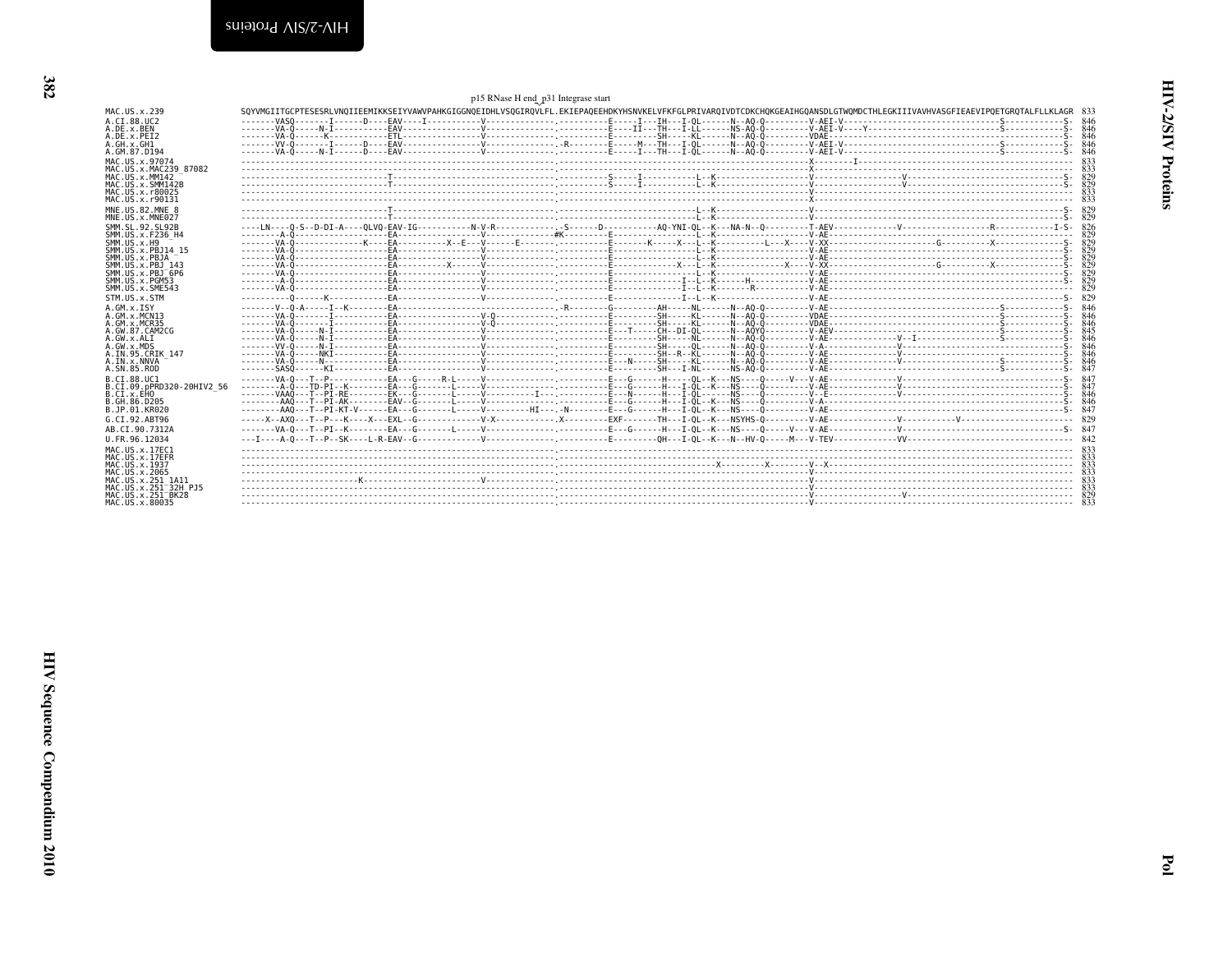| MAC.US.x.239                                                           | WPITHLHTDNGANFASOEVKMVAWWAGIEHTFGVPYNPOSOGVVEAMNHHLKNOIDRIREOANSVETIVLMAVHCMNFKRRGGIGDMTPAERLINMITTEOEIOFOOSKNSKFKNFRVYYREGRDOLWKGPGELLWKGEGAVILKVGTDIKVVPRRKAKIIKDYGGGKEV 1003 |  |  |
|------------------------------------------------------------------------|---------------------------------------------------------------------------------------------------------------------------------------------------------------------------------|--|--|
| A.CI.88.UC2<br>A.DE.x.BEN                                              |                                                                                                                                                                                 |  |  |
| A.DE.x.PEI2                                                            |                                                                                                                                                                                 |  |  |
| A.GH.X.GH1                                                             |                                                                                                                                                                                 |  |  |
| A.GM.87.D194                                                           |                                                                                                                                                                                 |  |  |
| MAC.US.x.97074<br>MAC.US.x.MAC239 87082                                |                                                                                                                                                                                 |  |  |
| MAC.US.x.MM142                                                         |                                                                                                                                                                                 |  |  |
| MAC.US.x.SMM142B                                                       |                                                                                                                                                                                 |  |  |
| MAC.US.x.r80025                                                        |                                                                                                                                                                                 |  |  |
| MAC.US.x.r90131                                                        |                                                                                                                                                                                 |  |  |
| MNE.US.82.MNE 8<br>MNE.US.x.MNE027                                     |                                                                                                                                                                                 |  |  |
| SMM. SL. 92. SL92B                                                     |                                                                                                                                                                                 |  |  |
| SMM. US. x. F236 H4                                                    |                                                                                                                                                                                 |  |  |
| SMM.US.x.H9                                                            |                                                                                                                                                                                 |  |  |
| SMM.US.x.PBJ14 15<br>SMM.US.x.PBJA                                     |                                                                                                                                                                                 |  |  |
| SMM.US.x.PBJ 143                                                       |                                                                                                                                                                                 |  |  |
| SMM. US. x. PBJ 6P6                                                    |                                                                                                                                                                                 |  |  |
| SMM.US.x.PGM53<br>SMM.US.x.SME543                                      |                                                                                                                                                                                 |  |  |
| STM.US.x.STM                                                           |                                                                                                                                                                                 |  |  |
| $A.GM.x.$ ISY                                                          |                                                                                                                                                                                 |  |  |
| A.GM.x.MCN13                                                           |                                                                                                                                                                                 |  |  |
| A. GM. x. MCR35                                                        |                                                                                                                                                                                 |  |  |
| A.GW.87.CAM2CG                                                         |                                                                                                                                                                                 |  |  |
| A.GW.x.ALT<br>A.GW.x.MDS                                               |                                                                                                                                                                                 |  |  |
| A.IN.95.CRIK 147                                                       |                                                                                                                                                                                 |  |  |
| A. IN. x. NNVA                                                         |                                                                                                                                                                                 |  |  |
| A.SN.85.ROD                                                            |                                                                                                                                                                                 |  |  |
| B.CT.88.UC1<br>B.CI.09.pPRD320-20HIV2 56                               |                                                                                                                                                                                 |  |  |
| B.CI.X.EHO                                                             |                                                                                                                                                                                 |  |  |
| B. GH. 86. D205                                                        |                                                                                                                                                                                 |  |  |
| B.JP.01.KR020                                                          |                                                                                                                                                                                 |  |  |
| G.CT.92.ABT96                                                          |                                                                                                                                                                                 |  |  |
| AB.CI.90.7312A                                                         |                                                                                                                                                                                 |  |  |
| U.FR.96.12034                                                          |                                                                                                                                                                                 |  |  |
| MAC. US. x. 17EC1<br>MAC.US.x.17EFR                                    |                                                                                                                                                                                 |  |  |
| MAC.US.x.1937                                                          |                                                                                                                                                                                 |  |  |
| MAC. US. x. 2065                                                       |                                                                                                                                                                                 |  |  |
| MAC.US.x.251 1A11                                                      |                                                                                                                                                                                 |  |  |
| MAC. US. x. 251 <sup>-32H</sup> P.15<br>MAC.US.x.251 <sup>-</sup> BK28 |                                                                                                                                                                                 |  |  |
| MAC.US.x.80035                                                         |                                                                                                                                                                                 |  |  |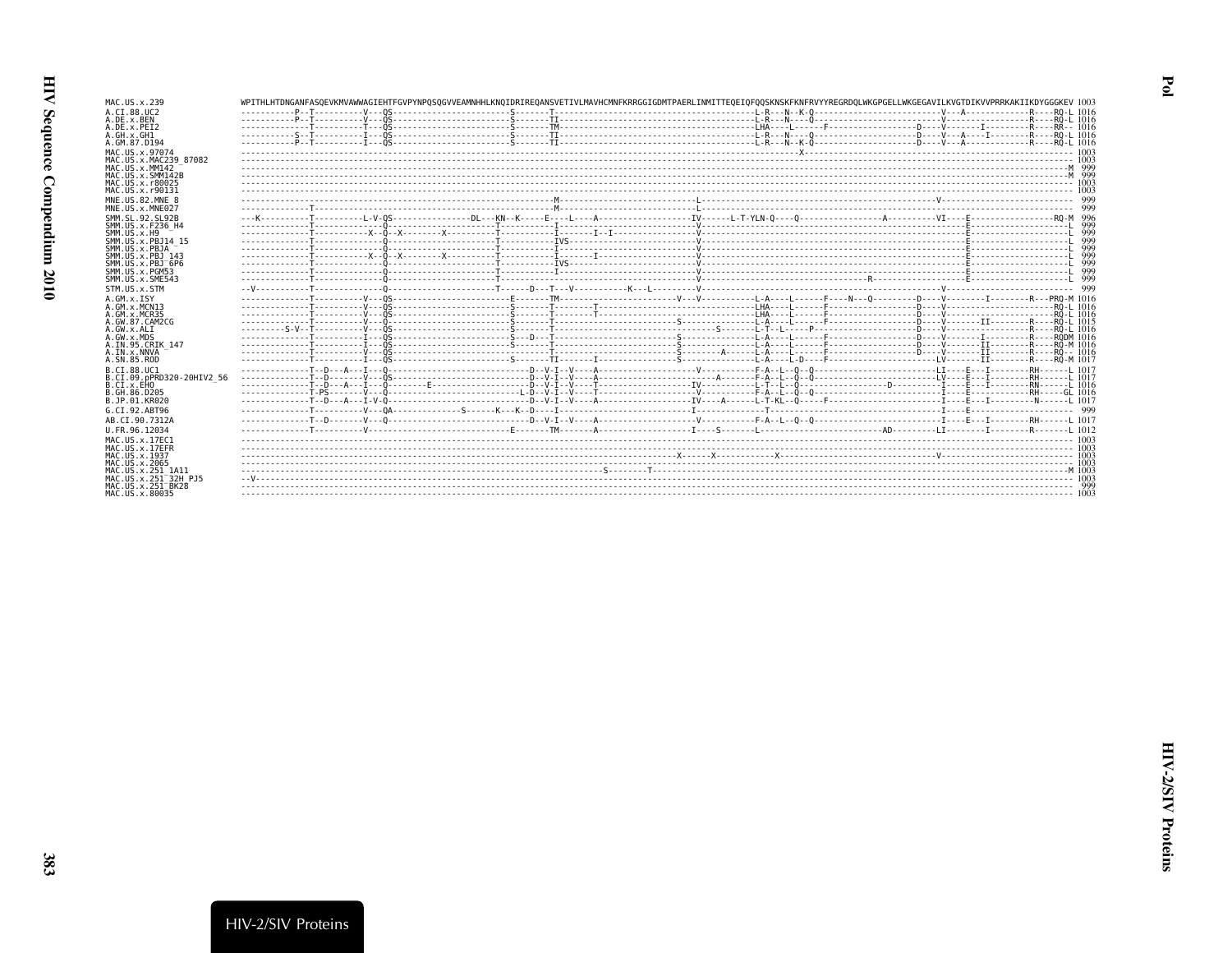<span id="page-15-0"></span>

| I |
|---|
|   |

| p31 Integrase end<br>Pol end<br>MAC.US.x.239<br>DSSSHMEDTGEAR.EVA*<br>1019<br>A.CI.88.UC2<br>A.CI.88.UC2<br>A.DE.x.BEN<br>A.GH.x.GH1<br>A.GM.87.D194<br>1033<br>1033<br>1033<br>$\frac{1033}{1033}$<br>A: Galic 2: Justin<br>MAC. US. x . 97074<br>MAC. US. x . MAC239 - 87082<br>MAC. US. x . SMM142 -<br>MAC. US. x . r 80025<br>MAC. US. x . r 90131<br>1020<br>1020<br>1016<br>.<br>1016<br>.<br>$\frac{1020}{1020}$<br>.<br>MNE.US.82.MNE 8<br>MNE.US.x.MNE027<br>.<br>1016<br><br>1016<br>$G - AS - - Q*KNSGAL - -$<br>FINE. US. X. HINE 2028<br>SMM . US. X. F236 – H4<br>SMM . US. X. F236 – H4<br>SMM . US. X. PB314 – 15<br>SMM . US. X. PB34<br>SMM . US. X. PB3 – 143<br>SMM . US. X. PB3<br>SMM . US. X. PB553<br>SMM . US. X. SME543<br>SMM . US. X. SME543<br>1013<br>$\begin{array}{c} 1016 \\ 1016 \\ 1016 \end{array}$<br>--G--L-------- -----<br>--G--L-------- -----<br>--G--L------- ----<br>1016<br>1016<br>. . G L<br>1016<br>$-$ - GP - L - - - - - - - . - - - -<br>1016<br>--G--L-------.----<br>1016<br>STM.US.x.STM<br>$- - G - - L - - - R - - G - - - - -$<br>1016<br>-- G- L-GAR-DG.<br>--G- L-GAR-DG.<br>--G- L-GAR-DG.<br>--G- L-GAR-DG.<br>---G- L-GAR-DG.<br>--GP- L-G-R-DG.<br>--GP- L-G-R-DG.<br>--GP- L-G-R-DG.<br>--GP- L-G-R-DG.<br>--GP- L-G-R-DG.<br>SIM: US.X.SIM<br>A.GM.x.MCN33<br>A.GM.x.MCN33<br>A.GM.87.CAM2CG<br>A.GW.87.CAM2CG<br>A.GW.x.MD5<br>A.IN.x.NNVA<br>A.IN.x.NNVA<br>A.SN.85.ROD<br>$\begin{array}{c} 1033 \\ 1033 \\ 1033 \\ 1033 \\ 1032 \end{array}$<br>$\begin{array}{c} 1032 \\ 1033 \\ 1033 \\ 1033 \\ 1033 \\ 1034 \end{array}$<br>- CGTD - - - - RQ - - - - M-Q<br>- CGADV - - - RQ - - - - M-Q<br>- C-ADV - - - MQ - - - - O<br>- C - AD - - - - RQ - - - - - M-Q<br>- C - AD - - - - - Q - - - - - M-Q<br>B.CI.88.UC1<br>B.CI.09.pPRD320-20HIV2_56<br>B.CI.X.EHO.<br>$\begin{array}{c} 1034 \\ 1034 \\ 1033 \\ 1033 \\ 1033 \\ 1034 \end{array}$<br>B.GH.86.D205<br>B.JP.01.KR020<br>G.CI.92.ABT96<br>$---TN---ROTG---$<br>1016<br>AB.CI.90.7312A<br>$-C-TDV - -RQ - - - -M - Q$<br>1034<br>----NL-GAEKV-.-M-L<br>1029<br>U.FR.96.12034<br>U.F.H.90.12034<br>MAC.US.x.17EC1<br>MAC.US.x.17EFR<br>MAC.US.x.1937<br>MAC.US.x.2065<br>MAC.US.x.251_32H<br>PAC.US.x.251_3R12H<br>MAC.US.x.251_8R28<br>MAC.US.x.251_8R28<br>.<br>1020<br>$\begin{minipage}{0.5\textwidth} \begin{tabular}{ c c c } \hline \multicolumn{1}{ c }{\textbf{1}} & \multicolumn{1}{ c }{\textbf{2}} & \multicolumn{1}{ c }{\textbf{3}} & \multicolumn{1}{ c }{\textbf{4}} & \multicolumn{1}{ c }{\textbf{5}} & \multicolumn{1}{ c }{\textbf{6}} & \multicolumn{1}{ c }{\textbf{7}} & \multicolumn{1}{ c }{\textbf{8}} & \multicolumn{1}{ c }{\textbf{9}} & \multicolumn{1}{ c }{\textbf{1}} & \multicolumn{1}{ c$<br>1020<br>1020<br>$\begin{array}{c} 1020 \\ 1020 \\ 1020 \\ 1016 \\ 1016 \end{array}$<br>-------------- ----<br>. |
|--------------------------------------------------------------------------------------------------------------------------------------------------------------------------------------------------------------------------------------------------------------------------------------------------------------------------------------------------------------------------------------------------------------------------------------------------------------------------------------------------------------------------------------------------------------------------------------------------------------------------------------------------------------------------------------------------------------------------------------------------------------------------------------------------------------------------------------------------------------------------------------------------------------------------------------------------------------------------------------------------------------------------------------------------------------------------------------------------------------------------------------------------------------------------------------------------------------------------------------------------------------------------------------------------------------------------------------------------------------------------------------------------------------------------------------------------------------------------------------------------------------------------------------------------------------------------------------------------------------------------------------------------------------------------------------------------------------------------------------------------------------------------------------------------------------------------------------------------------------------------------------------------------------------------------------------------------------------------------------------------------------------------------------------------------------------------------------------------------------------------------------------------------------------------------------------------------------------------------------------------------------------------------------------------------------------------------------------------------------------------------------------------------------------------------------------------------------------------------------------------------------------------------------------------------------------------------------------------------------------------------------------------------------------------------------------------------------------------------------------------------------------------------------------------------------------------------------------------------------------------------|
|                                                                                                                                                                                                                                                                                                                                                                                                                                                                                                                                                                                                                                                                                                                                                                                                                                                                                                                                                                                                                                                                                                                                                                                                                                                                                                                                                                                                                                                                                                                                                                                                                                                                                                                                                                                                                                                                                                                                                                                                                                                                                                                                                                                                                                                                                                                                                                                                                                                                                                                                                                                                                                                                                                                                                                                                                                                                                |
|                                                                                                                                                                                                                                                                                                                                                                                                                                                                                                                                                                                                                                                                                                                                                                                                                                                                                                                                                                                                                                                                                                                                                                                                                                                                                                                                                                                                                                                                                                                                                                                                                                                                                                                                                                                                                                                                                                                                                                                                                                                                                                                                                                                                                                                                                                                                                                                                                                                                                                                                                                                                                                                                                                                                                                                                                                                                                |
|                                                                                                                                                                                                                                                                                                                                                                                                                                                                                                                                                                                                                                                                                                                                                                                                                                                                                                                                                                                                                                                                                                                                                                                                                                                                                                                                                                                                                                                                                                                                                                                                                                                                                                                                                                                                                                                                                                                                                                                                                                                                                                                                                                                                                                                                                                                                                                                                                                                                                                                                                                                                                                                                                                                                                                                                                                                                                |
|                                                                                                                                                                                                                                                                                                                                                                                                                                                                                                                                                                                                                                                                                                                                                                                                                                                                                                                                                                                                                                                                                                                                                                                                                                                                                                                                                                                                                                                                                                                                                                                                                                                                                                                                                                                                                                                                                                                                                                                                                                                                                                                                                                                                                                                                                                                                                                                                                                                                                                                                                                                                                                                                                                                                                                                                                                                                                |
|                                                                                                                                                                                                                                                                                                                                                                                                                                                                                                                                                                                                                                                                                                                                                                                                                                                                                                                                                                                                                                                                                                                                                                                                                                                                                                                                                                                                                                                                                                                                                                                                                                                                                                                                                                                                                                                                                                                                                                                                                                                                                                                                                                                                                                                                                                                                                                                                                                                                                                                                                                                                                                                                                                                                                                                                                                                                                |
|                                                                                                                                                                                                                                                                                                                                                                                                                                                                                                                                                                                                                                                                                                                                                                                                                                                                                                                                                                                                                                                                                                                                                                                                                                                                                                                                                                                                                                                                                                                                                                                                                                                                                                                                                                                                                                                                                                                                                                                                                                                                                                                                                                                                                                                                                                                                                                                                                                                                                                                                                                                                                                                                                                                                                                                                                                                                                |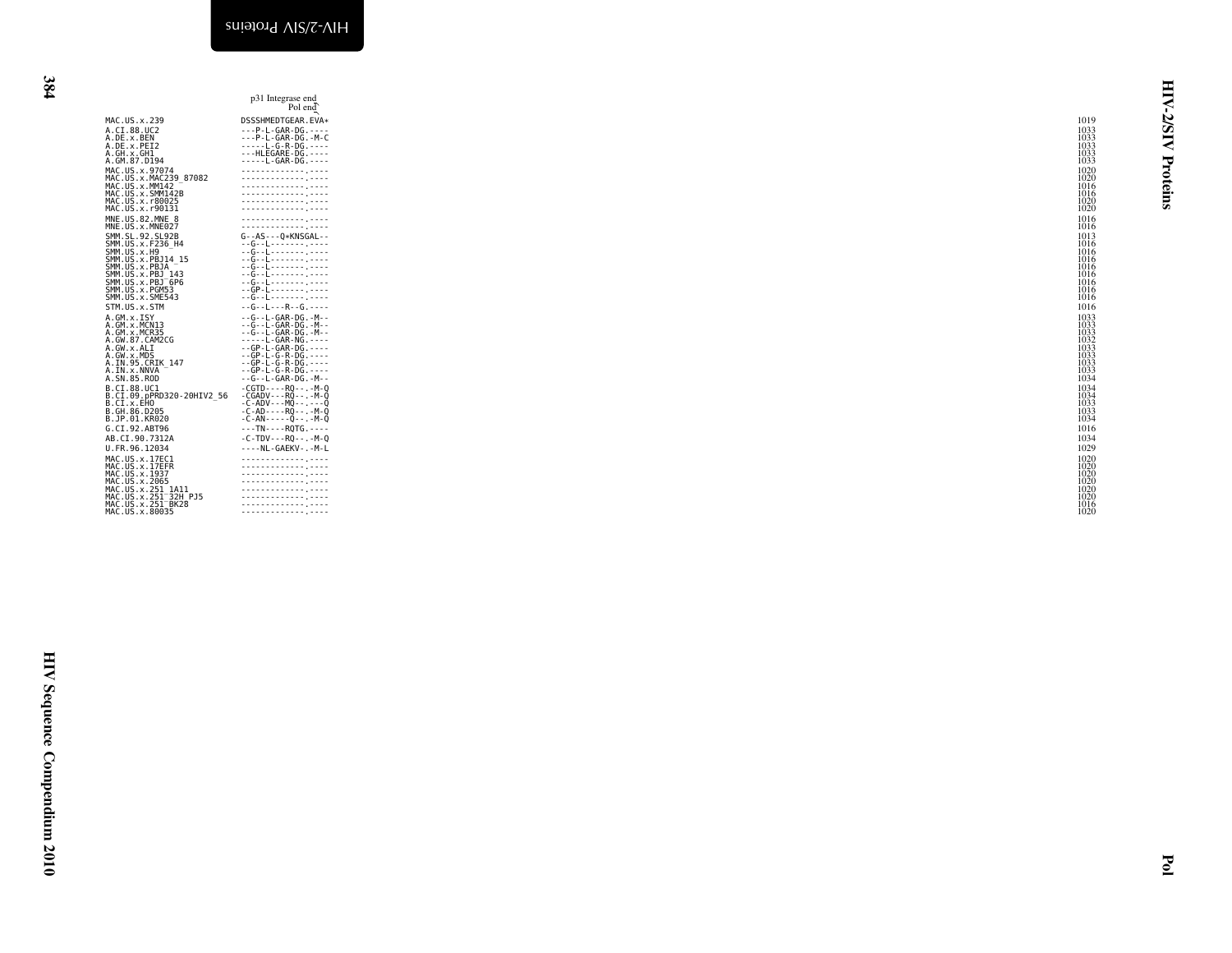<span id="page-16-0"></span>

|                                          | Vif start                                                                                                                                                                       |
|------------------------------------------|---------------------------------------------------------------------------------------------------------------------------------------------------------------------------------|
| MAC.US.x.239                             | MEEEKRWIAVPTWRIPERLE.RWHSLIKYLKYKTKDLOKVCYVPHFKVGWAWWTCSRVIFPLOEGSHLEVOGYWHLTPEKGWLSTYAVRITWYSKNFWTDVTPNYADILLHSTYFPCFTAGEVRRAIRGEOLLSCCRFPRAHKYOVPSLOYLALKVVSDVRSOGENPT 16     |
| A.CT.88.UC2<br>A.DE.X.BEN                | -16<br>16                                                                                                                                                                       |
| A.DE.x.PEI2<br>A.GH.x.GH1                | 16<br>16                                                                                                                                                                        |
| A.GM.87.D194                             |                                                                                                                                                                                 |
| A.GM.X.ISY<br>A.GM.X.MCN13               | 16                                                                                                                                                                              |
| A.GM.x.MCR35                             | 16                                                                                                                                                                              |
| A.GW.86.FG<br>A.GW.87.CAM2CG             | 16<br>16                                                                                                                                                                        |
| A.GW.x.ALI                               |                                                                                                                                                                                 |
| A.GW.x.MDS<br>A. IN. 95. CRIK 147        | 16<br>16                                                                                                                                                                        |
| A.IN.x.NNVA                              | 16                                                                                                                                                                              |
| A.SN.85.ROD                              | 16                                                                                                                                                                              |
| B.CT.88.UC1<br>B.CI.09.pPRD320-20HIV2 56 | --G--N--V-------G---,K----V----HR--E--O-S----H-------------K-EAY-------R-F--S----L---KRS-Y-----DV--O---GS--S----N-------------KI--Y-NY-S--EG------F---R-IOEGKDG----SA-<br>16    |
| B.CI.X.EHO                               | 16                                                                                                                                                                              |
| B.GH.86.D205<br>B.JP.01.KR020            | -----D--V-------G--- -----------R-GE--O-S----H-----------I----NK-AW-------N----R-F--S----E---ER-Y-----DV--O--GS--S-S-N--------KI--Y-NY-S--EG-----F---R--OEGKNG----SA-<br>16     |
| G.CI.92.ABT96                            | 16                                                                                                                                                                              |
| AB.CI.90.7312A                           | --G--N--V----K--G--- K---V----HR-GE--O-S----H--------------KG-AC-------N----R-F--S----L---EES-Y-----DV--O--G---S----N------------KI--Y-NY-S--EG------F---R--OEGKNG----SA-<br>16 |
| AB.CM.03.03CM 510 03                     |                                                                                                                                                                                 |
| U.FR.96.12034                            |                                                                                                                                                                                 |
| MAC.US.x.17EC1<br>MAC.US.x.251 1A11      |                                                                                                                                                                                 |
| MAC.US.x.251 32H PJ5                     |                                                                                                                                                                                 |
| MAC.US.x.251 BK28<br>MAC.US.x.17EFR      |                                                                                                                                                                                 |
| MAC.US.x.MM142                           |                                                                                                                                                                                 |
| MAC.US.x.SMM142B<br>MAC.US.x.r80025      |                                                                                                                                                                                 |
| MAC.US.x.r90131                          |                                                                                                                                                                                 |
| MNE.US.82.MNE 8<br>MNE.US.x.MNE027       |                                                                                                                                                                                 |
| SMM. SL. 92. SL92B                       | ---G---V---SR-IVE----C--FH----RE-E-A-----H------Y-A-------E-------V-N--------S---------FK-------DV--0-A--------A-HA--0------V--Y-GYAV--HSS-0---L------LO.ND-PK-K--- 16          |
| SMM. U.S. x. F236 H4                     |                                                                                                                                                                                 |
| SMM. U.S. x. PB. 114 15<br>SMM.US.x.PBJA |                                                                                                                                                                                 |
| SMM.US.x.PBJ 6P6                         |                                                                                                                                                                                 |
| SMM.US.x.PGM53<br>SMM. US. x. SME543     |                                                                                                                                                                                 |
| STM.US.x.STM                             |                                                                                                                                                                                 |

<span id="page-16-1"></span> $\mathbf{H}$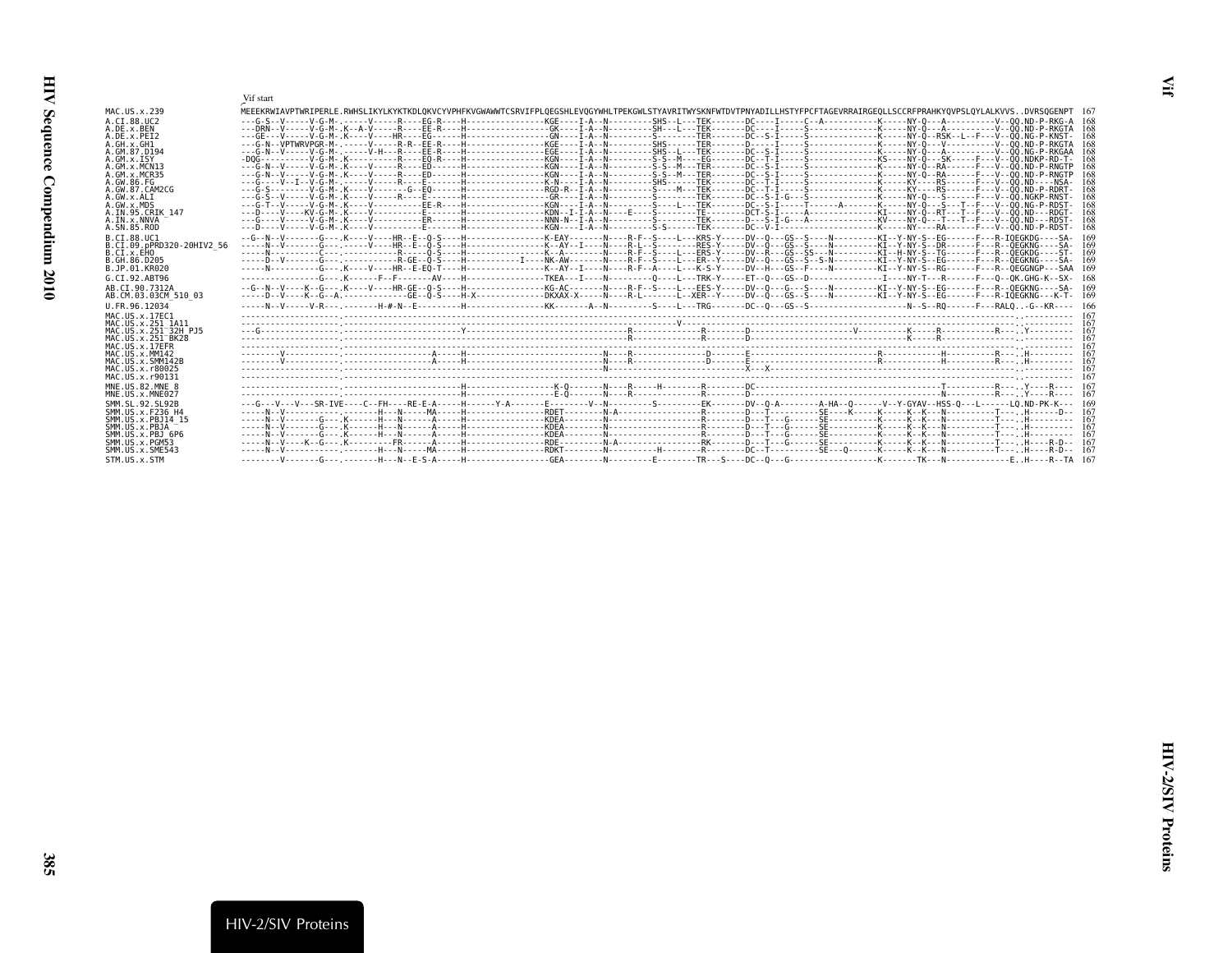<span id="page-17-0"></span>

| Vif end<br>WKQWRRDNRRGLRMAKQNSRGDKQRGGKPPTKGANFPGLAKVLGILA*                                           |  | ₹<br>214                                                    |
|-------------------------------------------------------------------------------------------------------|--|-------------------------------------------------------------|
|                                                                                                       |  | <b>NSIZ</b>                                                 |
|                                                                                                       |  | Proteins                                                    |
| R--R-G-----I---RK--XR-Q-DSSQSF-Q--Y-------------                                                      |  | 217<br>217<br>217<br>217<br>217<br>217<br>216               |
| R-FR--NC---FQL-RK-CERYQ-GSSATSSQ-TY--------A----                                                      |  | $^{217}_{217}$<br>214                                       |
|                                                                                                       |  | 215<br>215<br>215<br>215<br>215<br>215<br>215<br>215<br>215 |
|                                                                                                       |  | $^{215}_{215}$                                              |
| -----GN-------------RN--GSS-S-AE----------------<br>R-----G--GSI-V-T--G--H-P--S--S-E-TD-------------- |  | 215                                                         |
|                                                                                                       |  |                                                             |
|                                                                                                       |  |                                                             |
|                                                                                                       |  |                                                             |
|                                                                                                       |  |                                                             |
|                                                                                                       |  |                                                             |
|                                                                                                       |  |                                                             |
|                                                                                                       |  |                                                             |
|                                                                                                       |  |                                                             |
|                                                                                                       |  | ≦                                                           |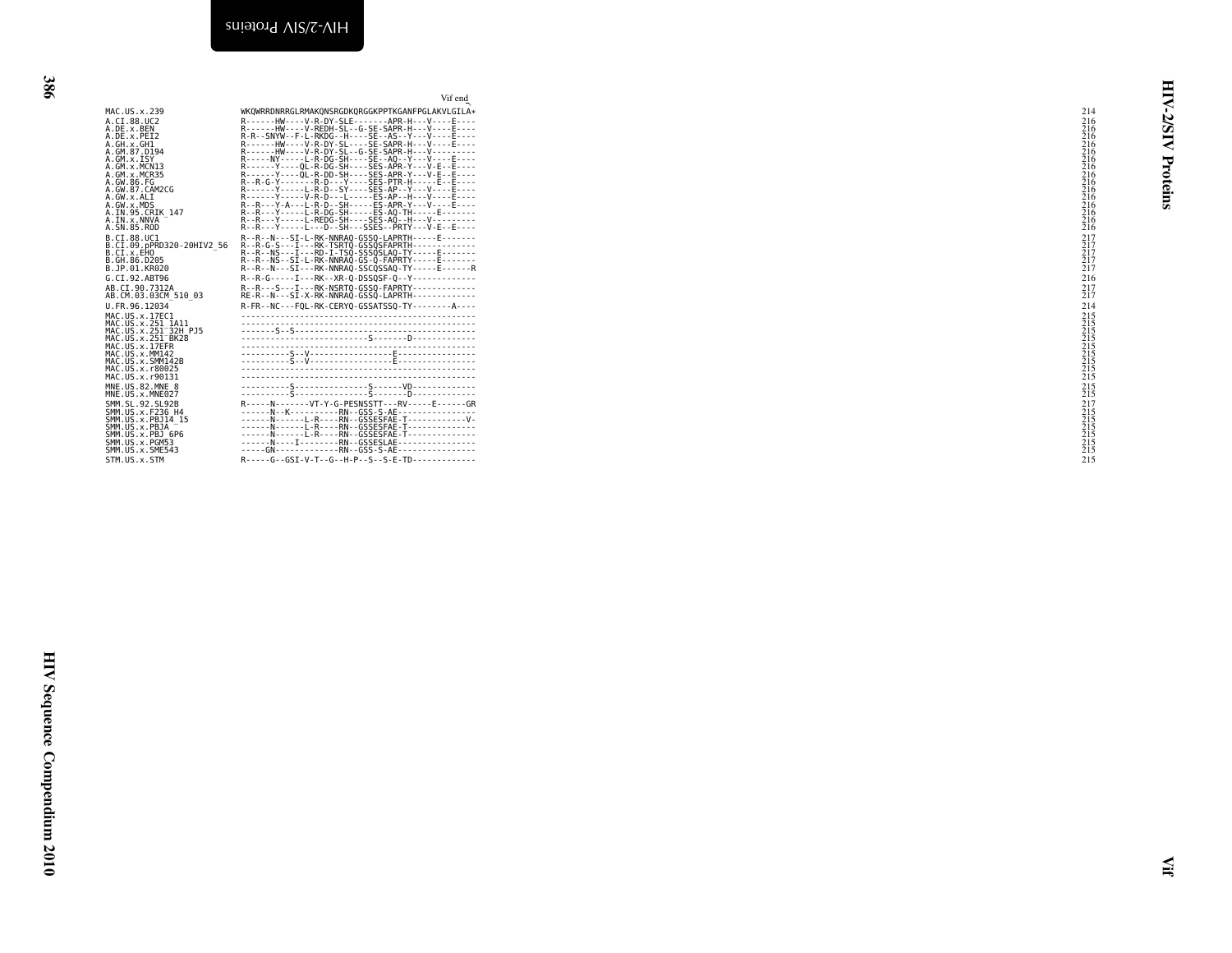<span id="page-18-0"></span>

|                                          | Vpx end<br>Vpx start                                                                                                                                                                       |
|------------------------------------------|--------------------------------------------------------------------------------------------------------------------------------------------------------------------------------------------|
| MAC.US.x.239                             | MSDPRERIPPGNSGEETIGEAFEWLNRTVEEINREAVNHLPRELIFOVWORSWEYWHDEOGMSPSYVKYRYLCLIOKALFMHCKKGCRCLGEGHGAGGWR.PGPPPPPPGLA*                                                                          |
| A.CI.88.UC2                              | -------------------R-------  -S--T-------M---M-T-  ----T---G---P----<br>-------------D--T-AI --                                                                                            |
| A.DE.x.BEN                               |                                                                                                                                                                                            |
| A.DE.x.PEI2                              |                                                                                                                                                                                            |
| A.GH.x.GH1                               |                                                                                                                                                                                            |
| A. GM. 87. D194<br>$A.GM.x.$ TSY         | . F N N .                                                                                                                                                                                  |
| A.GM.x.MCN13                             |                                                                                                                                                                                            |
| A. GM. x. MCR35                          |                                                                                                                                                                                            |
| A. GW. 86. FG                            |                                                                                                                                                                                            |
| A.GW.87.CAM2CG                           | .P V.                                                                                                                                                                                      |
| A.GW.x.ALT                               | . P.                                                                                                                                                                                       |
| A.GW.x.MDS<br>A. IN. 95. CRIK 147        |                                                                                                                                                                                            |
| A. IN. x. NNVA                           |                                                                                                                                                                                            |
| A. SN. 85. ROD                           |                                                                                                                                                                                            |
| AB.CI.90.7312A                           |                                                                                                                                                                                            |
| AB.CM.03.03CM 510 03                     | ---D---------X--E--IT-L--V----------------C-A--R-------S--T-----L-M---M-V-YT---T-R0----X------S                                                                                            |
| B.CT.88.UC1                              | - . - - - - - V - - - - D - - - - - - D - E - - IT - L - - V - - - - - - - - - - - - - C - A - RE - - - - S - T - - - L - M - - - M - V - YT - - - - 0 - - - P - - - . S - - - - - - - - - |
| B.CI.09.pPRD320-20HIV2 56                | ----A--F--TA-T-K----------------K--A--R------T--T-----L-M---MYI-IA---T-RR<br>P n                                                                                                           |
| B.CI.x.EHO                               | . P <sub>.</sub> Ś                                                                                                                                                                         |
| B. GH. 86. D205                          | - .-----V-----D---V----A--F--TT-L--V----------------------A--RF------T--T-----L-M---M-V-YT------Q----P---- S------------                                                                   |
| B.JP.01.KR020                            | -----------F--TT-I --V---------------------A---F----TT--T-------M----Y--I AR--A--R----P---- .------                                                                                        |
| G.CT.92.ABT96                            |                                                                                                                                                                                            |
| U.FR.96.12034                            |                                                                                                                                                                                            |
| MAC. US. x. 17EC1                        |                                                                                                                                                                                            |
| MAC.US.x.17EFR<br>MAC. US. x. 1937       |                                                                                                                                                                                            |
| MAC. US. x. 2065                         |                                                                                                                                                                                            |
| MAC.US.x.251 1A11                        |                                                                                                                                                                                            |
| MAC. US. x. 251 32H P.15                 |                                                                                                                                                                                            |
| MAC.US.x.251 <sup>-</sup> BK28           |                                                                                                                                                                                            |
| MAC.US.x.MM142                           |                                                                                                                                                                                            |
| MAC. US. x. r80025<br>MAC. US. x. r90131 |                                                                                                                                                                                            |
| MAC.US.x.SMM142B                         |                                                                                                                                                                                            |
| MNE.US.82.MNE 8                          |                                                                                                                                                                                            |
| MNE.US.x.MNE027                          |                                                                                                                                                                                            |
| SMM. SL. 92. SL92B                       | --------------------HN---AL-0T--0-----------R-C----Y----Y----A----V0-M---M-0-FR---T-R----S0----- T------------                                                                             |
| SMM. US. x. F236 H4                      |                                                                                                                                                                                            |
| SMM. U.S. x. PB. 114 15                  |                                                                                                                                                                                            |
| SMM.US.x.PBJA                            |                                                                                                                                                                                            |
| SMM.US.x.PBJ 6P6                         |                                                                                                                                                                                            |
| SMM.US.x.PGM53<br>SMM. U.S. x. SME543    |                                                                                                                                                                                            |
|                                          |                                                                                                                                                                                            |
| STM.US.x.STM                             |                                                                                                                                                                                            |

<span id="page-18-1"></span> $\mathbf{v}_{\mathbf{p}\mathbf{x}}$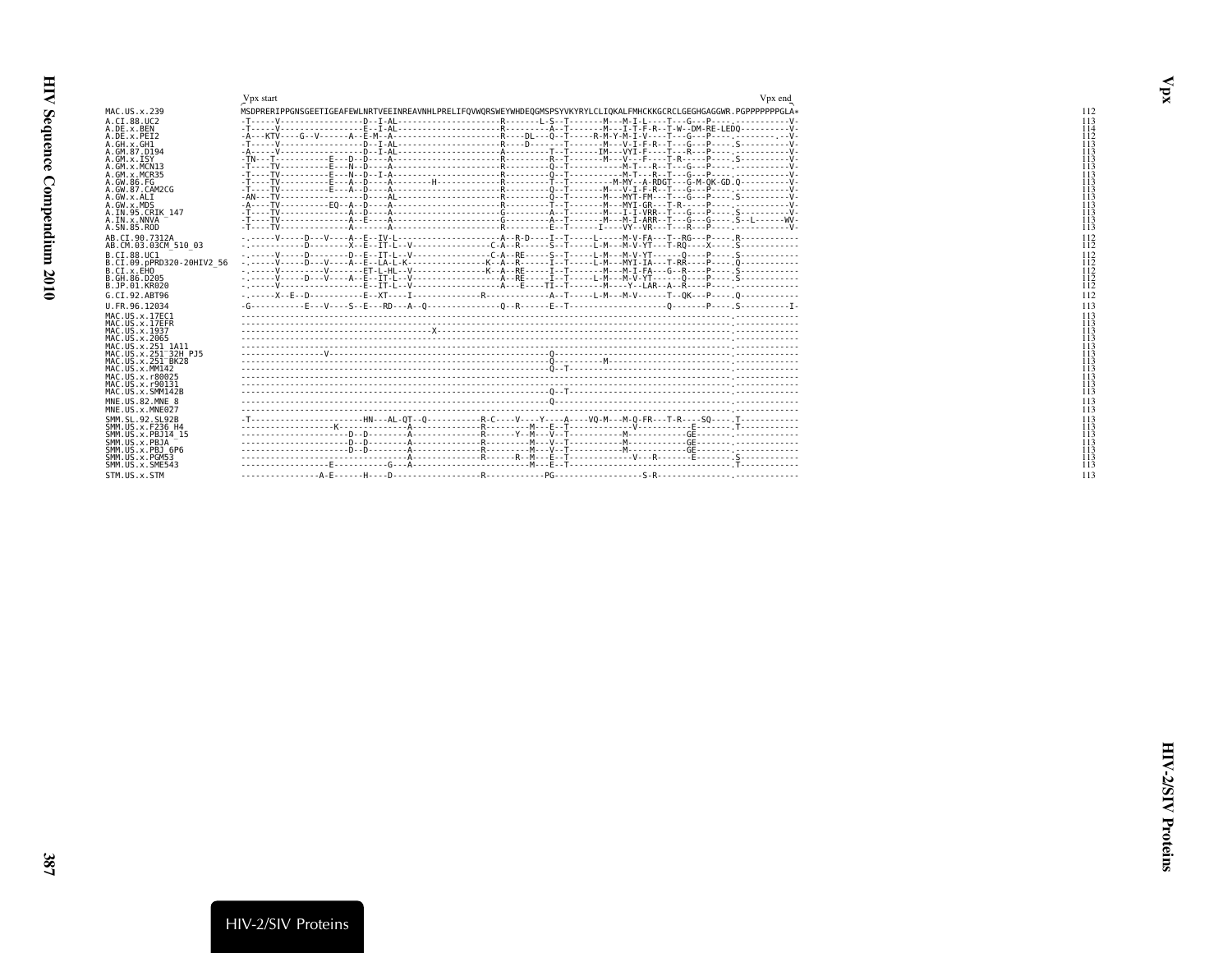<span id="page-19-1"></span><span id="page-19-0"></span>

|                                                                                                                                                                                                                                   | Vpr end<br>Vpr start                                                                                                                                                                                                                                                                                                                                                                                                                                                                                                                                                                                                                                                                                                                                                                                                                                                                                                                                                                                                                                                                                                                                                                                                                                                                                                                                                                                                                                                                  |
|-----------------------------------------------------------------------------------------------------------------------------------------------------------------------------------------------------------------------------------|---------------------------------------------------------------------------------------------------------------------------------------------------------------------------------------------------------------------------------------------------------------------------------------------------------------------------------------------------------------------------------------------------------------------------------------------------------------------------------------------------------------------------------------------------------------------------------------------------------------------------------------------------------------------------------------------------------------------------------------------------------------------------------------------------------------------------------------------------------------------------------------------------------------------------------------------------------------------------------------------------------------------------------------------------------------------------------------------------------------------------------------------------------------------------------------------------------------------------------------------------------------------------------------------------------------------------------------------------------------------------------------------------------------------------------------------------------------------------------------|
| MAC. U.S. x. 239                                                                                                                                                                                                                  | MEERPPENEGPOREPWDEWVVEVLEELKEEALKHFDPRLLTALGNHIYNRHGDTLEGAGELIRILORALFMHFRGGCIHSRIGOPGGGNPLSAIPPSRSML*                                                                                                                                                                                                                                                                                                                                                                                                                                                                                                                                                                                                                                                                                                                                                                                                                                                                                                                                                                                                                                                                                                                                                                                                                                                                                                                                                                                |
| A.CI.88.UC2<br>A.DE.x.BEN<br>A.DE.x.PET2<br>A.GH.x.GH1<br>A.GM.87.D194<br>A.GM.X.ISY<br>A.GM.x.MCN13<br>A.GM.x.MCR35<br>A.GW.86.FG<br>A.GW.87.CAM2CG<br>A.GW.x.MDS<br>A.IN.95.CRIK 147<br>A.IN.x.NNVA<br>A. SN. 85. ROD           | .#GRS*-MIV*I----*R-------I--D-Y------N-----R---K-----S--L-V-GSR----*TRRRT-CP-T-TP-G-H-<br>-TEAPT-F---DGT-R-DLGSD--I-T-R-I-----R-------I---YY-H-----------R---KT------V---A--NR-----*TRRRT-CP-A-TP-A-H-<br>$-TEAPA - F - D - T - P - G - G - - - T = 0$<br>-TEAPT-F---DGT-R--LGGD--IRI-G-I------------I----Y-HS-----P---R------------V-L-A--NR---S-TRRRT-FP-A-TP-G-Y-<br>-TEAPT-F---DGT-R--LGST--I-T-K-I----------C--I----Y----------------R----V-------V-I-A--DR--K--TRRRA-CP-A-TP-G-H<br>$-TEAPA - F - - \overline{DGT} - P - - \overline{G} - \cdots - \overline{I} - I - R - \overline{I} - \cdots - \cdots - \overline{S} - \cdots - \overline{S} - \cdots - \overline{S} - \cdots - \overline{S} - \cdots - \overline{S} - \cdots - \overline{S} - R - \cdots - \overline{S} - \overline{S} - \cdots - \overline{S} - \overline{S} - \cdots - \overline{S} - \overline{S} - \cdots - \overline{S} - \overline{S} - \cdots - \overline{S} - \overline{S} - \cdots - \overline{S} -$<br>-TEAPT-F---DGT-P---G---II-I-RKI-K---------------Y-HT----------R---NV-----------A--RL-----T--RT-FP-TSTP-T-0-<br>-TEAPT-F---DGT-P---G---II-I-RKI-K-----------------Y-HT-----------R---NV----------A--RI------T--RT-FP-TSTP-T-0-<br>$-1$ $FAP$ $i-1-1$ $DRT$ $-1-1$ $F-1-1$ $-1$ $F-1$ $F-1$ $F-1$ $F-2$ $F-2$ $F-1$ $F-2$ $F-1$ $F-3$ $F-4$ $F-4$ $F-4$ $F-5$ $F-1$<br>$-$ AEAPT-L--VDGT-L---G---IT-T-R-T---------------I---KY--T------------R---KV------T---A--G--------TR----------TP-N-0- |
| B.CT.88.UC1<br>B.CI.09.pPRD320-20HIV2 56<br>B.CI.x.EHO<br>B. GH. 86. D205<br>B.JP.01.KR020                                                                                                                                        | -AEAAP-I------N------E--IG-I---I-0----------------F--S------A------K-------L---A--0------S-------T---P-                                                                                                                                                                                                                                                                                                                                                                                                                                                                                                                                                                                                                                                                                                                                                                                                                                                                                                                                                                                                                                                                                                                                                                                                                                                                                                                                                                               |
| AB.CT.90.7312A                                                                                                                                                                                                                    |                                                                                                                                                                                                                                                                                                                                                                                                                                                                                                                                                                                                                                                                                                                                                                                                                                                                                                                                                                                                                                                                                                                                                                                                                                                                                                                                                                                                                                                                                       |
| G.CT.92.ABT96                                                                                                                                                                                                                     |                                                                                                                                                                                                                                                                                                                                                                                                                                                                                                                                                                                                                                                                                                                                                                                                                                                                                                                                                                                                                                                                                                                                                                                                                                                                                                                                                                                                                                                                                       |
| U.FR.96.12034                                                                                                                                                                                                                     | $\ldots$ . $A - I - - DGA - \ldots$ $G - - - R - I - \ldots$ $VR - \ldots$ $\ldots$ $\ldots$ $Y - \ldots$ $\ldots$ $\ldots$ $K - \ldots$ $K - \ldots$ $I - I - \ldots$ $\ldots$ $SSR - \ldots$ $\ldots$ $\ldots$ $\ldots$                                                                                                                                                                                                                                                                                                                                                                                                                                                                                                                                                                                                                                                                                                                                                                                                                                                                                                                                                                                                                                                                                                                                                                                                                                                             |
| MAC. US. x. 17EC1<br>MAC.US.x.17EFR<br>MAC. US. x. 1937<br>MAC. US. x. 2065<br>MAC.US.x.251 1A11<br>MAC. US. x. 251 <sup>-32H</sup> P.15<br>MAC. U.S. x. 251 BK28<br>MAC.US.x.80035<br>MAC. US. x. 97074<br>MAC.US.x.MAC239 87082 |                                                                                                                                                                                                                                                                                                                                                                                                                                                                                                                                                                                                                                                                                                                                                                                                                                                                                                                                                                                                                                                                                                                                                                                                                                                                                                                                                                                                                                                                                       |
| MAC. US. x. MM142                                                                                                                                                                                                                 |                                                                                                                                                                                                                                                                                                                                                                                                                                                                                                                                                                                                                                                                                                                                                                                                                                                                                                                                                                                                                                                                                                                                                                                                                                                                                                                                                                                                                                                                                       |
| MAC.US.x.SMM142B<br>MAC. US. x. r80025<br>MAC.US.x.r90131                                                                                                                                                                         |                                                                                                                                                                                                                                                                                                                                                                                                                                                                                                                                                                                                                                                                                                                                                                                                                                                                                                                                                                                                                                                                                                                                                                                                                                                                                                                                                                                                                                                                                       |
| MNE.US.82.MNE 8<br>MNE.US.x.MNE027                                                                                                                                                                                                |                                                                                                                                                                                                                                                                                                                                                                                                                                                                                                                                                                                                                                                                                                                                                                                                                                                                                                                                                                                                                                                                                                                                                                                                                                                                                                                                                                                                                                                                                       |
| SMM. SL. 92. SL92B<br>SMM. U.S. x. F236 H4<br>SMM.US.x.PBJ14 15<br>SMM.US.x.PBJA<br>SMM.US.x.PBJ 6P6<br>SMM.US.x.PGM53<br>SMM.US.x.SME543<br>STM.US.x.STM                                                                         | $\frac{1}{2}$ . The construction of the state of the construction of the state of the state of the state of $\frac{1}{2}$                                                                                                                                                                                                                                                                                                                                                                                                                                                                                                                                                                                                                                                                                                                                                                                                                                                                                                                                                                                                                                                                                                                                                                                                                                                                                                                                                             |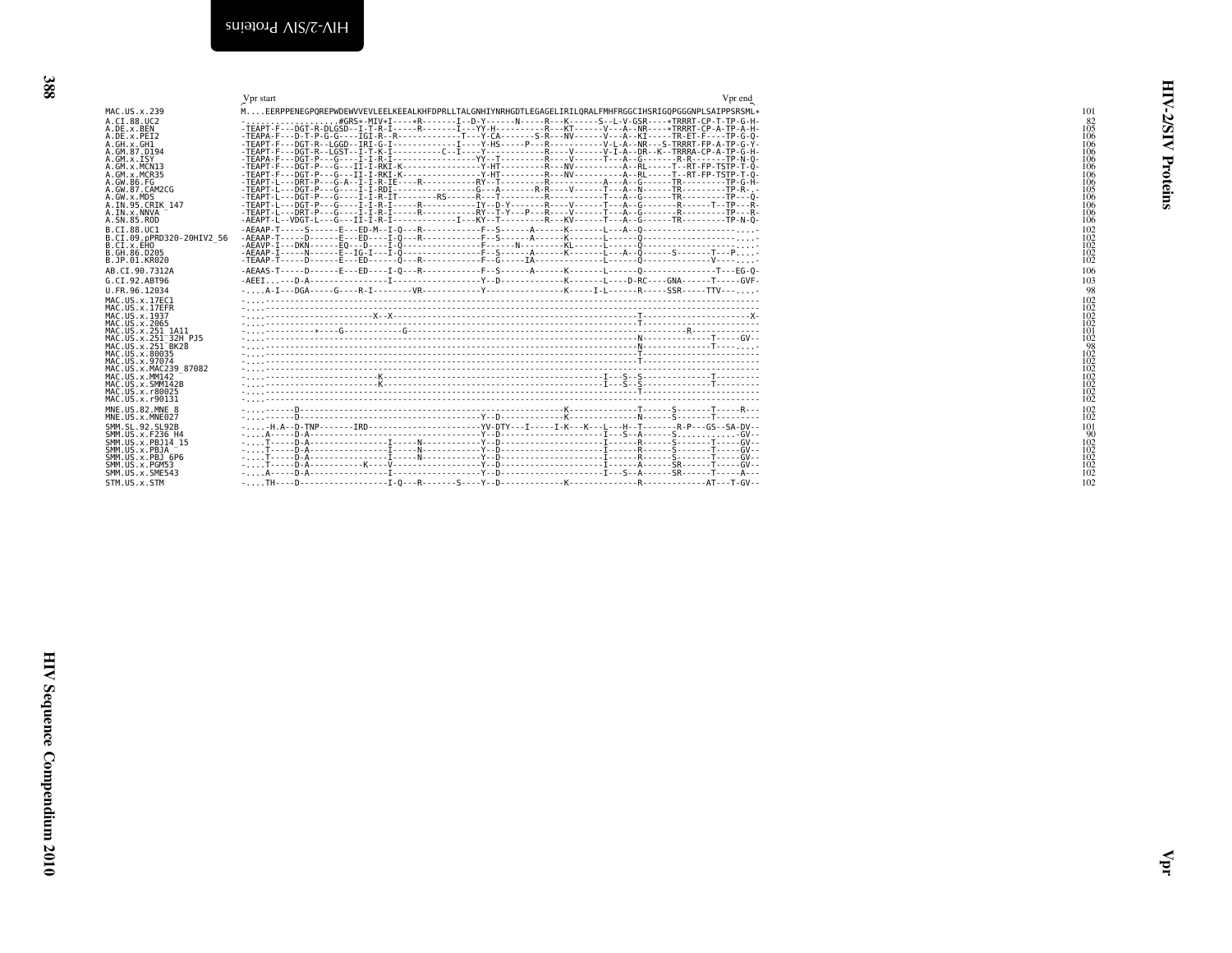<span id="page-20-1"></span><span id="page-20-0"></span>

|                                                                                                                                                                            | Tat start                                                                                                                                                                                                                                                                                                                                                                                                                                                                                                                                                                                                                                                                                                                                                                                                                                                                                                                                                                                                                                                                                                                                                                                                                                                                                                                                      | exon 1 end exon 2 start | Tat end |                                                                           |
|----------------------------------------------------------------------------------------------------------------------------------------------------------------------------|------------------------------------------------------------------------------------------------------------------------------------------------------------------------------------------------------------------------------------------------------------------------------------------------------------------------------------------------------------------------------------------------------------------------------------------------------------------------------------------------------------------------------------------------------------------------------------------------------------------------------------------------------------------------------------------------------------------------------------------------------------------------------------------------------------------------------------------------------------------------------------------------------------------------------------------------------------------------------------------------------------------------------------------------------------------------------------------------------------------------------------------------------------------------------------------------------------------------------------------------------------------------------------------------------------------------------------------------|-------------------------|---------|---------------------------------------------------------------------------|
|                                                                                                                                                                            |                                                                                                                                                                                                                                                                                                                                                                                                                                                                                                                                                                                                                                                                                                                                                                                                                                                                                                                                                                                                                                                                                                                                                                                                                                                                                                                                                |                         |         |                                                                           |
| MAC.US.x.239<br>A.CI.88.UC2<br>A.DE.x.BEN<br>A.DE.x.PET2<br>A.GH.X.GH1<br>A. GM. 87. D194<br>A.GM.X.ISY<br>A.GM.x.MCN13<br>A.GM.x.MCR35<br>A.GW.86.FG<br>A. GW. 87. CAM2CG | METPLREQENSLESSNERSSCISEADASTPESANLGEEILSQLYRPLEACYNTCYCKKCCYHCQFCFLKKGLGICYEQSRKRRRTPKKAKANTSSASNKPISNRTRHCQPEKAKKETVEKAVATAPGLGR*<br>-----KAP-S--K-Y--P-P-T--WEVAAO-L-KO---L-A--H------T-P------SF---L---------W-VRKGG------RT-THPP-TPD-S--IO-GDSR-T-KO---P-TP---TS-----<br>-----KAP-S--KPY--P--T--R-VTAO-L-KO---L-A--H----P-T-K----R-SF---L--S------S--RKGR-----R-T-TPSP--PD-S--T--GDS--T-EO-K-S-AT-V-TC---O-<br>---H-KAP-S----Y--P---T--QGVTAQ-L-KQ---L----H------T-S----Q-SF---L---------W-ARKSR-----R-T-THS----D-S--T--GDS--T-EQ-K-T-TTMV-TCS----<br>--T--R-VTAO-R-KO---L-A--H------T-S----O-S----L---------W-AROGR-----R-T-THPPP--D-S--T--GDS--T-KO-K-P-TT-VS-C---H<br>-----KAP-S--G-Y--P--RT--Q-VA-Q-L--Q-------------T-N-K-F--G--F---L---N-------DRKGR---S--T--HS-P--D-S--T--GNS-T--KQ-K-LGTTLEAD------<br>-S--M-Y--P---T--R-VGSO-L-KO---L----H----P-N-K----G--F---L---N-------DRKGR-------T--HS----D-S--T--GNS----KO-K-L-TTLE--R-----<br>-Š--M-Y--P---T--R-VGŠÔ-L-KÔ---L----H----P-N-K----G--F---L---N-------DRKGR-------T--HŠ----D-Š--T--GNŠ----KÔ-K-L-TTLE--CS----<br>----C--P--RT--O-VA-Ö-L-RÔ---------------T-S--------D--L---O-----W-DRKGR-------T--HP----D-Š--T---NŠ----KÔ-K-L-AT-E-DL-----<br>-----K-PGS--MPY--P---T--Q-VAVQ-L-KO----------------F-N-----E------L---N-DRKGR---S---I--HS----D-S--T---NS---EKQ-K-L-TTLG-DC-P--S |                         |         | 130<br>131<br>131<br>131<br>131<br>131<br>131<br>131<br>131<br>131<br>131 |
| A.GW.x.ALI<br>A.GW.x.MDS<br>A.IN.95.CRIK 147<br>A.IN.x.NNVA<br>A.SN.85.ROD                                                                                                 | --I--KAP------Y--P--HT--Q-VA-Q-L-RQ---------------N-N----R------I---N----RK-GR---------THP----D-S--T--GNS-T--KQ-K-L-AT-E-DL-P---<br>-----KVP-S----C--PF-HT--O-VA-O--V-OE-------FO-----D-S-------F--EL---O-------DRKGR----R--T--HP--TPD-S--T---NS-T--EO-K-L-TT-D-DL-P---<br>-----KAP-S--K-C--PF-RT--0-VA-0-L-RO-------------T-N-S----R-------M---N--------RKGR-------T-THP-PTPD-S--T--GDS--T-KO-K---AT-E-DT-P---                                                                                                                                                                                                                                                                                                                                                                                                                                                                                                                                                                                                                                                                                                                                                                                                                                                                                                                                |                         |         | 131<br>131<br>130<br>131<br>131                                           |
| B.CI.88.UC1<br>B.CI.09.pPRD320-20HIV2 56<br>B.CI.X.EHO<br>B.GH.86.D205<br>B.JP.01.KR020                                                                                    | --I--O---S--K--S-P--ST--PVVN-OG-D-O-------------D-K----------L---------W-DH----SS-R--VTA----DESL-AN-GDS--T-KO-TK--TKGL-DL-P---<br>$-1 - 50 -$<br>--I--O---S--K----P--ST--PVVN-OGLD-O------------K--D------------L---------DR--R-SA-R--TTAP--PD-SL-A--GDS--T-KO-KE--TTGT-D--P---                                                                                                                                                                                                                                                                                                                                                                                                                                                                                                                                                                                                                                                                                                                                                                                                                                                                                                                                                                                                                                                                |                         |         | $^{129}_{129}$<br>129<br>129<br>129                                       |
| G.CT.92.ABT96                                                                                                                                                              | ----S-------K-CR-L---TF-ETVDA-GLEGTOA---Y---------S-K----------L---N----V----P-R-- .---T---SF----ES--A---NX--K-K*--K--TK---DL-----                                                                                                                                                                                                                                                                                                                                                                                                                                                                                                                                                                                                                                                                                                                                                                                                                                                                                                                                                                                                                                                                                                                                                                                                             |                         |         | 129                                                                       |
| AB.CI.90.7312A<br>AB.CM.03.03CM 510 03                                                                                                                                     | --I--0G-----RF-S----ST---VVN-0GLD-0--------H---R--N------------L---------DR----.SS-RN-TA-----D-SV-T---NS--T-KO-KE--TTG--DL-P--S<br>--I--QG--S--K--S-P--ST--PVVD-QG-DSQ------X-----K--N-K----X-----L---R-----W-DH----R-TTA-P-PD-S--T---DS--A-KQ-KE--TTGT-DL-P---                                                                                                                                                                                                                                                                                                                                                                                                                                                                                                                                                                                                                                                                                                                                                                                                                                                                                                                                                                                                                                                                                |                         |         | $^{129}_{127}$                                                            |
| U.FR.96.12034                                                                                                                                                              |                                                                                                                                                                                                                                                                                                                                                                                                                                                                                                                                                                                                                                                                                                                                                                                                                                                                                                                                                                                                                                                                                                                                                                                                                                                                                                                                                |                         |         | 128                                                                       |
| MAC. US. x. 251 1A11<br>MAC.US.x.251 32H PJ5<br>MAC. US. x. MM142                                                                                                          |                                                                                                                                                                                                                                                                                                                                                                                                                                                                                                                                                                                                                                                                                                                                                                                                                                                                                                                                                                                                                                                                                                                                                                                                                                                                                                                                                |                         |         | 131<br>131<br>131                                                         |
| SMM. US. x. F236 H4                                                                                                                                                        |                                                                                                                                                                                                                                                                                                                                                                                                                                                                                                                                                                                                                                                                                                                                                                                                                                                                                                                                                                                                                                                                                                                                                                                                                                                                                                                                                |                         |         | 117                                                                       |
| MAC.US.x.SMM142B<br>MAC.US.x.r80025<br>MAC.US.x.r90131                                                                                                                     |                                                                                                                                                                                                                                                                                                                                                                                                                                                                                                                                                                                                                                                                                                                                                                                                                                                                                                                                                                                                                                                                                                                                                                                                                                                                                                                                                |                         |         | 131<br>131<br>131                                                         |
| MNE.US.82.MNE 8<br>MNE.US.x.MNE027                                                                                                                                         |                                                                                                                                                                                                                                                                                                                                                                                                                                                                                                                                                                                                                                                                                                                                                                                                                                                                                                                                                                                                                                                                                                                                                                                                                                                                                                                                                |                         |         | $\frac{131}{131}$                                                         |
| MAC.US.x.17EC1<br>MAC.US.x.17EFR                                                                                                                                           |                                                                                                                                                                                                                                                                                                                                                                                                                                                                                                                                                                                                                                                                                                                                                                                                                                                                                                                                                                                                                                                                                                                                                                                                                                                                                                                                                |                         |         | 131<br>131                                                                |
| SMM.SL.92.SL92B<br>SMM. US. x. PBJ14 15<br>SMM.US.x.PBJA<br>SMM.US.x.PBJ 6P6<br>SMM.US.x.PGM53<br>SMM. US. x. SME543                                                       | TGI0*KG-GK*-RYYKRHC-YTLGM--PIOGLDS0-D0-PWD------T---S-F----F---L---R-----T-AKP-R-VK------PFDT--OS--SG--N---K-EO--K--TE-D-DC-----                                                                                                                                                                                                                                                                                                                                                                                                                                                                                                                                                                                                                                                                                                                                                                                                                                                                                                                                                                                                                                                                                                                                                                                                               |                         |         | 127<br>129<br>129<br>129<br>131<br>129                                    |
| STM.US.x.STM                                                                                                                                                               | -----K---S--R--S-P---T---V-A--GL--OE----W--------E-C-K-F---------L--VT-----T--R--.R-VK----TYPI-----SL-T-A-NS--K-EO-KE--TE-EST----K-                                                                                                                                                                                                                                                                                                                                                                                                                                                                                                                                                                                                                                                                                                                                                                                                                                                                                                                                                                                                                                                                                                                                                                                                            |                         |         | 129                                                                       |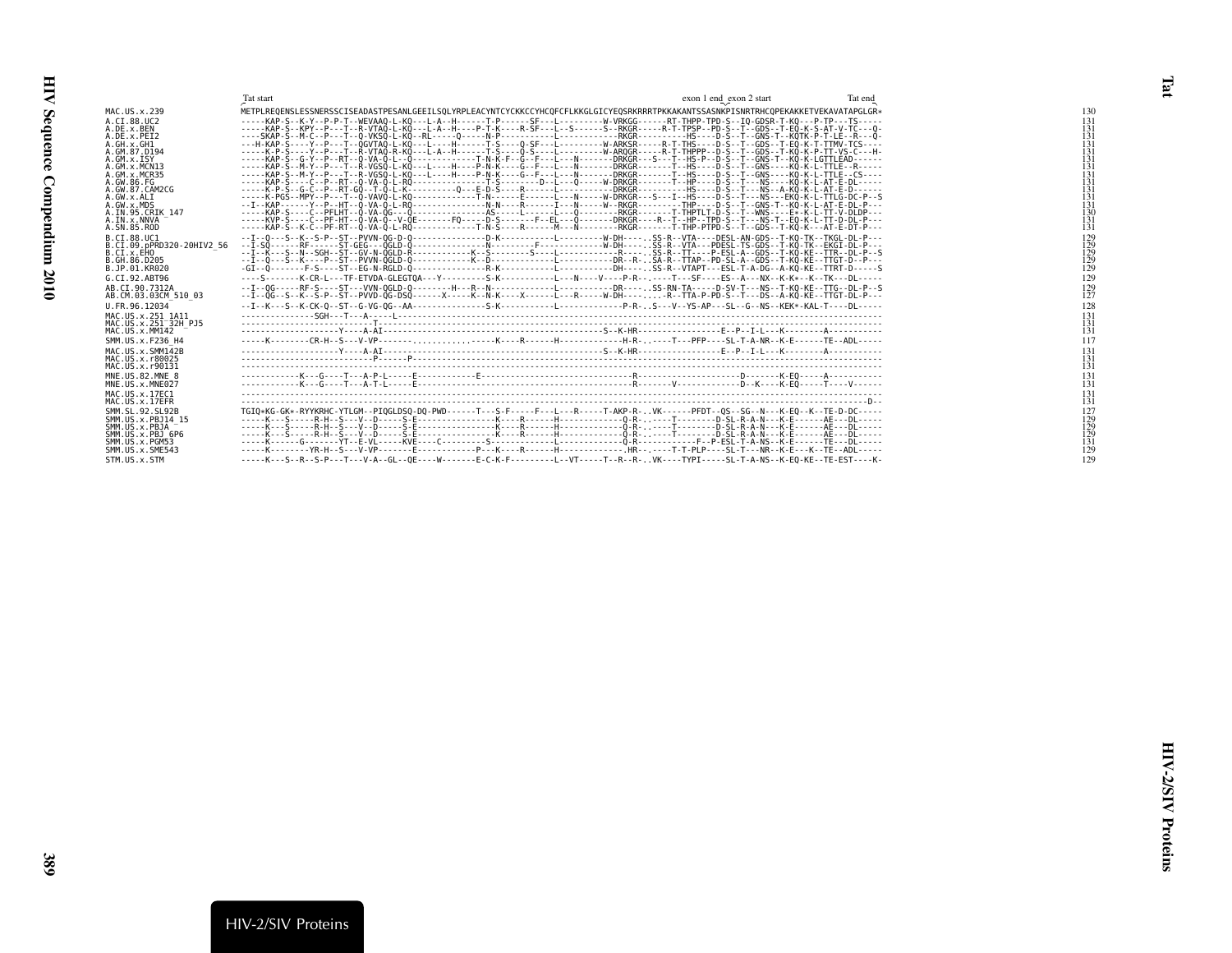<span id="page-21-1"></span><span id="page-21-0"></span>

|                                          | Rev start | exon 1 end_exon 2 start | Rev end                                                                                                                                                                     |                                                  |
|------------------------------------------|-----------|-------------------------|-----------------------------------------------------------------------------------------------------------------------------------------------------------------------------|--------------------------------------------------|
| MAC. U.S. x. 239                         |           |                         |                                                                                                                                                                             |                                                  |
| A.CT.88.UC2                              |           |                         |                                                                                                                                                                             |                                                  |
| A.DE.x.BEN                               |           |                         |                                                                                                                                                                             | 103                                              |
| A.DE.x.PEI2                              |           |                         | -NGRAD--G-ORKO--FR-----------------A-L---R--RNOH-R--V---NS--T-----A-S---R--G-T-OEL---------SSESTNNNÖGLAETYNSLPAIWRVDPRSAPGPCKDYERDSCERVERLVGGNGTDROGNTCSSKKDDAGGRTCPPVR 170 |                                                  |
| A.GH.x.GH1<br>A.GM.87.D194               |           |                         |                                                                                                                                                                             | $\begin{array}{c} 103 \\ 103 \\ 159 \end{array}$ |
| A.GM.X.ISY                               |           |                         |                                                                                                                                                                             |                                                  |
| A.GM.x.MCN13                             |           |                         |                                                                                                                                                                             | 107                                              |
| A.GM.x.MCR35                             |           |                         |                                                                                                                                                                             |                                                  |
| A.GW.86.FG                               |           |                         |                                                                                                                                                                             | 107                                              |
| A.GW.87.CAM2CG<br>A.GW.x.ALI             |           |                         |                                                                                                                                                                             |                                                  |
| A.GW.x.MDS                               |           |                         |                                                                                                                                                                             |                                                  |
| A.IN.95.CRIK 147                         |           |                         |                                                                                                                                                                             |                                                  |
| A.IN.x.NNVA                              |           |                         |                                                                                                                                                                             |                                                  |
| A.SN.85.ROD                              |           |                         |                                                                                                                                                                             |                                                  |
| B.CT.88.UC1                              |           |                         |                                                                                                                                                                             |                                                  |
| B.CI.09.pPRD320-20HIV2 56<br>B.CI.X.EHO  |           |                         |                                                                                                                                                                             | 150                                              |
| B. GH. 86. D205                          |           |                         |                                                                                                                                                                             |                                                  |
| B.JP.01.KR020                            |           |                         |                                                                                                                                                                             | $\frac{153}{157}$                                |
| AB.CI.90.7312A                           |           |                         |                                                                                                                                                                             |                                                  |
| AB.CM.03.03CM 510 03                     |           |                         |                                                                                                                                                                             |                                                  |
| G.CT.92.ABT96                            |           |                         |                                                                                                                                                                             | 100                                              |
| U.FR.96.12034                            |           |                         |                                                                                                                                                                             |                                                  |
| MAC. US. x. 17EC1                        |           |                         |                                                                                                                                                                             |                                                  |
| MAC.US.x.17EFR                           |           |                         |                                                                                                                                                                             |                                                  |
| MAC. US. x. 2065<br>MAC.US.x.251 1A11    |           |                         |                                                                                                                                                                             |                                                  |
| MAC.US.x.251 32H PJ5                     |           |                         |                                                                                                                                                                             |                                                  |
| MAC.US.x.251 BK28                        |           |                         |                                                                                                                                                                             |                                                  |
| MAC.US.x.80035                           |           |                         |                                                                                                                                                                             |                                                  |
| MAC.US.x.97074                           |           |                         |                                                                                                                                                                             |                                                  |
| MAC.US.x.MAC239 87082<br>MAC.US.x.MM142  |           |                         |                                                                                                                                                                             |                                                  |
| MAC.US.x.SMM142B                         |           |                         | $-85.76R$                                                                                                                                                                   |                                                  |
| MAC.US.x.r80025                          |           |                         |                                                                                                                                                                             |                                                  |
| MAC.US.x.r90131                          |           |                         |                                                                                                                                                                             |                                                  |
| MNE.US.82.MNE 8                          |           |                         |                                                                                                                                                                             |                                                  |
| MNE.US.x.MNE027                          |           |                         |                                                                                                                                                                             |                                                  |
| SMM. SL. 92. SL92B                       |           |                         |                                                                                                                                                                             |                                                  |
| SMM.US.x.F236 H4<br>SMM. US. x. PBJ14 15 |           |                         |                                                                                                                                                                             |                                                  |
| SMM.US.x.PBJA                            |           |                         |                                                                                                                                                                             |                                                  |
| SMM.US.x.PBJ 6P6                         |           |                         |                                                                                                                                                                             |                                                  |
| SMM. U.S. x. PGM53                       |           |                         |                                                                                                                                                                             |                                                  |
| SMM.US.x.SME543                          |           |                         |                                                                                                                                                                             |                                                  |
| STM.US.x.STM                             |           |                         |                                                                                                                                                                             |                                                  |

Rev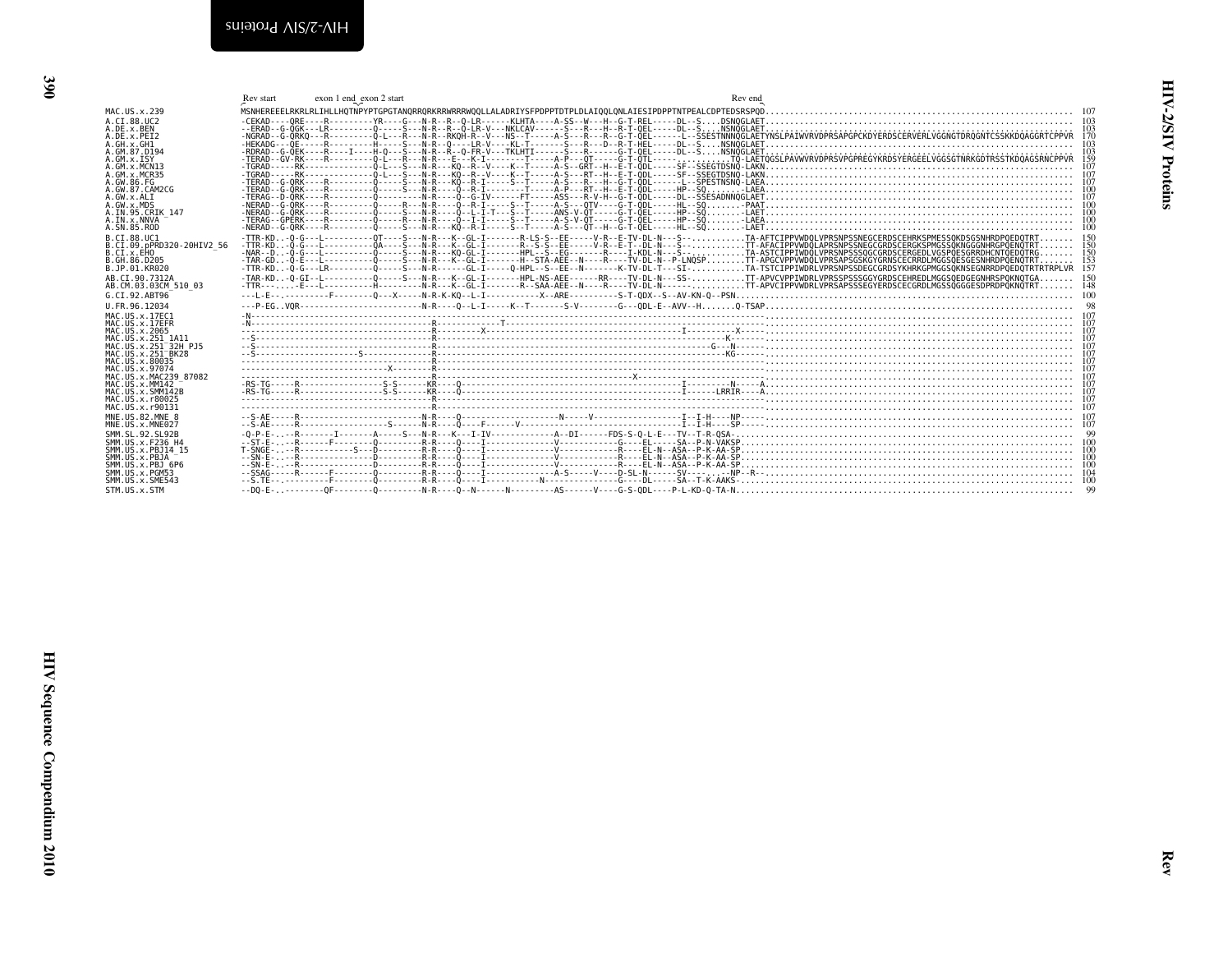| MAC.US.x.239                                           | . *                 | 107                             |
|--------------------------------------------------------|---------------------|---------------------------------|
| A.CI.88.UC2                                            | . <del>.</del>      | 104                             |
| A.DE.x.BEN                                             | .                   | $\frac{104}{180}$               |
| A.DE.x.PEI2                                            | GSGINRETL           |                                 |
| A.GH.x.GH1                                             | .                   | 104                             |
| A.GM.87.D194<br>A.GM.x.ISY                             | .<br>DRDISKETL      | 104<br>169                      |
| A.GM.x.MCN13                                           | .                   | 108                             |
| A.GM.x.MCR35                                           | .                   |                                 |
| A.GW.86.FG                                             | . <del>.</del>      | 108<br>108                      |
| A.GW.87.CAM2CG                                         | .                   | 101                             |
| A.GW.x.ALI                                             | .                   | 108                             |
| A.GW.x.MDS                                             | .                   | 101                             |
| A.IN.95.CRIK 147                                       | . <del>.</del>      | 101                             |
| A.IN.x.NNVA<br>A.SN.85.ROD                             | . <del>.</del>      | 101<br>101                      |
|                                                        | .                   |                                 |
| B.CI.88.UC1<br>B.CI.09.pPRD320-20HIV2 56               | .                   |                                 |
| B.CI.x.EHO                                             | .                   |                                 |
| B.GH.86.D205                                           | .<br>.              |                                 |
| B.JP.01.KR020                                          | DAVLQEHKGEGNRV-     | 151<br>151<br>151<br>154<br>172 |
| AB.CI.90.7312A                                         | .                   | $\frac{151}{149}$               |
| AB.CM.03.03CM 510 03                                   | .                   |                                 |
| G.CI.92.ABT96                                          | . <del>.</del>      | 101                             |
| U.FR.96.12034                                          | . <del>.</del>      | 99                              |
| MAC.US.x.17EC1                                         | . <del>.</del>      | 108<br>108                      |
| MAC.US.x.17EFR                                         | . <del>.</del>      |                                 |
| MAC.US.x.2065                                          | .                   | 108                             |
| MAC.US.x.251 1A11<br>MAC.US.x.251 <sup>-</sup> 32H PJ5 | .<br>. <del>.</del> | 108<br>108                      |
| MAC.US.x.251 <sup>-</sup> BK28                         | .                   |                                 |
| MAC.US.x.80035                                         | .                   | 108<br>108<br>108               |
| MAC.US.x.97074                                         | . <del>.</del>      |                                 |
| MAC.US.x.MAC239 87082                                  | .                   | 108<br>108                      |
| MAC.US.x.MM142                                         | .                   |                                 |
| MAC.US.x.SMM142B<br>MAC.US.x.r80025                    | .                   | 108                             |
| MAC.US.x.r90131                                        | . <del>.</del>      | $\frac{108}{108}$               |
| MNE.US.82.MNE 8                                        | . <del>.</del>      |                                 |
| MNE.US.x.MNE027                                        | . 7<br>.            | 108<br>108                      |
| SMM.SL.92.SL92B                                        |                     | 100                             |
| SMM.US.x.F236 H4                                       | .                   | 101                             |
| SMM.US.x.PBJ14 15                                      | . <del>.</del><br>. | 101                             |
| SMM.US.x.PBJA                                          | .                   | 101                             |
| SMM.US.x.PBJ 6P6                                       | .                   | 101                             |
| SMM.US.x.PGM53                                         | .                   | 105                             |
| SMM.US.x.SME543                                        | . <del>.</del>      | 101                             |
| STM.US.x.STM                                           | . <del>.</del>      | 100                             |
|                                                        |                     |                                 |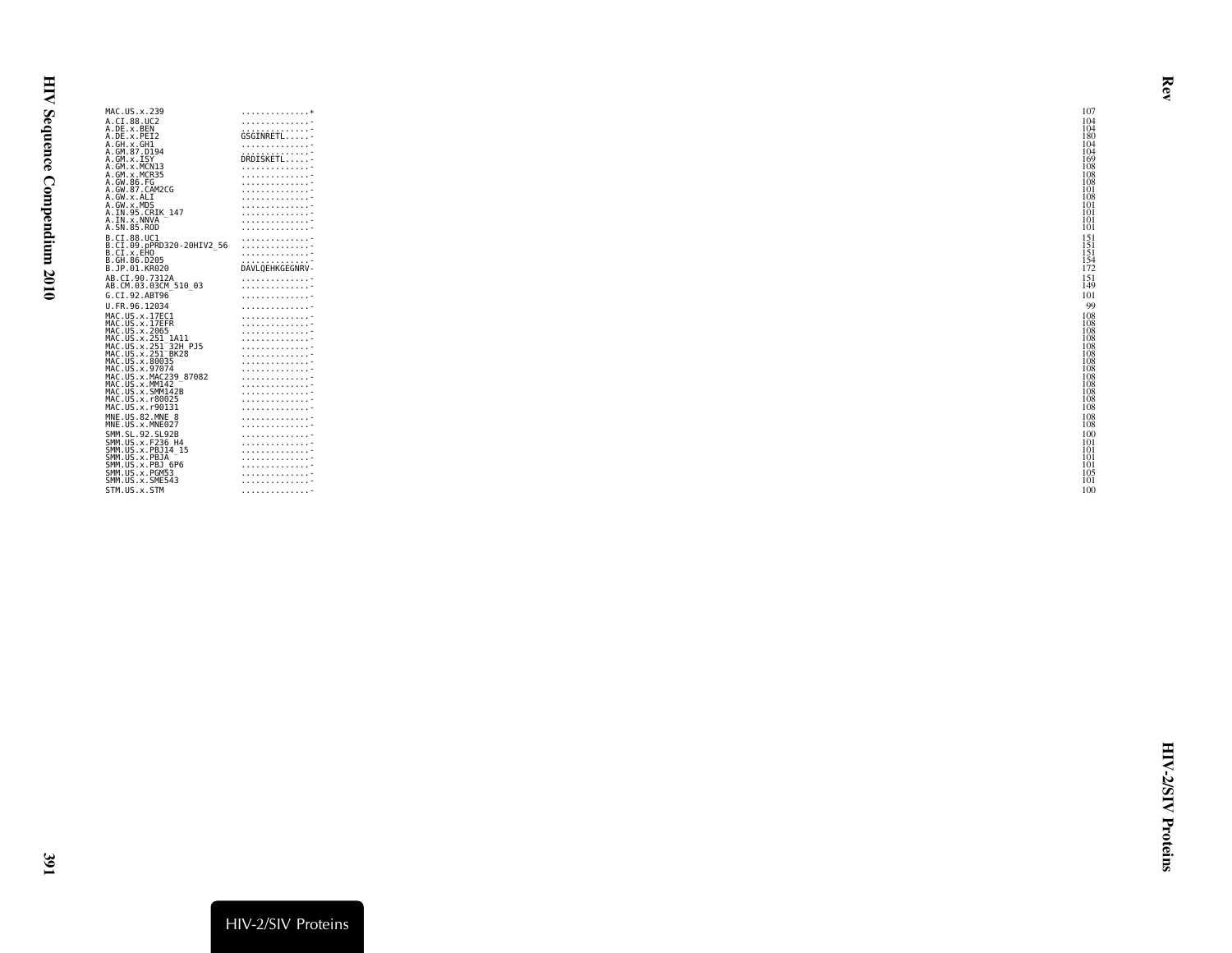<span id="page-23-1"></span><span id="page-23-0"></span>

| A.DE.x.BEN<br>A.DE.x.PEI2                                                                                                                                             |  |  | ,<br>MGCLGNQLLIAILLLSVYGIYČTLYVTVFYGVPAWRNATIPLFČATKNRDTWGTTQČLPDNGDYSEVALNVTESFDAWNNTVTEQAIEDVWQLFETSIKPČVKLSPLČITMRČNKSETDRWGLTKSITTTASTTSTTASAKVDMVNETSSČIAQDNČT.GL 160                                                                                                                                                                                                                                                                                                 | 158<br>148                                    |
|-----------------------------------------------------------------------------------------------------------------------------------------------------------------------|--|--|----------------------------------------------------------------------------------------------------------------------------------------------------------------------------------------------------------------------------------------------------------------------------------------------------------------------------------------------------------------------------------------------------------------------------------------------------------------------------|-----------------------------------------------|
| A.GH.x.GH1<br>A.GM.87.D194<br>A.GM.x.ISY<br>A.GM.x.MCN13<br><br>A.GM.x.MCR35<br>A.GW.86.FG                                                                            |  |  |                                                                                                                                                                                                                                                                                                                                                                                                                                                                            | 145<br>146<br>$\frac{146}{153}$<br>153        |
| A.GW.87.CAM2CG<br>.GW.x.ALI<br>.GW. x.MDS<br>A.IN.95.CRIK 147                                                                                                         |  |  | ${\begin{bmatrix} \mathbf{R}^{(0)} \mathbf{R}^{(1)} \mathbf{R}^{(2)} \mathbf{R}^{(3)} \mathbf{R}^{(4)} \mathbf{R}^{(5)} \mathbf{R}^{(6)} \mathbf{R}^{(6)} \mathbf{R}^{(7)} \mathbf{R}^{(8)} \mathbf{R}^{(8)} \mathbf{R}^{(8)} \mathbf{R}^{(8)} \mathbf{R}^{(8)} \mathbf{R}^{(8)} \mathbf{R}^{(8)} \mathbf{R}^{(8)} \mathbf{R}^{(8)} \mathbf{R}^{(8)} \mathbf{R}^{(8)} \mathbf{R}^{(8)} \mathbf{$                                                                           | $\frac{146}{152}$<br>$\frac{165}{155}$<br>155 |
| A.IN.x.NNVA<br>A.SN.85.ROD<br>B.CI.88.UC1<br>B.ČÍ.Ŏ9.pPRD320-20HIV2_56<br>B.CI.x.EHO                                                                                  |  |  |                                                                                                                                                                                                                                                                                                                                                                                                                                                                            | 155<br>156<br>154                             |
| B.GH.86.D205<br>B.JP.01.KR020<br>G.CI.92.ABT96<br>AB.CI.90.7312A                                                                                                      |  |  | -AY---------TX---T--F---K-------I------SV----------------------D----L------A----D-----V----N----T----T---A----T--NK----GTT-V-PA-VP--KMVTAEL--S--Q-LMY----.-I 160                                                                                                                                                                                                                                                                                                           | $\frac{156}{152}$                             |
| AB.CM.03.03CM_510_03<br>U.FR.96.12034<br>MAC.US.x.251_1A11<br>MAC.US.x.251_32H_PJ5<br>MAC.US.x.251_32H_PJ5<br>MAC.US.x.17EC1<br>MAC.US.x.17EC1                        |  |  |                                                                                                                                                                                                                                                                                                                                                                                                                                                                            |                                               |
| MAC.US.x.17EFR<br>MAC.US.x.MM142<br>MNE.US.82.MNE 8                                                                                                                   |  |  | $\begin{minipage}{0.5cm} \begin{minipage}{0.5cm} \begin{minipage}{0.5cm} \begin{minipage}{0.5cm} \begin{minipage}{0.5cm} \begin{minipage}{0.5cm} \begin{minipage}{0.5cm} \begin{minipage}{0.5cm} \begin{minipage}{0.5cm} \begin{minipage}{0.5cm} \end{minipage}\\ \hline \end{minipage}\\ \hline \end{minipage} \end{minipage} \end{minipage} \end{minipage} \end{minipage} \end{minipage} \begin{minipage}{0.5cm} \begin{minipage}{0.5cm} \begin{minipage}{0.5cm} \begin$ | 160                                           |
| MNE.US.x.MNE027<br>SMM.SL.92.SL92B                                                                                                                                    |  |  |                                                                                                                                                                                                                                                                                                                                                                                                                                                                            |                                               |
| SMM. US. x. F236 H4<br>SMM. US. x. PBJ14 15<br>SMM. US. x. PBJA –<br>SMM. US. x. PBJ 6P6<br>SMM. US. x. PGM53<br>SMM. US. x. PGM53<br>SMM.US.x.SME543<br>STM.US.x.STM |  |  |                                                                                                                                                                                                                                                                                                                                                                                                                                                                            |                                               |
|                                                                                                                                                                       |  |  |                                                                                                                                                                                                                                                                                                                                                                                                                                                                            |                                               |
|                                                                                                                                                                       |  |  |                                                                                                                                                                                                                                                                                                                                                                                                                                                                            |                                               |
|                                                                                                                                                                       |  |  |                                                                                                                                                                                                                                                                                                                                                                                                                                                                            |                                               |
|                                                                                                                                                                       |  |  |                                                                                                                                                                                                                                                                                                                                                                                                                                                                            |                                               |
|                                                                                                                                                                       |  |  |                                                                                                                                                                                                                                                                                                                                                                                                                                                                            |                                               |
|                                                                                                                                                                       |  |  |                                                                                                                                                                                                                                                                                                                                                                                                                                                                            |                                               |
|                                                                                                                                                                       |  |  |                                                                                                                                                                                                                                                                                                                                                                                                                                                                            |                                               |
|                                                                                                                                                                       |  |  |                                                                                                                                                                                                                                                                                                                                                                                                                                                                            |                                               |
|                                                                                                                                                                       |  |  |                                                                                                                                                                                                                                                                                                                                                                                                                                                                            |                                               |
|                                                                                                                                                                       |  |  |                                                                                                                                                                                                                                                                                                                                                                                                                                                                            |                                               |
|                                                                                                                                                                       |  |  |                                                                                                                                                                                                                                                                                                                                                                                                                                                                            |                                               |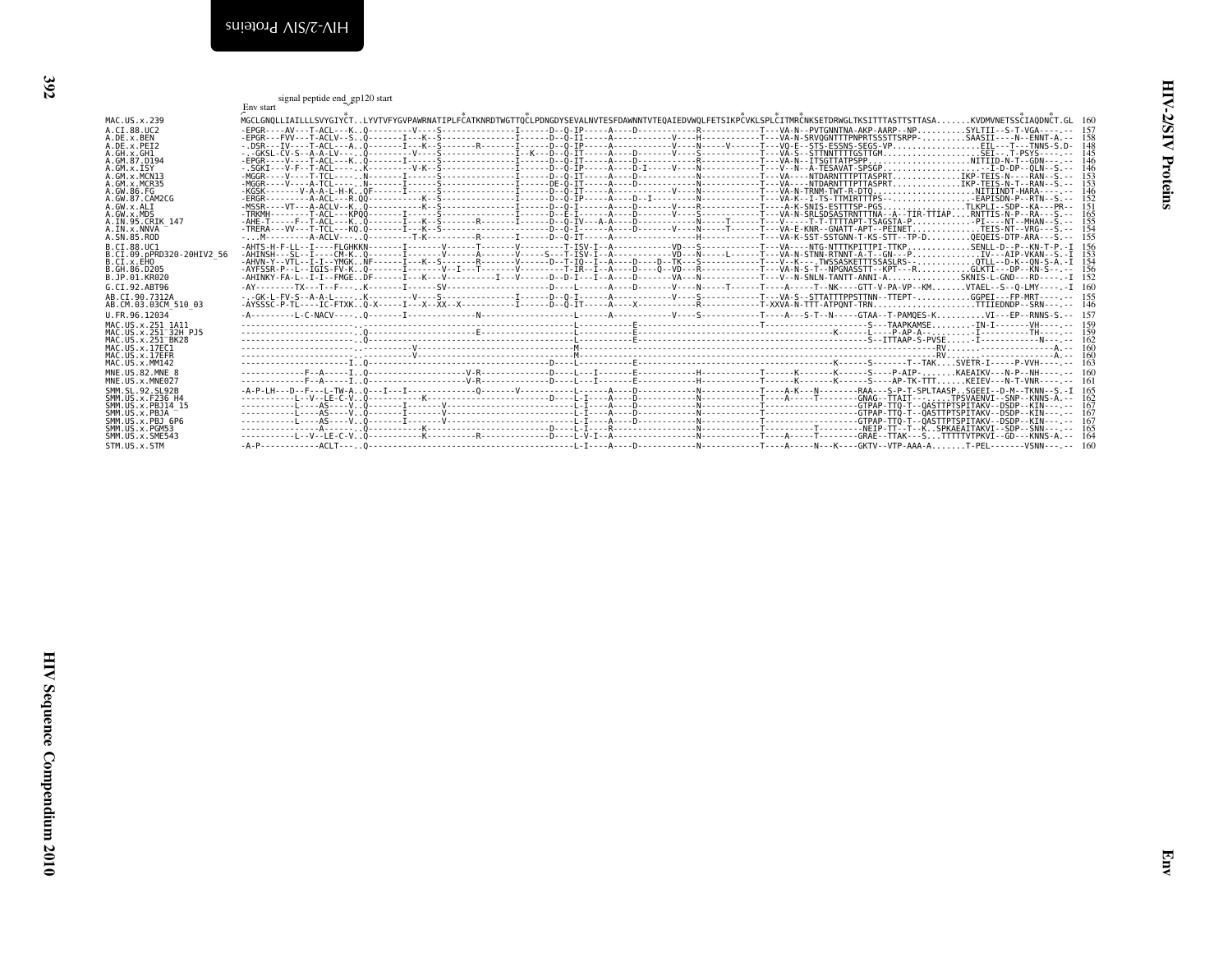|                                                                                                               |                                                                                                                                                                                | V <sub>3</sub> |
|---------------------------------------------------------------------------------------------------------------|--------------------------------------------------------------------------------------------------------------------------------------------------------------------------------|----------------|
| MAC. US. x. 239<br>A.CI.88.UC2                                                                                | EOEOMISCKENMTGLKRDKKKEYNETWYSADLVCEOGNN.TGNESRCYMNHCNTSVIOESCDKHYWDAIRFRYCAPPGYALLRCNDTNYSGEMPKCSKVVVSSCTRMMETOTSTWEGENGTRAENRTYIYWHGRDNRTIISLNKYYNLTMKCRRPGNKTVLPVTIMSGLV 329 |                |
| A.DE.X.BEN<br>A.DE.x.PET2<br>A.GH.x.GH1                                                                       |                                                                                                                                                                                | 314            |
| A.GM.87.D194<br>$A.GM.x.$ ISY                                                                                 |                                                                                                                                                                                |                |
| A.GM.x.MCN13<br>A.GM.x.MCR35<br>A.GW.86.FG                                                                    |                                                                                                                                                                                | 319            |
| A.GW.87.CAM2CG<br>A.GW.x.ALT<br>A.GW.x.MDS                                                                    | ERKIVK-HEILLEELLIOLIILLEEV-INKTNO-TETTILLEELLIOOTAILLEELLIOOTAILLEELLIOOTAINLEELLIOOTAITLEELLIOOTAITLEELLIOOTA                                                                 |                |
| A.IN.95.CRIK 147<br>A.IN.x.NNVA<br>A.SN.85.ROD                                                                |                                                                                                                                                                                |                |
| B.CI.88.UC1<br>B.CI.09.pPRD320-20HIV2 56<br>B.CI.X.EHO<br>B.GH.86.D205<br>B.JP.01.KR020                       |                                                                                                                                                                                |                |
| G.CT.92.ABT96                                                                                                 |                                                                                                                                                                                |                |
| AB.CI.90.7312A<br>AB.CM.03.03CM 510 03                                                                        |                                                                                                                                                                                |                |
| U.FR.96.12034                                                                                                 |                                                                                                                                                                                |                |
| MAC.US.x.251 1A11<br>MAC. US. x. 251 <sup>-32H</sup> P.15<br>MAC.US.x.251 <sup>-</sup> BK28<br>MAC.US.x.17EC1 |                                                                                                                                                                                |                |
| MAC.US.x.17EFR<br>MAC.US.x.MM142                                                                              |                                                                                                                                                                                |                |
| MNE.US.82.MNE 8<br>MNE.US.x.MNE027                                                                            |                                                                                                                                                                                |                |
| SMM. SL. 92. SL92B<br>SMM.US.x.F236 H4<br>SMM. U.S. x. PB. 114 15                                             |                                                                                                                                                                                |                |
| SMM.US.x.PBJA<br>SMM.US.x.PBJ 6P6<br>SMM.US.x.PGM53                                                           |                                                                                                                                                                                |                |
| SMM.US.x.SME543<br>STM.US.x.STM                                                                               |                                                                                                                                                                                |                |

<span id="page-24-0"></span>Env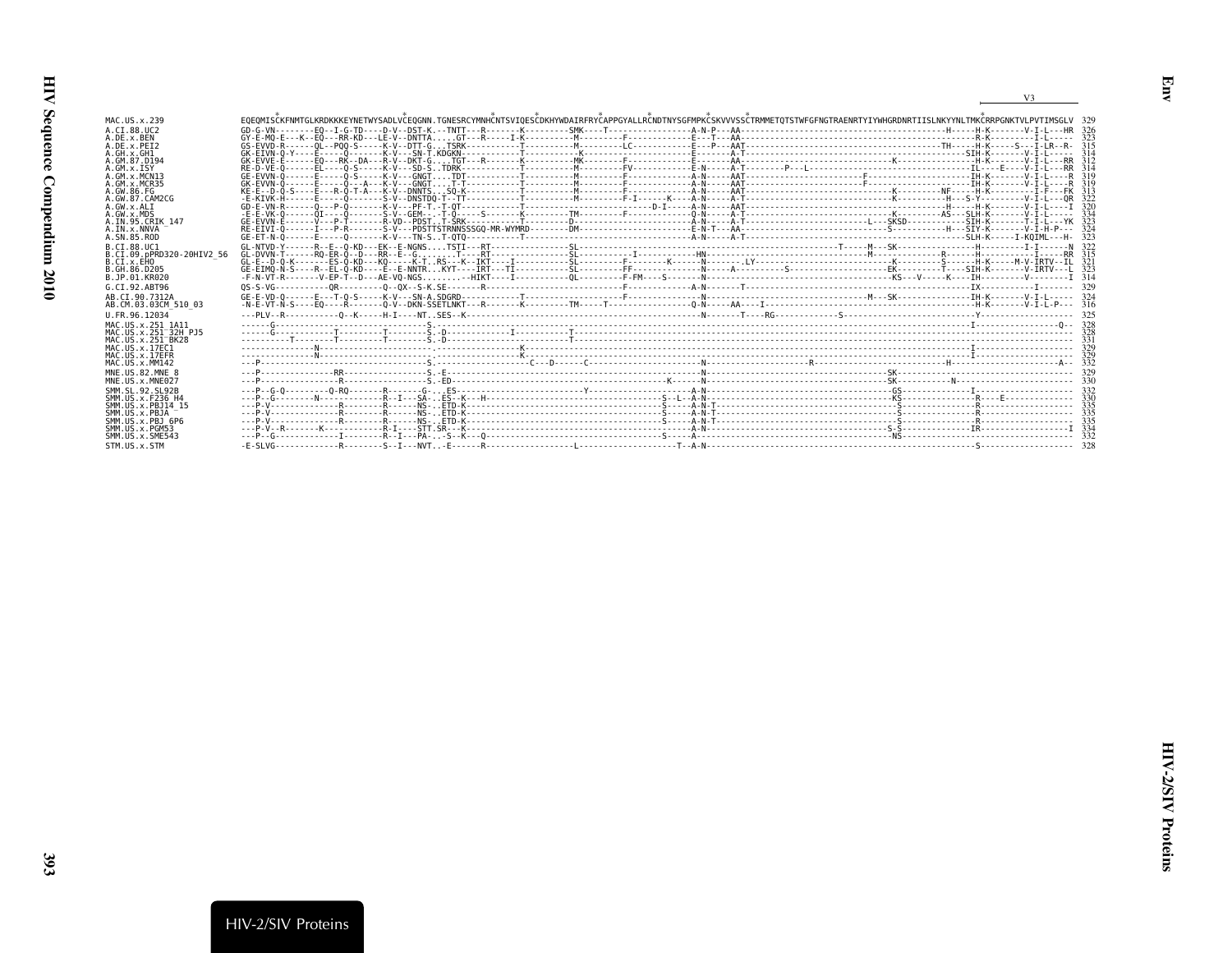|                                                             | V3                                                                                                                                                                   |  |
|-------------------------------------------------------------|----------------------------------------------------------------------------------------------------------------------------------------------------------------------|--|
|                                                             |                                                                                                                                                                      |  |
| MAC. U.S. x. 239                                            | FHSOP.INDRPKOAWCWFGGKWKDAIKEVKOTIVKHPRYTG.TNNTDKINLT.APG.GGDPEVTFMWTNCRGEFLYCKMNWFLNWVEDRNTANOKPKEOHKRNYVPCHIROIINTWHKVGKNVYLPPREGDLTCNSTVTSLIANIDWIDGNOTNITMSAE 485 |  |
| A.CI.88.UC2                                                 |                                                                                                                                                                      |  |
| A.DE.x.BEN                                                  |                                                                                                                                                                      |  |
| A.DE.x.PEI2                                                 | ---R-I--E-----------D--K-MO-----E-------R-I--D-O--F-.O--K-S-A--VY-----------N-TR----I-N-AHPO--A------------R--O-I--------E-V-------I------MFD---S--F--- 464          |  |
| A.GH.x.GH1                                                  |                                                                                                                                                                      |  |
| A.GM.87.D194                                                |                                                                                                                                                                      |  |
| A.GM.X.ISY<br>A.GM.X.MCN13                                  |                                                                                                                                                                      |  |
| A.GM.x.MCR35                                                |                                                                                                                                                                      |  |
| A.GW.86.FG                                                  |                                                                                                                                                                      |  |
| A.GW.87.CAM2CG                                              |                                                                                                                                                                      |  |
| A.GW.x.ALI                                                  |                                                                                                                                                                      |  |
| A.GW.x.MDS<br>A. IN. 95. CRIK 147                           |                                                                                                                                                                      |  |
| A.IN.x.NNVA                                                 | ------T--R------K-R--E-MQ------AE----R-.--I-E--KF-.---K-S----AY------------N-T-----I-N-TNET-H-------K--------A-RH-------E---D-----I----E---D----I-E-C 471            |  |
| A.SN.85.ROD                                                 |                                                                                                                                                                      |  |
| B.CT.88.UC1                                                 |                                                                                                                                                                      |  |
| B.CI.09.pPRD320-20HIV2 56                                   |                                                                                                                                                                      |  |
| B.CI.X.EHO                                                  | -----.-K---------K-N-TE--O---E--KN----S-.-T-ISO-R-A.EHARSS----RY------------N-TF------N-TGL---AS------V-----I-R----------E-S------------------K-L----V--- 470        |  |
| B. GH. 86. D205                                             |                                                                                                                                                                      |  |
| B.JP.01.KR020                                               |                                                                                                                                                                      |  |
| G.CI.92.ABT96                                               |                                                                                                                                                                      |  |
| AB.CI.90.7312A                                              |                                                                                                                                                                      |  |
| AB.CM.03.03CM 510 03                                        |                                                                                                                                                                      |  |
| U.FR.96.12034                                               |                                                                                                                                                                      |  |
| MAC.US.x.251 1A11                                           |                                                                                                                                                                      |  |
| MAC. U.S. x . 251 <sup>-32H</sup> P.15<br>MAC.US.x.251 BK28 |                                                                                                                                                                      |  |
| MAC.US.x.17EC1                                              |                                                                                                                                                                      |  |
| MAC.US.x.17EFR                                              |                                                                                                                                                                      |  |
| MAC.US.x.MM142                                              |                                                                                                                                                                      |  |
| MNE.US.82.MNE 8                                             |                                                                                                                                                                      |  |
| MNE.US.x.MNE027                                             |                                                                                                                                                                      |  |
| SMM. SL. 92. SL92B                                          |                                                                                                                                                                      |  |
| SMM.US.x.F236 H4                                            |                                                                                                                                                                      |  |
| SMM.US.x.PBJ14 15                                           |                                                                                                                                                                      |  |
| SMM.US.x.PBJA<br>SMM.US.x.PBJ 6P6                           |                                                                                                                                                                      |  |
| SMM.US.x.PGM53                                              |                                                                                                                                                                      |  |
| SMM.US.x.SME543                                             |                                                                                                                                                                      |  |
| STM.US.x.STM                                                |                                                                                                                                                                      |  |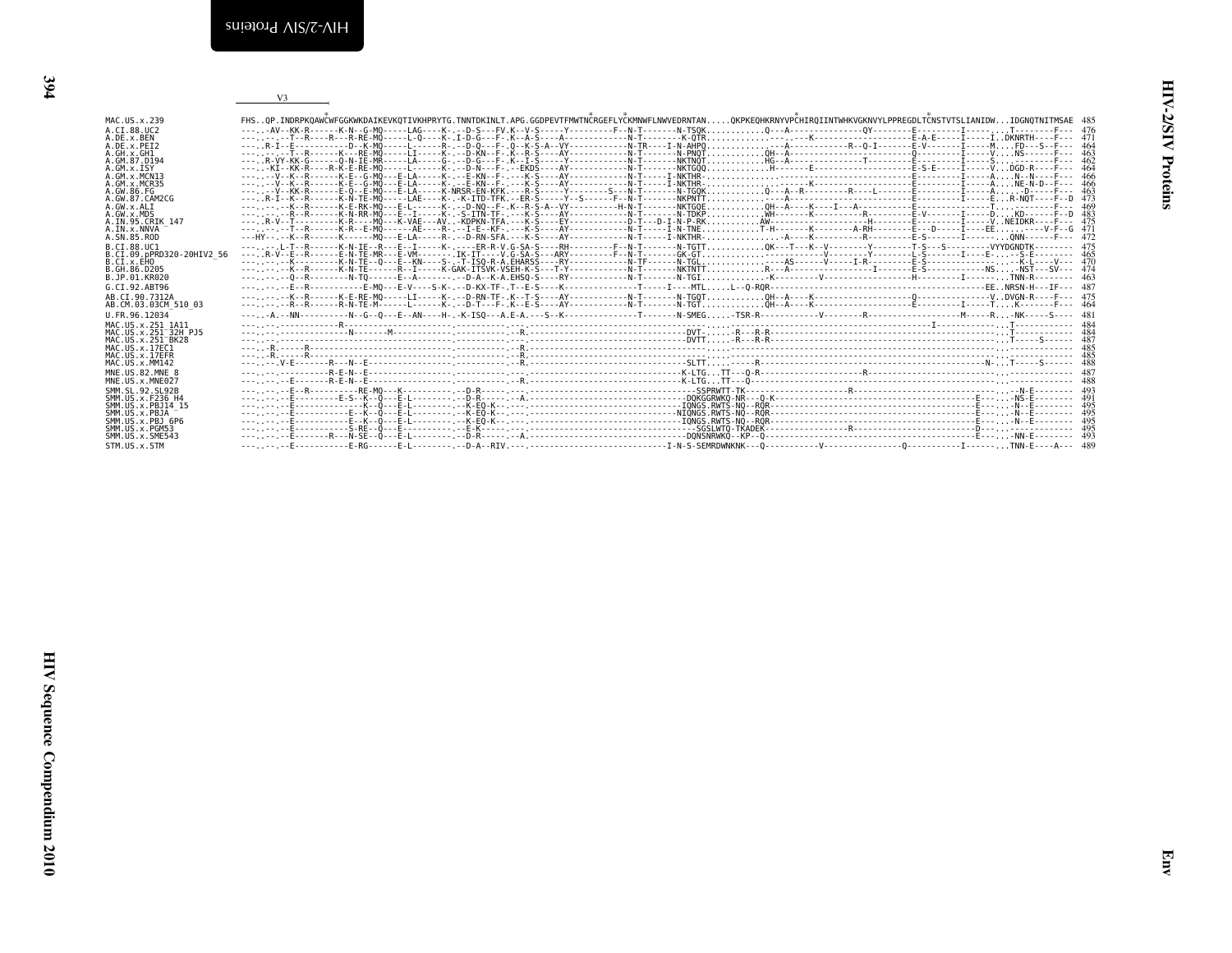<span id="page-26-0"></span>

|                                                     | gp120 end_gp41 start                                                                                                                                                       |  |      |
|-----------------------------------------------------|----------------------------------------------------------------------------------------------------------------------------------------------------------------------------|--|------|
| MAC.US.x.239                                        | VAELYRLELGDYKLVEITPIGLAPTDVKRYTTGGTSRNKRGVFVLGFLGFLATAGSAMGAASLTLTAOSRTLLAGIVOOOOOLLDVVKROOELLRLTVWGTKNLOTRVTAIEKYLKDOAOLNAWGCAFROVCHTTVPWPNASLTPKWNNETWOEWERKVDFLEENI 651 |  |      |
| A.CT.88.UC2                                         |                                                                                                                                                                            |  |      |
| A.DE.x.BEN                                          |                                                                                                                                                                            |  |      |
| A.DE.x.PEI2                                         |                                                                                                                                                                            |  |      |
| A.GH.x.GH1<br>A.GM.87.D194                          |                                                                                                                                                                            |  | -62  |
| $A.GM.x.$ ISY                                       |                                                                                                                                                                            |  |      |
| A.GM.x.MCN13                                        |                                                                                                                                                                            |  |      |
| A.GM.x.MCR35<br>A. GW. 86. FG                       |                                                                                                                                                                            |  |      |
| A. GW. 87. CAM2CG                                   |                                                                                                                                                                            |  |      |
| A.GW.x.ALT                                          |                                                                                                                                                                            |  | -634 |
| A.GW.x.MDS                                          |                                                                                                                                                                            |  |      |
| A.IN.95.CRIK 147<br>A. IN. x. NNVA                  |                                                                                                                                                                            |  |      |
| A.SN.85.ROD                                         |                                                                                                                                                                            |  | -637 |
| B.CI.88.UC1                                         |                                                                                                                                                                            |  |      |
| B.CI.09.pPRD320-20HIV2 56                           |                                                                                                                                                                            |  |      |
| B.CI.x.EHO                                          |                                                                                                                                                                            |  |      |
| B. GH. 86. D205<br>B.JP.01.KR020                    |                                                                                                                                                                            |  |      |
| G.CI.92.ABT96                                       |                                                                                                                                                                            |  |      |
| AB.CI.90.7312A                                      |                                                                                                                                                                            |  |      |
| AB.CM.03.03CM 510 03                                |                                                                                                                                                                            |  |      |
| U.FR.96.12034                                       |                                                                                                                                                                            |  |      |
| MAC. U.S. x. 251 1A11                               |                                                                                                                                                                            |  |      |
| MAC.US.x.251 32H PJ5                                |                                                                                                                                                                            |  |      |
| MAC.US.x.251 <sup>-</sup> BK28<br>MAC. US. x. 17EC1 |                                                                                                                                                                            |  |      |
| MAC.US.x.17EFR                                      |                                                                                                                                                                            |  |      |
| MAC.US.x.MM142                                      |                                                                                                                                                                            |  |      |
| MNE.US.82.MNE 8                                     |                                                                                                                                                                            |  |      |
| MNE.US.x.MNE027                                     |                                                                                                                                                                            |  |      |
| SMM. SL. 92. SL92B<br>SMM. U.S. x. F236 H4          |                                                                                                                                                                            |  |      |
| SMM.US.x.PBJ14 15                                   |                                                                                                                                                                            |  |      |
| SMM.US.x.PBJA                                       |                                                                                                                                                                            |  |      |
| SMM.US.x.PBJ 6P6                                    |                                                                                                                                                                            |  |      |
| SMM.US.x.PGM53<br>SMM. US. x. SME543                |                                                                                                                                                                            |  |      |
| STM.US.x.STM                                        |                                                                                                                                                                            |  |      |
|                                                     |                                                                                                                                                                            |  |      |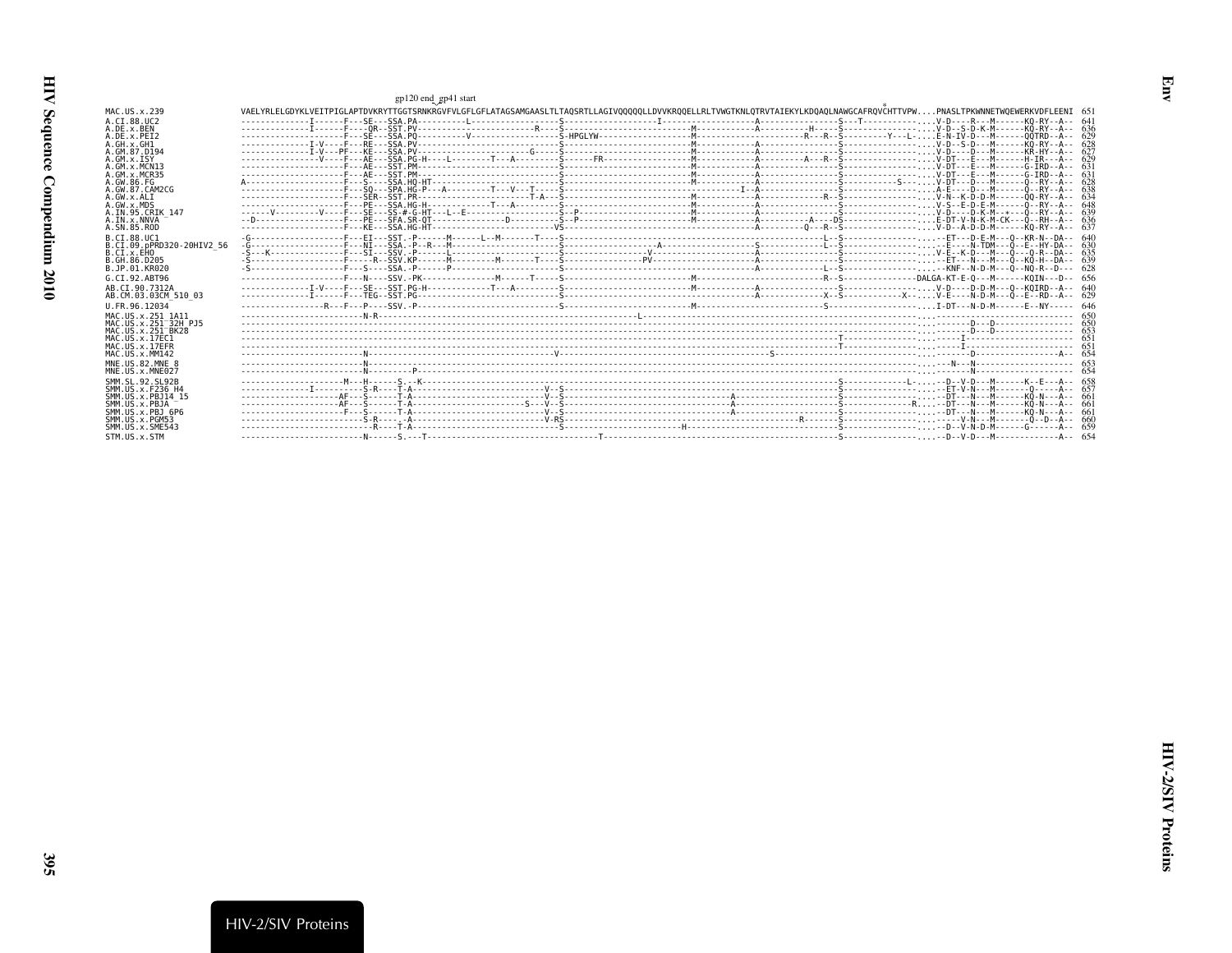| ۰.               |  |
|------------------|--|
| I<br>×<br>×<br>I |  |

| A.DE.x.PEI2<br>A.GH.X.GHI<br>A.GM.87.D194<br>A.GM.x.ISY<br>A.GM.x.ISY<br>A.GM.x.MCR35<br>A.GW.86.FG<br>A.GW.87.CAM2CG                                              | TALLER ATTENTION CONTRIBUTION CONTRIBUTION CONTRIBUTION CONTRIBUTION CONTRIBUTION CONTRIBUTION CONTRIBUTION CONTRIBUTION CONTRIBUTION CONTRIBUTION CONTRIBUTION CONTRIBUTION CONTRIBUTION CONTRIBUTION CONTRIBUTION CONTRIBUTI |  |  |  |  |  | 793<br>793<br>800<br>798  |  |
|--------------------------------------------------------------------------------------------------------------------------------------------------------------------|--------------------------------------------------------------------------------------------------------------------------------------------------------------------------------------------------------------------------------|--|--|--|--|--|---------------------------|--|
| A.GW.x.ALI<br>A.GW.x.MDS<br>A.IN.95.CRIK 147<br>A.IN.x.NNVA<br>A.SN.85.ROD<br>B.CI.88.UC1<br>B.CI.09.pPRD320-20HIV2_56                                             |                                                                                                                                                                                                                                |  |  |  |  |  | 799<br>-800<br>799<br>789 |  |
| B.CI.x.EHO<br>B.GH.86.D205<br>B.JP.01.KR020<br>G.CI.92.ABT96<br>AB.CI.90.7312A                                                                                     |                                                                                                                                                                                                                                |  |  |  |  |  | 794<br>826<br>799         |  |
| AB.CM.03.03CM 510 03<br>U.FR.96.12034<br>MAC.US.x.251 1A11<br>"AAC.US.x.251-32H-PJ5<br>MAC.US.x.251-8K28                                                           |                                                                                                                                                                                                                                |  |  |  |  |  | 788                       |  |
| MAC.US.x.17EC1<br>MAC.US.x.17EFR<br>MAC.US.x.MM142<br>MNE.US.82.MNE_8                                                                                              |                                                                                                                                                                                                                                |  |  |  |  |  |                           |  |
| MNE.US.x.MNE027<br>SMM.SL.92.SL92B<br>SMM.US.x.F236 H4<br>SMM.US.x.PBJ14_15<br>SMM.US.x.PBJA <sup>---</sup><br>SMM.US.x.PBJA<br>SMM.US.x.PBJ 6P6<br>SMM.US.x.PGM53 |                                                                                                                                                                                                                                |  |  |  |  |  |                           |  |
| SMM.US.x.SME543<br>STM.US.x.STM                                                                                                                                    |                                                                                                                                                                                                                                |  |  |  |  |  |                           |  |
|                                                                                                                                                                    |                                                                                                                                                                                                                                |  |  |  |  |  |                           |  |
|                                                                                                                                                                    |                                                                                                                                                                                                                                |  |  |  |  |  |                           |  |
|                                                                                                                                                                    |                                                                                                                                                                                                                                |  |  |  |  |  |                           |  |
|                                                                                                                                                                    |                                                                                                                                                                                                                                |  |  |  |  |  |                           |  |
|                                                                                                                                                                    |                                                                                                                                                                                                                                |  |  |  |  |  |                           |  |
|                                                                                                                                                                    |                                                                                                                                                                                                                                |  |  |  |  |  |                           |  |
|                                                                                                                                                                    |                                                                                                                                                                                                                                |  |  |  |  |  |                           |  |
|                                                                                                                                                                    |                                                                                                                                                                                                                                |  |  |  |  |  |                           |  |
|                                                                                                                                                                    |                                                                                                                                                                                                                                |  |  |  |  |  |                           |  |
|                                                                                                                                                                    |                                                                                                                                                                                                                                |  |  |  |  |  |                           |  |
|                                                                                                                                                                    |                                                                                                                                                                                                                                |  |  |  |  |  |                           |  |
|                                                                                                                                                                    |                                                                                                                                                                                                                                |  |  |  |  |  |                           |  |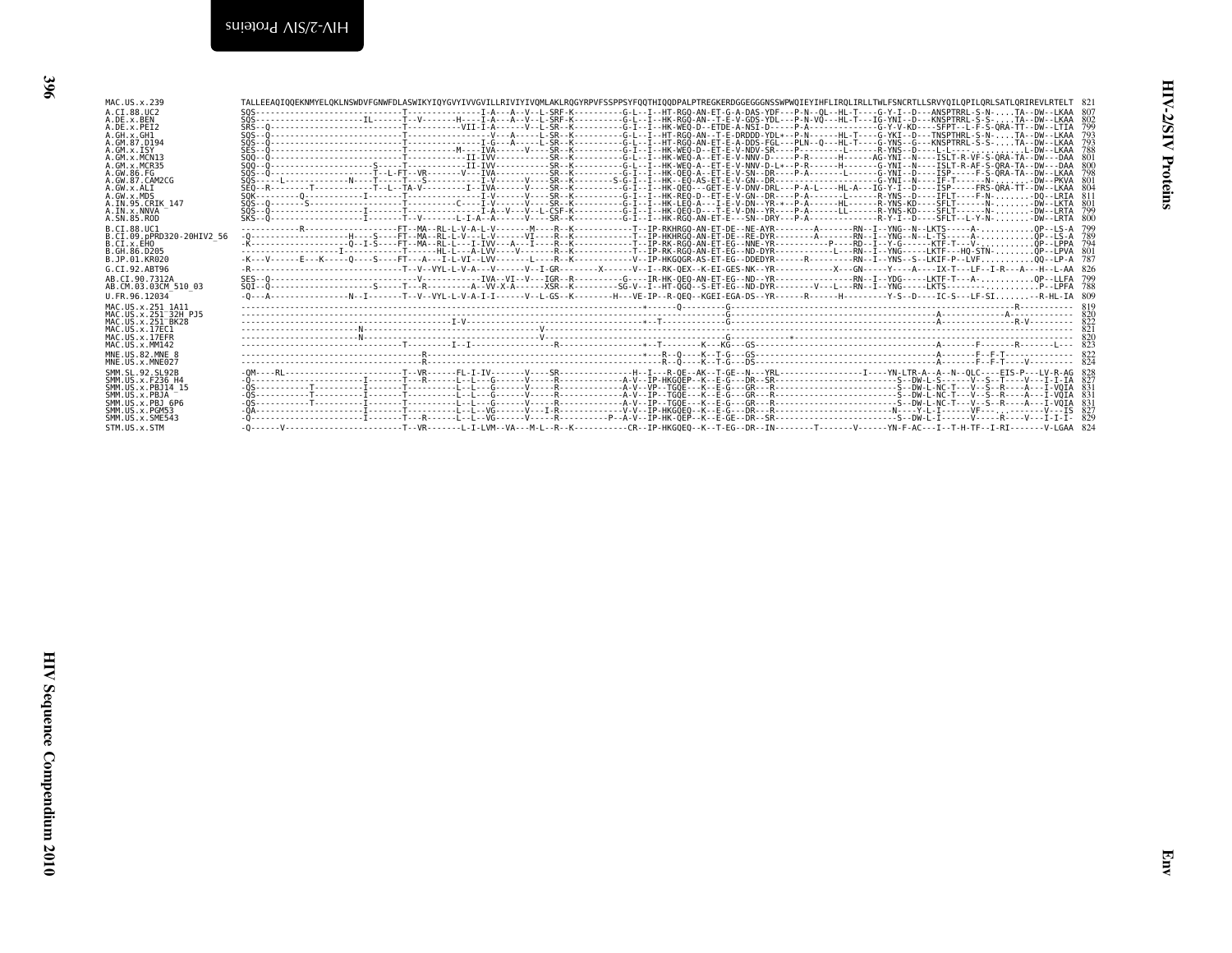|                                                                                                                                               | Env end                                                                                                                                                                                                                                                                                                                                                                                     |                                                      |
|-----------------------------------------------------------------------------------------------------------------------------------------------|---------------------------------------------------------------------------------------------------------------------------------------------------------------------------------------------------------------------------------------------------------------------------------------------------------------------------------------------------------------------------------------------|------------------------------------------------------|
| MAC.US.x.239                                                                                                                                  | YLOYGWSYFHEAVOAVWRSATETLAGAWGDLWETLRRGGRWILAIPRRIROGLELTLL*                                                                                                                                                                                                                                                                                                                                 | 879                                                  |
| A.CI.88.UC2<br>A.DE.x.BEN<br>A.DE.x.PEI2<br>A.GH.X.GH1<br>A.GM.87.D194                                                                        | -----CEWIO--F--IA-T-R-------RG-CKAVO-I--G---V-------A-IA---<br>$0$ ----CEWIO--F--FA-TTR--------W---AA--I--G---V-------A--A---<br>-----CEWIO-VL-VLA-TTR----S--R---GAMG-I--G---V-------A--A---<br>-----CEWIO--FR-FA-T-R--I----RG-C-AAO-I--G---V-------A-IA---                                                                                                                                 | 866<br>861<br>858<br>852<br>852                      |
| A.GM.X.ISY<br>A.GM.x.MCN13<br>A.GM.x.MCR35<br>A.GW.86.FG                                                                                      | $    \leq$ $ \leq$ $ \leq$ $ \leq$ $ \leq$ $ \leq$ $ \leq$ $ \leq$ $ \leq$ $  \leq$ $ \leq$ $ \leq$ $ \leq$ $ \leq$ $ \leq$ $ \leq$ $ \leq$ $\leq$ $\leq$ $\leq$ $\leq$ $\leq$ $\leq$<br>-----CEWIQG-F--FA-ATR-----T-R---GA-Q-I--G---V-------A-IA---<br>-----CEWIQG-F--FA-ATR-----T-R---GA-Q-I--G---V-------A-IA---<br>-----CEWIO--F--LA-TTR------GR---RA-O-I--G---V-------A--A---          | 847<br>860<br>859<br>857                             |
| A.GW.87.CAM2CG<br>A.GW.x.ALI<br>A.GW.x.MDS<br>A.IN.95.CRIK 147<br>A.IN.x.NNVA<br>A.SN.85.ROD                                                  | F----CEWIO--F--AA-A-R------CR-V-GM-O-I--G---V-------A--A---<br>-----CEWIO--FR-FA-I-R---TNT-R---GAVOWV--R---V-------A-IA---<br>F----CEWIO--F--FA-VTR---TS-CRG--G--G-I--G---V-------A-IA---<br>F----CEWIO--F--FA-T-GK---S-GRN-CG-VE-I--G-----------A-VA---<br>F----CEWIO--F--AA-TTG----S-CRS--G----I--G---V-------A--A---<br>$F$ ----CEWIQ --F--AA-ATR ------CRG--RV-E-I--G---V-------A-IA--- | $\frac{860}{863}$<br>$\frac{870}{860}$<br>858        |
| B.CT.88.UC1<br>B.CI.09.pPRD320-20HIV2 56<br>B.CI.x.EHO<br>B.GH.86.D205<br>B.JP.01.KR020                                                       | ----- I - W-Q -- I -- AT - A-R ---- NTGRA-- KA--- TAEA- I ------------ A---<br>-----I-WLO--I--AT-A-G----N-GRA---A---TAGA-I-V-----------A---<br>----- I - W-Q - - LR-AA-ATG ---- S-GET --- A --- AA-A-I ----------------<br>-----IGW-0--I--AT-A-G---TNTGRA---A---TA-A-V------------A---                                                                                                      | 858<br>848<br>853<br>860<br>846                      |
| G.CI.92.ABT96                                                                                                                                 |                                                                                                                                                                                                                                                                                                                                                                                             | 885                                                  |
| AB.CI.90.7312A<br>AB.CM.03.03CM 510 03                                                                                                        | -----IGW-0-----AAGATG----STGRT---A---TA-G-I-V-----------A---<br>-----IGW-0--LR-AA-ATR----S-GET---A--GAA-A--------------A---                                                                                                                                                                                                                                                                 | 858<br>847                                           |
| U.FR.96.12034                                                                                                                                 | ------0--K--F--FGKA-R---SRTGRE-----G-V---LR---------F--A---                                                                                                                                                                                                                                                                                                                                 | 868                                                  |
| MAC.US.x.251 1A11<br>MAC.US.x.251 <sup>-32H</sup> PJ5<br>MAC.US.x.251 <sup>-</sup> BK28<br>MAC.US.x.17EC1<br>MAC.US.x.17EFR<br>MAC.US.x.MM142 |                                                                                                                                                                                                                                                                                                                                                                                             | 877<br>879<br>881<br>$\frac{880}{879}$<br>882        |
| MNE.US.82.MNE 8<br>MNE.US.x.MNE027                                                                                                            |                                                                                                                                                                                                                                                                                                                                                                                             | 881<br>883                                           |
| SMM. SL. 92. SL92B<br>SMM.US.x.F236 H4<br>SMM.US.x.PBJ14 15<br>SMM.US.x.PBJA<br>SMM.US.x.PBJ 6P6<br>SMM.US.x.PGM53<br>SMM.US.x.SME543         | ---------0--A--W-KF-R----S--R-I----G-V--G--------V------A---                                                                                                                                                                                                                                                                                                                                | 887<br>886<br>89C<br>89C<br>89C<br>$\frac{886}{888}$ |
| STM.US.x.STM                                                                                                                                  | $---CIWIO - A - A - A - G --- S - GR --- G - V - R - G --- S - G --- S - L$                                                                                                                                                                                                                                                                                                                 | 883                                                  |

<span id="page-28-0"></span>Env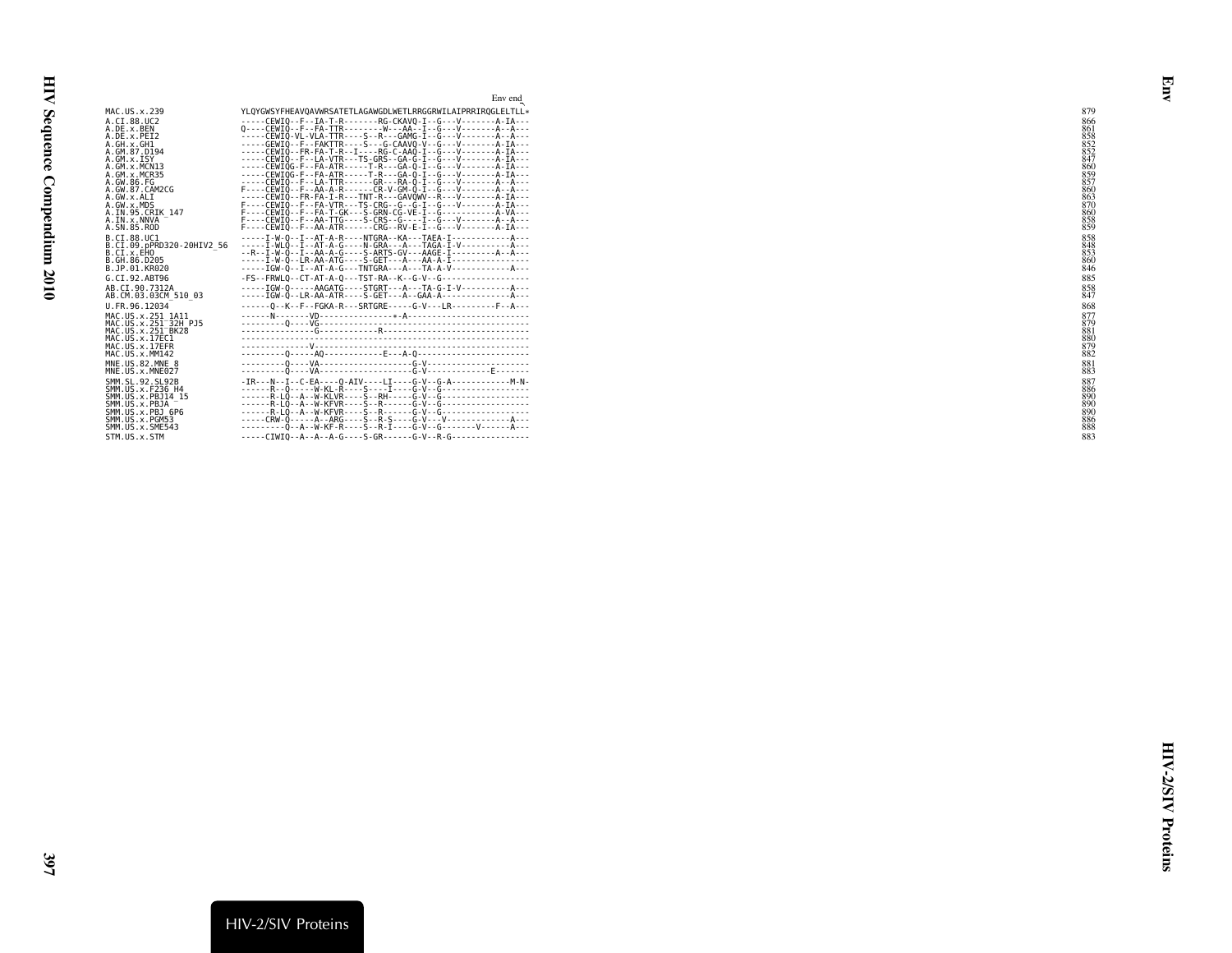<span id="page-29-1"></span><span id="page-29-0"></span>

| MAC.US.x.239                                                                                                                                                                                                                            | Nef start R17Y mutation | premature stop in Mac239<br>MGGAISMRRSRPSGDLRQRLLRARGETYGRLLGEVEDGYSQSPGGLDKGLSSLSC.EGQKYNQGQYMNTPWRNPAEEREKLAYRKQNMDDIDE*DDD.LVGVSVR.PKVPLRTMSYKLAIDMSHFIKEKGGLEGIYYSARRHRILDIYLEKEEGIIPDWQDYTSGPGI 164                          | max HIV-1 similarity                                        |
|-----------------------------------------------------------------------------------------------------------------------------------------------------------------------------------------------------------------------------------------|-------------------------|-----------------------------------------------------------------------------------------------------------------------------------------------------------------------------------------------------------------------------------|-------------------------------------------------------------|
| A.CI.88.UC2<br>A.DE.x.BEN<br>A.DE.X.PEI2<br>A.GH.X.GH1<br>A.GM.87.D194<br>A.GM.x.ISY<br>A.GM.X.MCN13<br>A.GM.X.MCR35<br>A.GW.86.FG<br>A. GW. 87. CAM2CG<br>A.GW.x.ALI<br>A.GW.x.MDS<br>A.IN.95.CRIK_147                                 |                         |                                                                                                                                                                                                                                   | 165<br>164<br>165<br>148<br>165<br>166<br>$\frac{165}{139}$ |
| A.SN.85.ROD<br>AB.CI.90.7312A<br>AB.CM.03.03CM 510 03<br>B.CI.88.UC1<br>B.CI.X.EHO<br>B.GH.86.D205<br>B.JP.01.KR020<br>G.CI.92.ABT96<br>U.FR.96.12034                                                                                   |                         |                                                                                                                                                                                                                                   | 165                                                         |
| MAC.US.x.17EC1<br>MAC.US.x.17EFR<br>MAC. US. x. 1937<br>MAC. US. x. 2065<br>MAC.US.x.250<br>MAC.US.x.251_1A11<br>MAC.US.x.251_32H_PJ5<br>MAC.US.x.251_BK28<br>MAC.US.x.MM142<br>MAC.US.x.MM142<br>MAC. US. x. r80025<br>MAC.US.x.r90131 |                         | $K_{\rm R}$ . Finally, and the contract of the contract of the contract of the contract of the contract of the contract of the contract of the contract of the contract of the contract of the contract of the contract of the co |                                                             |
| MNE.US.82.MNE 8<br>MNE.US.x.MNE027<br>SMM.SL.92.SL92B<br>SMM.US.x.F236 H4<br>SMM.US.x.PBJ14_15<br>SMM. US. x. PBJA --<br>SMM. US. x. PBJA --<br>SMM.US.x.PGM53<br>SMM. US. x. SME543<br>STM.US.x.STM                                    |                         |                                                                                                                                                                                                                                   |                                                             |
|                                                                                                                                                                                                                                         |                         |                                                                                                                                                                                                                                   |                                                             |
|                                                                                                                                                                                                                                         |                         |                                                                                                                                                                                                                                   |                                                             |
|                                                                                                                                                                                                                                         |                         |                                                                                                                                                                                                                                   |                                                             |
|                                                                                                                                                                                                                                         |                         |                                                                                                                                                                                                                                   |                                                             |
|                                                                                                                                                                                                                                         |                         |                                                                                                                                                                                                                                   |                                                             |
|                                                                                                                                                                                                                                         |                         |                                                                                                                                                                                                                                   |                                                             |